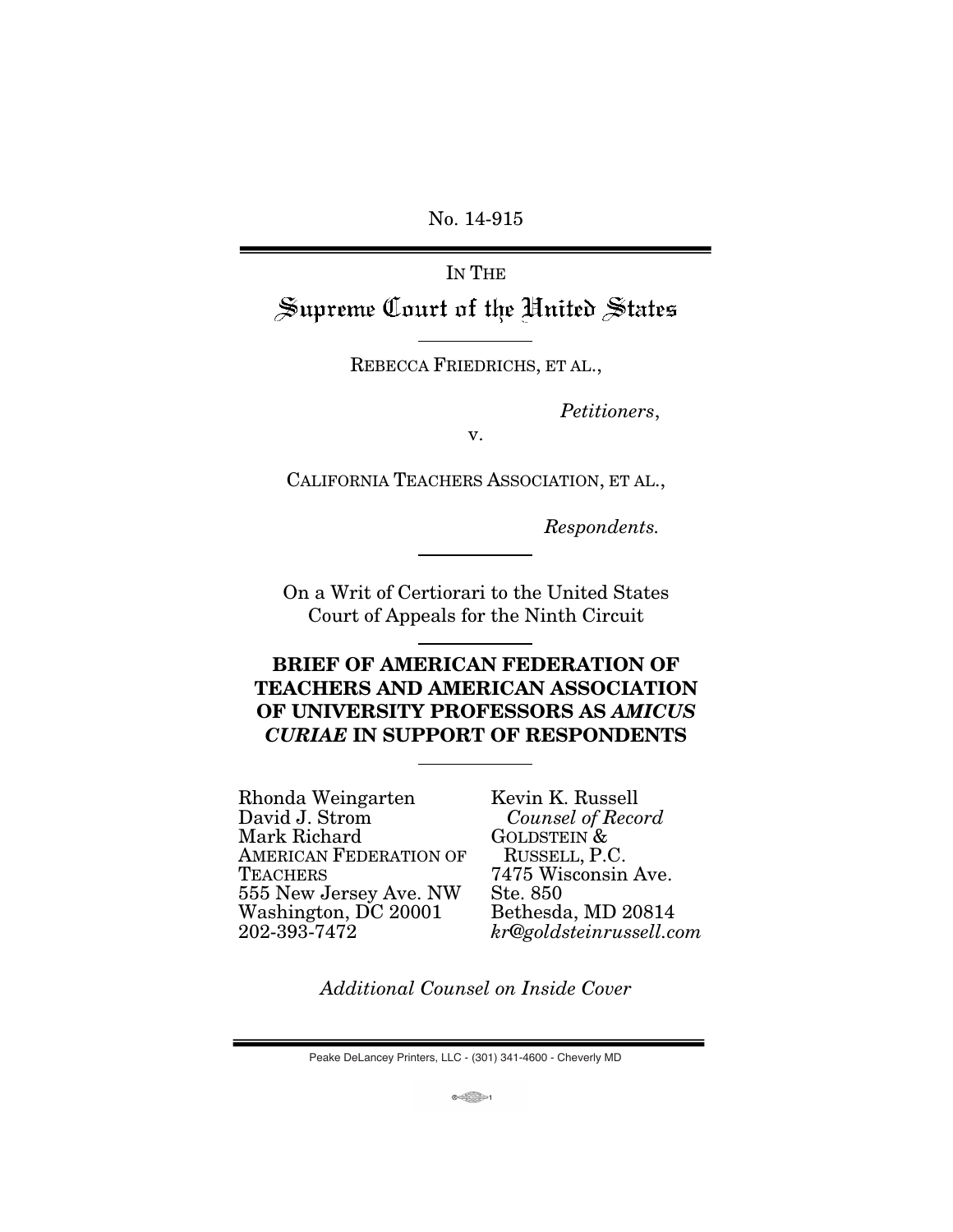Risa L. Lieberwitz AMERICAN ASSOCIATION OF UNIVERSITY PROFESSORS Professor of Labor and Employment Law School of Industrial and Labor Relations Cornell University 361 Ives Hall Ithaca, NY 14853

Aaron Nisenson AMERICAN ASSOCIATION OF UNIVERSITY PROFESSORS 1133 19th Street, NW Suite 200 Washington, DC 20036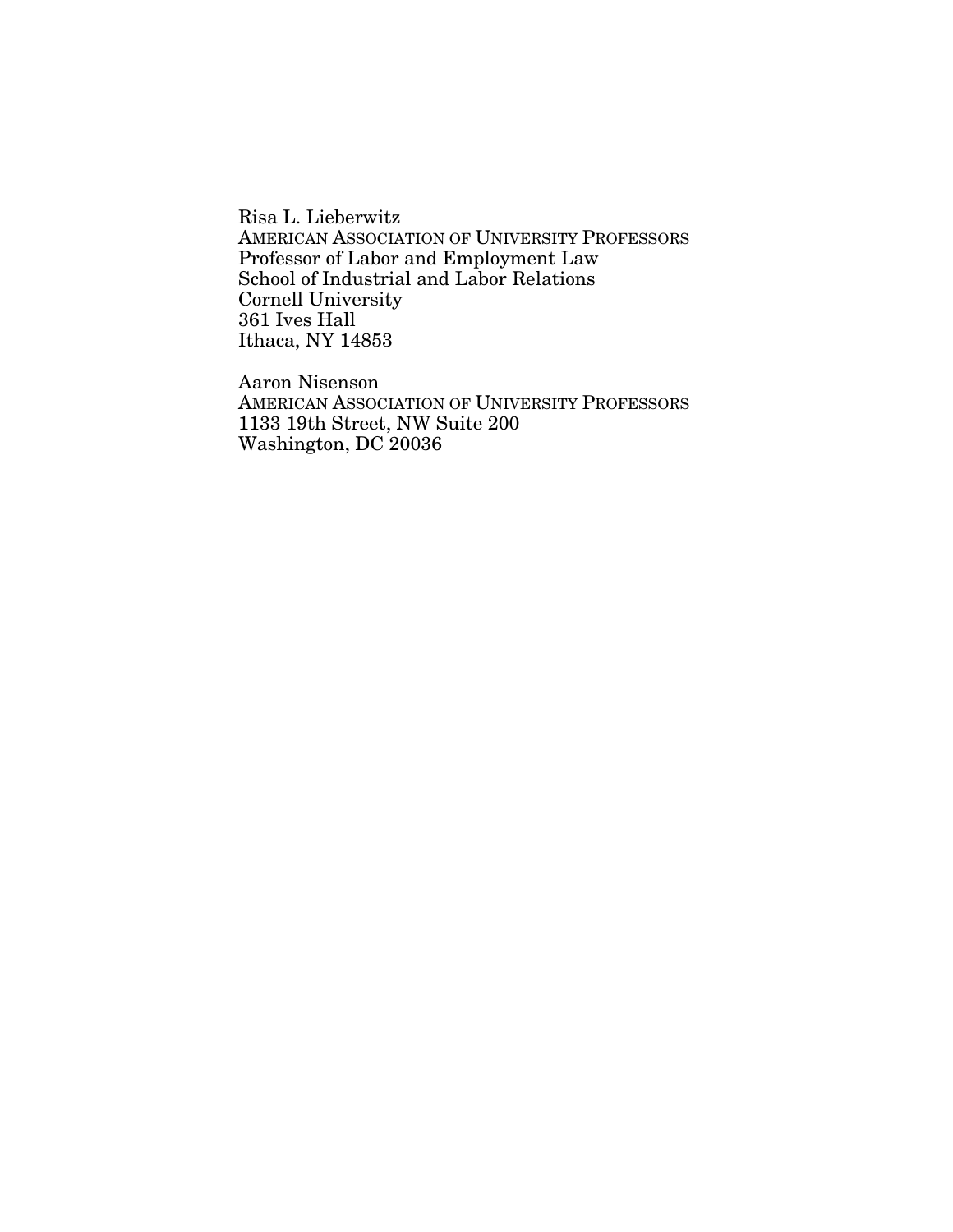# **TABLE OF CONTENTS**

| I. | Fair Share Fees Are An Essential Component<br>Of States' Management Of One Of Their Most                                                                             |  |
|----|----------------------------------------------------------------------------------------------------------------------------------------------------------------------|--|
|    | A. Fair Share Fees Fund A Wide Range Of<br>Union Activities That Improve The<br>Quality Of Education And The Wellbeing                                               |  |
|    | <b>Implementing Education Reform</b><br>1.<br>Through Collective Bargaining And                                                                                      |  |
|    | Protecting Health And Safety 14<br>2.                                                                                                                                |  |
|    | 3.<br>Other Labor-Management<br>Cooperative Activities 17                                                                                                            |  |
|    | B. Fair Share Fees Are Spent On Services<br>That Directly And Substantially Benefit                                                                                  |  |
|    | II. Overruling Abood Would Seriously Disrupt<br>The Management Of Thousands Of School<br>Districts, To The Detriment Of Education                                    |  |
|    | A. Denying Unions Fair Share Fees Would<br>Degrade Their Ability To Act As Effective<br>Partners In Improving Education And<br>Impair States' Ability To Effectively |  |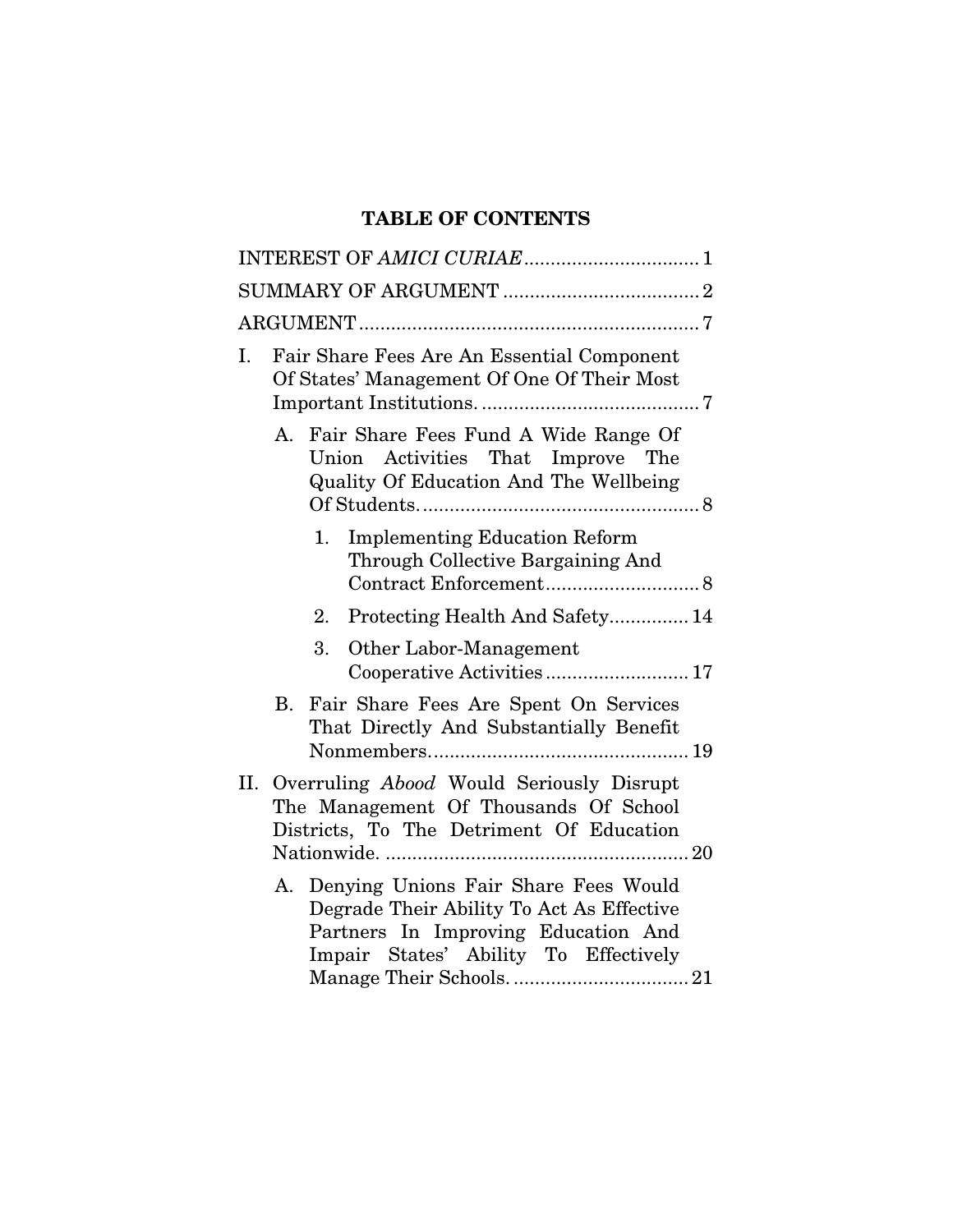|    | B. Eliminating Fair Share Fees Would<br>Threaten To Upend The Present System<br>That Attempts To Balance Union,<br>Nonmember, And Employer Rights 25                                                       |
|----|------------------------------------------------------------------------------------------------------------------------------------------------------------------------------------------------------------|
| C. | The Experience Of Right-To-Work States<br>Shows The Risks Accepting Petitioners'<br>Position Will Impose On Millions Of                                                                                    |
|    | III. Petitioners' Facial, All-Or-Nothing Challenge<br>To All Aspects Of Every Fair Share Fee Ever<br>Charged Anywhere, On The Basis Of No<br>Record At All, Is Itself Facially Defective32                 |
|    | A. Petitioners' Bare-Record Facial Challenge<br>Ignores The Substantial Variation In The<br>Uses Of Fair Share Fees And The<br>Resulting First Amendment And<br>Government Interests At Stake 32           |
| B. | Petitioners' Facial Challenge Defies<br>Ordinary Principles Of Sound Judicial<br>Administration And Restraint37                                                                                            |
| C. | Petitioners Do Not Satisfy The<br>Established Requirements For A Facial<br>First Amendment Challenge39                                                                                                     |
|    | IV. To The Extent The Court Entertains<br>Petitioners' Facial Claim, It Must Account<br>For Petitioners' Acceptance Of The<br>Underlying System Of Exclusive<br>Representation In Collective Bargaining 41 |
|    |                                                                                                                                                                                                            |
|    |                                                                                                                                                                                                            |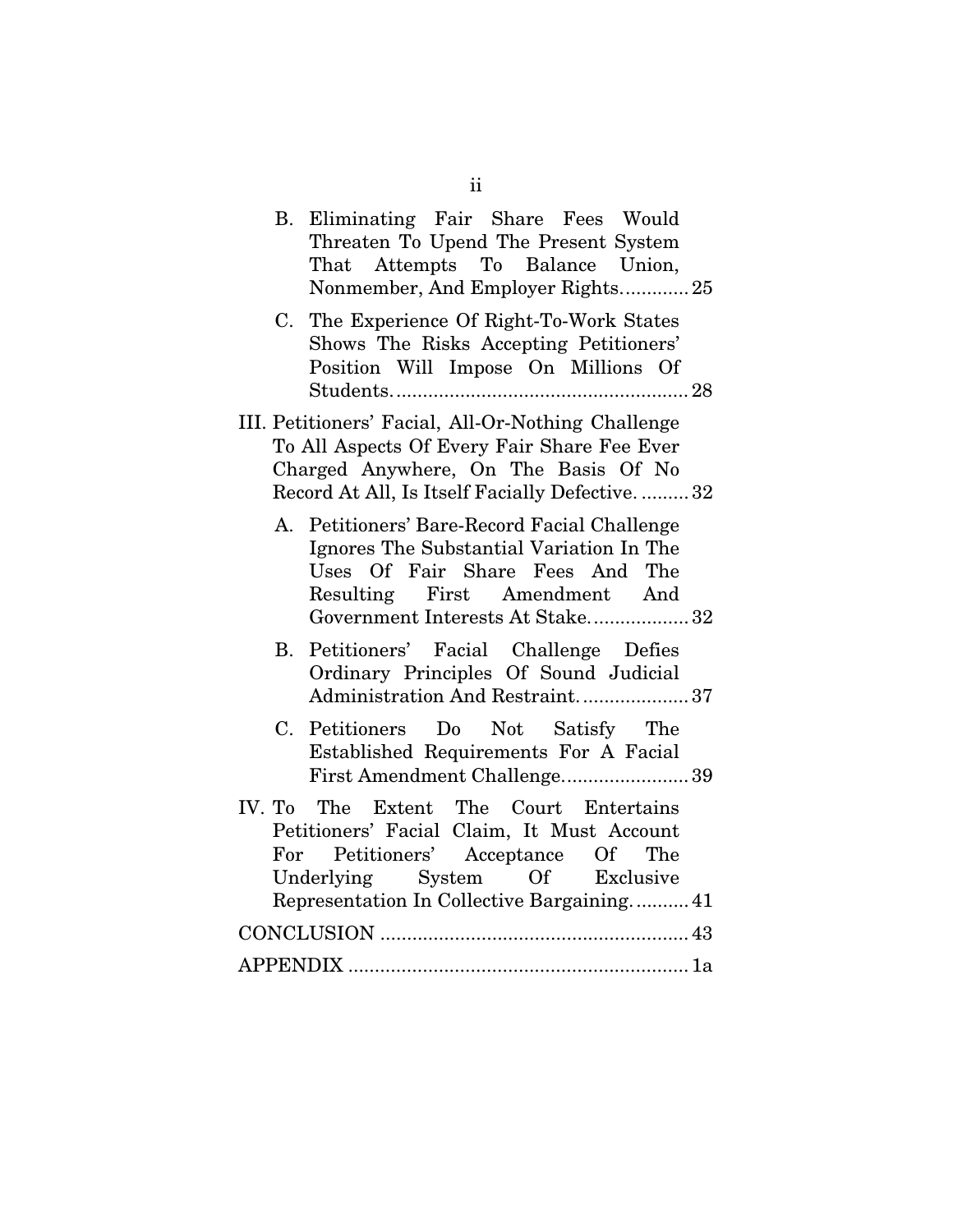## iii

# **TABLE OF AUTHORITIES**

### **Cases**

| Abood v. Detroit Bd. of Educ.,                                 |
|----------------------------------------------------------------|
|                                                                |
| Air Line Pilots Ass'n v. Miller,                               |
|                                                                |
| Bd. of Regents v. Southworth,                                  |
| Chicago Teachers Union v. Hudson,                              |
| Citizens United v. Fed. Election Comm'n,                       |
| Connick v. Myers,                                              |
| Ellis v. Bhd. of Ry., Airline, & S.S. Clerks,                  |
| Glickman v. Wileman Bros. & Elliot, Inc,                       |
| Harris v. Quinn,<br>134 S. Ct. 2618 (2014)  33, 35, 36, 41     |
| Hurley v. Irish-Am. Gay, Lesbian and Bisexual<br>Grp. of Bos., |
| Johanns v. Livestock Mktg. Ass'n,                              |
| Keller v. State Bar of Cal.,                                   |
| King v. Burwell,                                               |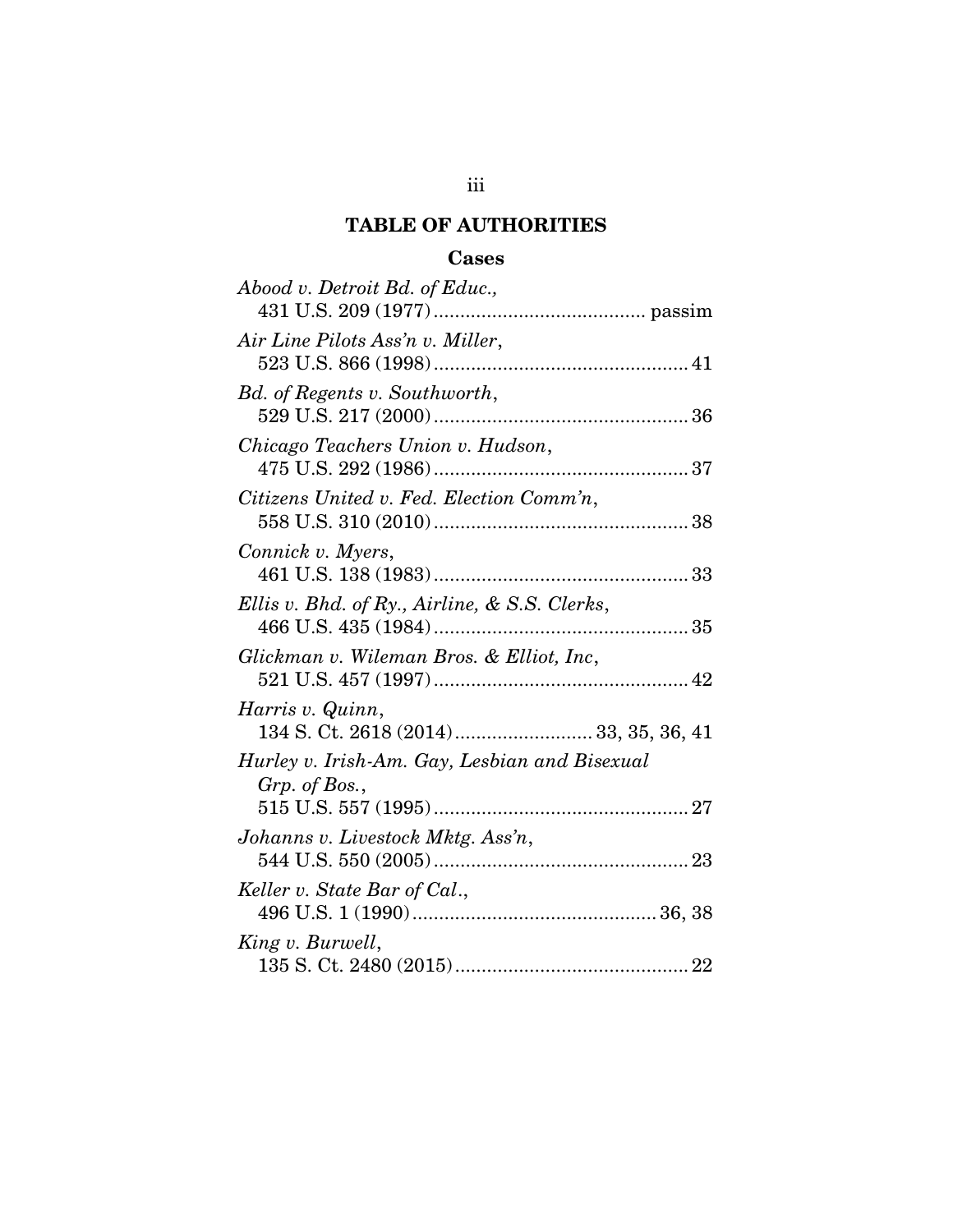| Knox v. Serv. Emp. Int'l Union,                        |  |
|--------------------------------------------------------|--|
| Lehnert v. Ferris Faculty Ass'n,                       |  |
| Locke v. Karass,                                       |  |
| Vaca v. Sipes,                                         |  |
| Wash. State Grange v. Wash. State<br>Republican Party, |  |
|                                                        |  |

# **Constitution and Statutes**

# **Other Authorities**

| AFT, ER&D: Twenty-Five Years of Union-            |
|---------------------------------------------------|
| Sponsored, Research-Based Professional            |
| Development,                                      |
| Am. Educator, Winter 2006-2007,                   |
| http://www.aft.org/periodical/                    |
| american-educator/winter-2006-2007/erd-           |
|                                                   |
| AFT, Member Uses Union CPR Training to            |
| Save a Life,                                      |
| PSRP Reporter, Spring 2015,                       |
| http://www.aft.org/sites/default/files/periodical |
|                                                   |
| Alliance for Excellent Education, On the Path to  |
| <i>Equity: Improving the Effectiveness of</i>     |
| Beginning Teachers (2014),                        |
| http://all4ed.org/wp-content/uploads/2014/        |
|                                                   |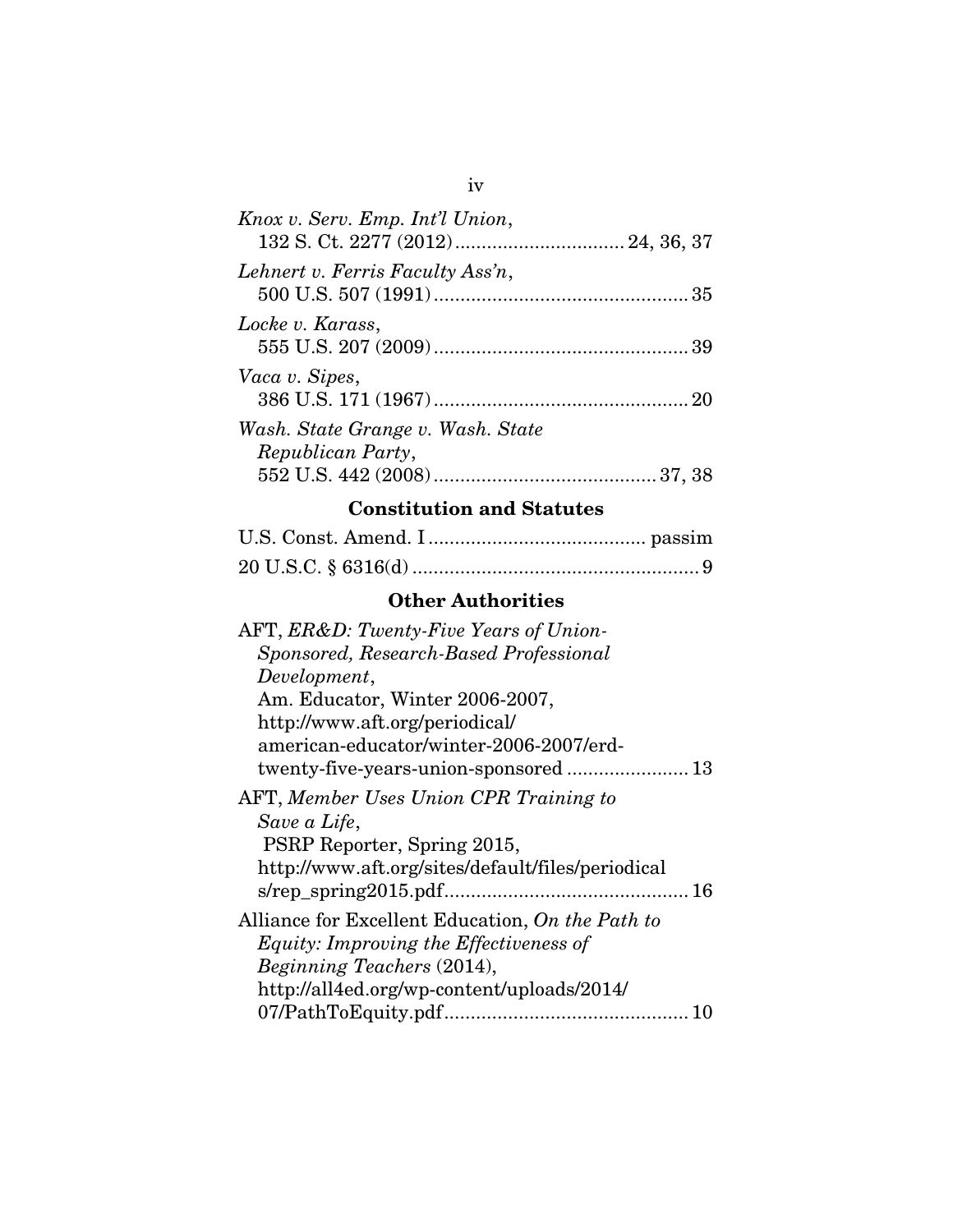| <b>Baltimore City Schools Collective Bargaining</b><br>Agreement for 2013-2016,<br>http://www.baltimoreteachers.org/wp-<br>content/uploads/2015/01/Balt-City-BTU-<br>2013-2016-Teacher-Agreement-03-10-14- |
|------------------------------------------------------------------------------------------------------------------------------------------------------------------------------------------------------------|
| <b>Boston Schools Collective Bargaining</b><br>Agreement for 2010-2016,<br>http://btu.org/wp-content/uploads/Final_<br>BTU_Contract_No_Index.pdf  13, 15, 17                                               |
| California State University Collective<br>Bargaining Agreement for 2014-2017,<br>http://www.calfac.org/sites/main/files/<br>file-attachments/cfa cba 2014-                                                 |
| Robert M. Carini, Teacher Unions and Student<br>Achievement, in School Reform Proposals: The<br>Research Evidence (Alex Molnar et al. eds.<br>$2002$ ),<br>http://nepc.colorado.edu/files/Chapter10-       |
| Robert M. Carini et al., Do Teacher Unions<br><b>Hinder Educational Performance? Lessons</b><br>Learned from State SAT and ACT Scores,                                                                     |
| Chicago Schools Collective Bargaining<br>Agreement for 2012-2015,<br>http://www.ctunet.com/for-members/<br>text/CTU_Contract_As_Printed_2012_                                                              |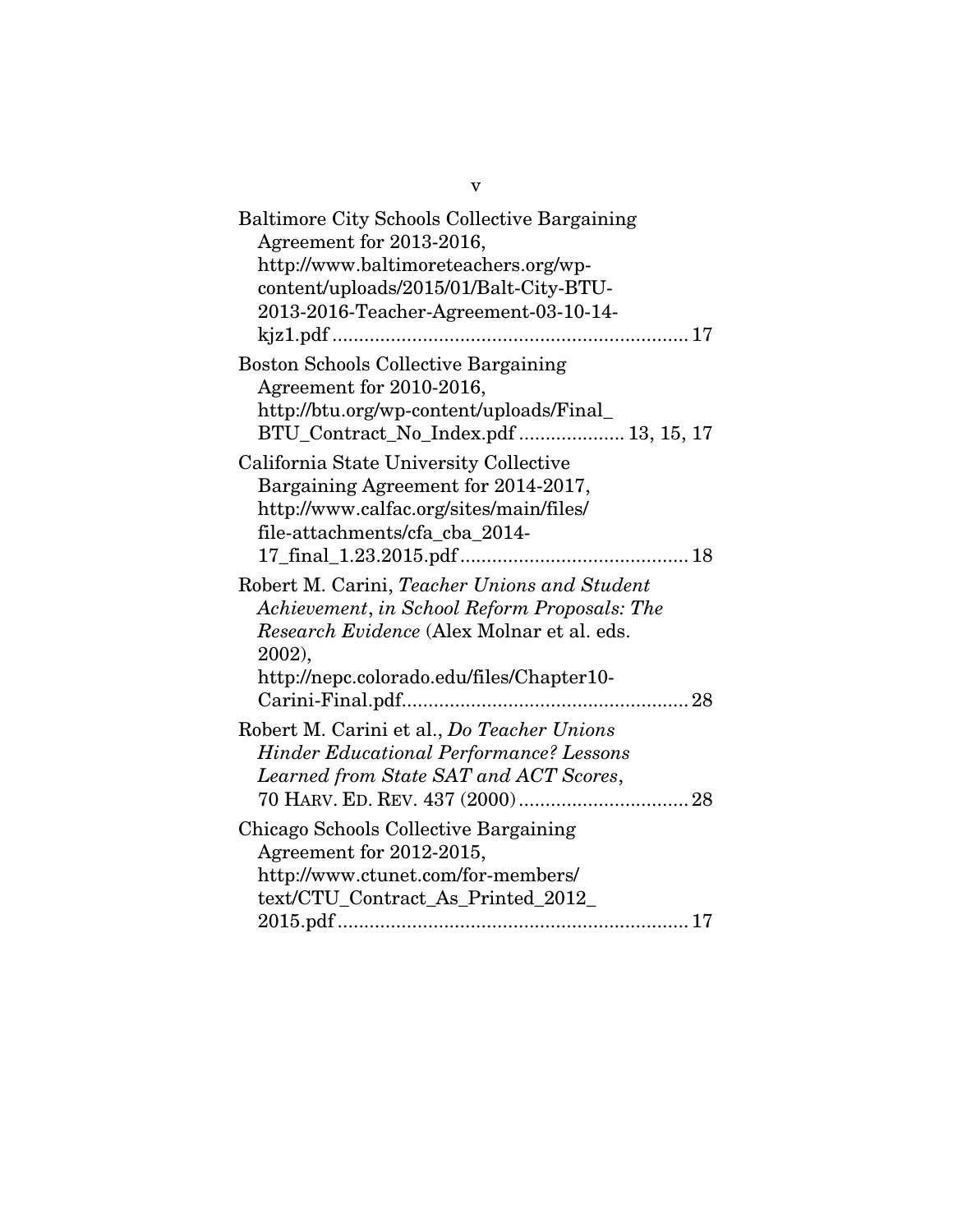| John E. Delery et al, Unionization,<br>Compensation, and Voice Effects on Quits                                                                                                                                                                                 |
|-----------------------------------------------------------------------------------------------------------------------------------------------------------------------------------------------------------------------------------------------------------------|
| and Retention,                                                                                                                                                                                                                                                  |
| Randall W. Eberts, Teachers Unions and<br>Student Performance: Help or Hindrance?,                                                                                                                                                                              |
| Steven Elbow, Indiana and Michigan, a Tale of<br>Two New Right to Work States, Cap. Times<br>(Feb. 27, 2015),<br>http://host.madison.com/ct/news/local/writers/<br>steven_elbow/indiana-and-michigan-a-tale-of-<br>two-new-right-to/article_dae6b5d3-e85b-5f14- |
| Jennifer Goldstein, Taking the Lead: With Peer<br>Assistance and Review, the Teaching<br>Profession Can Be in Teachers' Hands,                                                                                                                                  |
| Harvard Graduate School of Education, Project<br>on the Next Generation of Teachers, A User's<br>Guide to Peer Assistance and Review,<br>http://www.gse.harvard.edu/~ngt/par/<br>resources/users_guide_to_par.pdf  10                                           |
| Health & Safety for All,<br>AFT http://www.aft.org/health-safety-all 16                                                                                                                                                                                         |
| Sean Higgins, Wisconsin Public Sector Unions<br><b>Still Losing Members,</b><br>Wash. Examiner (Aug. 12, 2014),<br>http://www.washingtonexaminer.com/<br>wisconsin-public-sector-unions-still-losing-                                                           |
|                                                                                                                                                                                                                                                                 |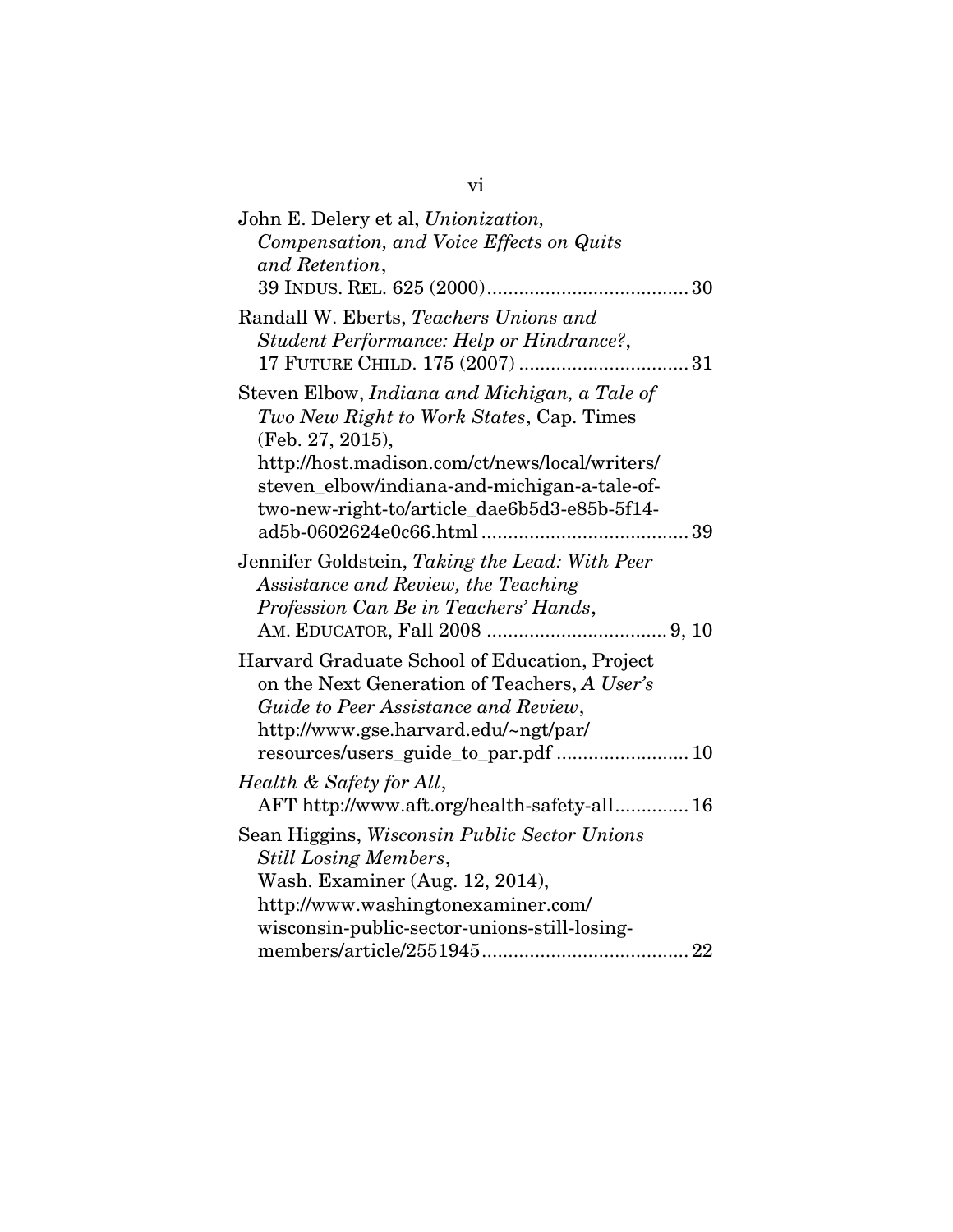| Morris M. Kleiner & Daniel L. Petree, Unionism<br>and Licensing of Public School Teachers:<br>Impact on Wages and Educational Output, in<br>When Public Sectors Unionize (Richard B.<br>Freeman & Casey Ichniowski eds., 1988),<br>http://www.nber.org/chapters/c7914.pdf 29 |
|------------------------------------------------------------------------------------------------------------------------------------------------------------------------------------------------------------------------------------------------------------------------------|
| Julia E. Koppich, Using Well-Qualified Teachers<br>Well: The Right Teachers in the Right Places<br>with the Right Support Bring Success to<br>Troubled New York City Schools,                                                                                                |
| David Lewin et al., The New Great Debate About<br>Unionism and Collective Bargaining in U.S.<br>State and Local Governments,                                                                                                                                                 |
| Los Angeles Schools Collective Bargaining<br>Agreement for 2008-2011,<br>http://www.utla.net/system/files/<br>Final_2008-2011_contract.pdf  13, 15, 17                                                                                                                       |
| Los Rios Community College Collective<br>Bargaining Agreement for 2014-2017,<br>http://www.lrcft.org/wp-content/uploads/<br>2012/07/2014-2017LRCFTContract1.pdf  17, 18                                                                                                      |
| Minneapolis Schools Collective Bargaining<br>Agreement for 2013-2015,<br>http://humanresources.mpls.k12.mn.us/<br>uploads/2013-15_teacher_s_contract_                                                                                                                        |
| Minnesota State Colleges Collective Bargaining<br>Agreement for 2013-2015,<br>http://www.hr.mnscu.edu/contract_plans/<br>documents/MSCF_Final_2013_2015.pdf 18                                                                                                               |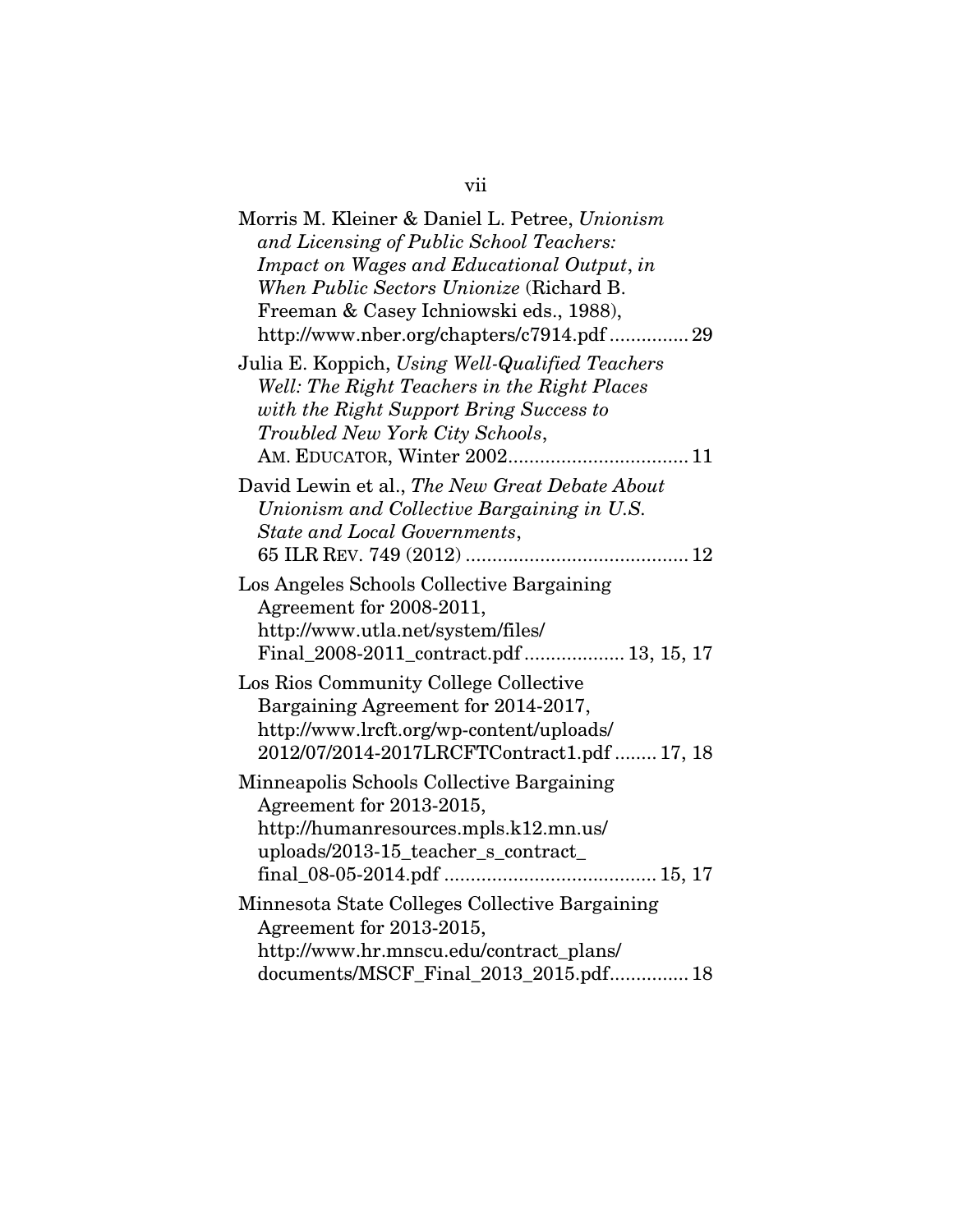| Brian Minnich, Our Battle with SEIU Gets a<br>Thumbs Up in Wall Street Journal,                                                                                                                                                                                                       |
|---------------------------------------------------------------------------------------------------------------------------------------------------------------------------------------------------------------------------------------------------------------------------------------|
| Freedom Foundation (Nov. 4, 2015),<br>http://www.myfreedomfoundation.com/blogs/<br>liberty-live/our-battle-with-seiu-gets-a-                                                                                                                                                          |
| Montgomery County, Maryland, Schools<br>Collective Bargaining Agreement for 2015-<br>2017, http://www.montgomeryschoolsmd.org/<br>uploadedFiles/departments/associationrelatio<br>ns/refresh2014/MCEA%20Contract%20FY15-                                                              |
| F. Howard Nelson, The Impact of Collective<br>Bargaining on Teacher Transfer Rates in<br>Urban High-Poverty Schools (2006),<br>http://files.eric.ed.gov/fulltext/ED497891.pdf 31                                                                                                      |
| F. Howard Nelson & Michael Rosen, Are<br><b>Teachers' Unions Hurting American</b><br>Education? A State-by-State Analysis of the<br><b>Impact of Collective Bargaining Among</b><br>Teachers on Student Performance (Oct. 1996),<br>http://files.eric.ed.gov/fulltext/ED404746.pdf 28 |
| New York City Schools Collective Bargaining<br>Agreement for 2007-2009,<br>http://www.uft.org/files/contract_pdfs/<br>teachers-contract-2007-2009.pdf 15                                                                                                                              |
| John P. Papay et al., Is PAR a Good Investment?<br>Understanding the Costs and Benefits of<br>Teacher Peer Assistance and Review Programs<br>16-17 (2011),<br>http://www.nysut.org/~/media/files/nysut/<br>resources/2013/april/ted/par_costs_benefits_                               |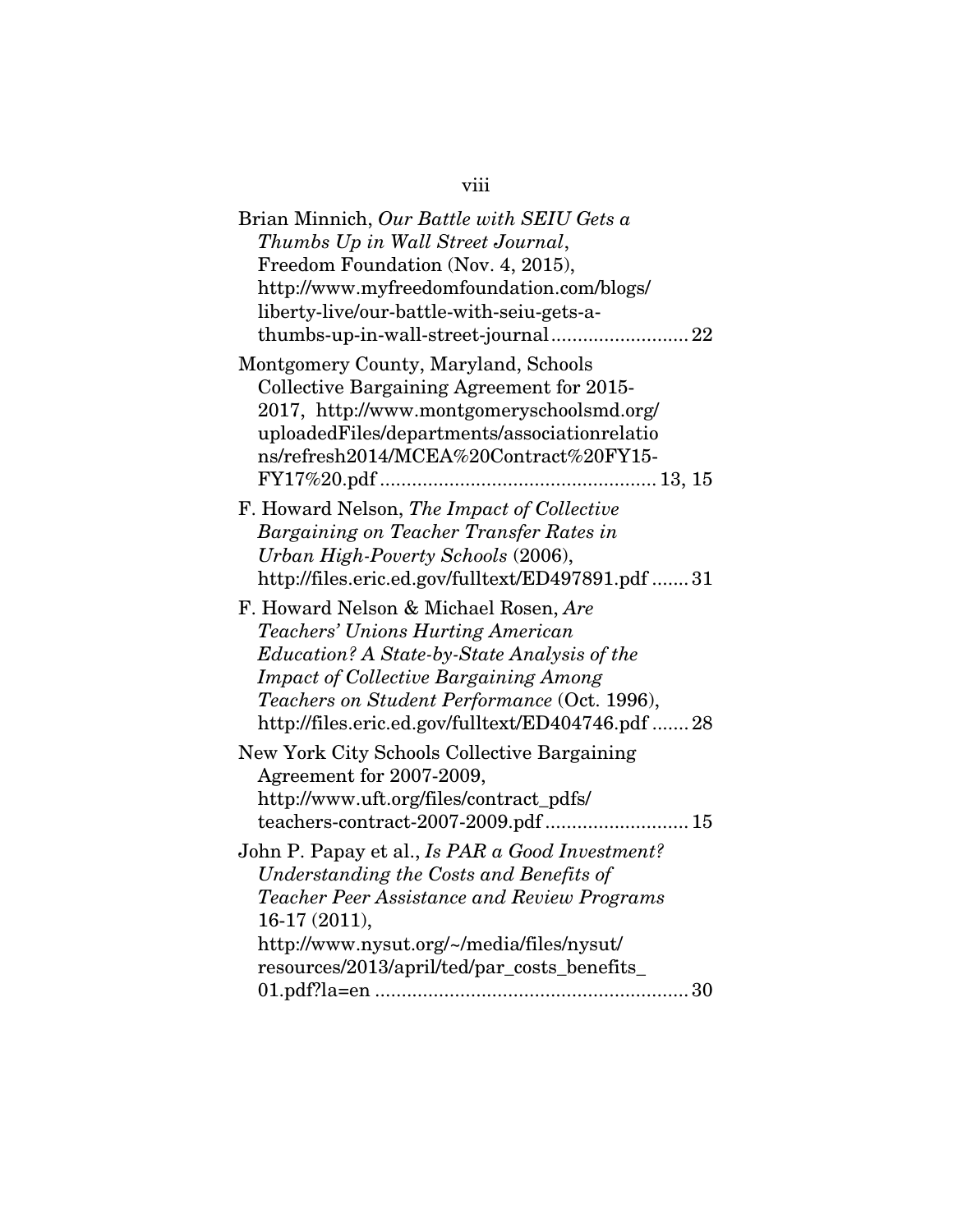| Portland State University Collective Bargaining<br>Agreement for 2013-2015,<br>http://www.pdx.edu/academic-affairs/sites/<br>www.pdx.edu.oaa/files/AAUP%20CBA%20201<br>3-2015 revised%20with%20A30%20-                                |
|---------------------------------------------------------------------------------------------------------------------------------------------------------------------------------------------------------------------------------------|
| Motoko Rich, Teacher Shortages Spur a<br>Nationwide Hiring Scramble (Credentials<br>Optional),<br>N.Y. TIMES, Aug. 9, 2015                                                                                                            |
| Jonah E. Rockoff, The Impact of Individual<br><b>Teachers on Student Achievement: Evidence</b><br>from Panel Data,                                                                                                                    |
| Saul A. Rubinstein & John E. McCarthy, Public<br>School Reform Through Union-Management<br>Collaboration,<br>in 20 ADVANCES IN INDUS. & LABOR RELATIONS<br>(David Lewin & Paul J. Gollan eds. 2012) 11                                |
| Saul A. Rubinstein & John E. McCarthy,<br>Teachers Unions and Management<br>Partnerships: How Working Together<br>Improves Student Achievement (2014),<br>https://www.americanprogress.org/wp-<br>content/uploads/2014/03/Rubinstein- |
| <b>Rutgers University Collective Bargaining</b><br>Agreement for 2014-2016,<br>http://www.rutgersaaup.org/sites/default/<br>files/images/2014-2018-FT-Faculty-TA-<br>GA-Contract-10-6-15-FINAL.pdf 17, 18                             |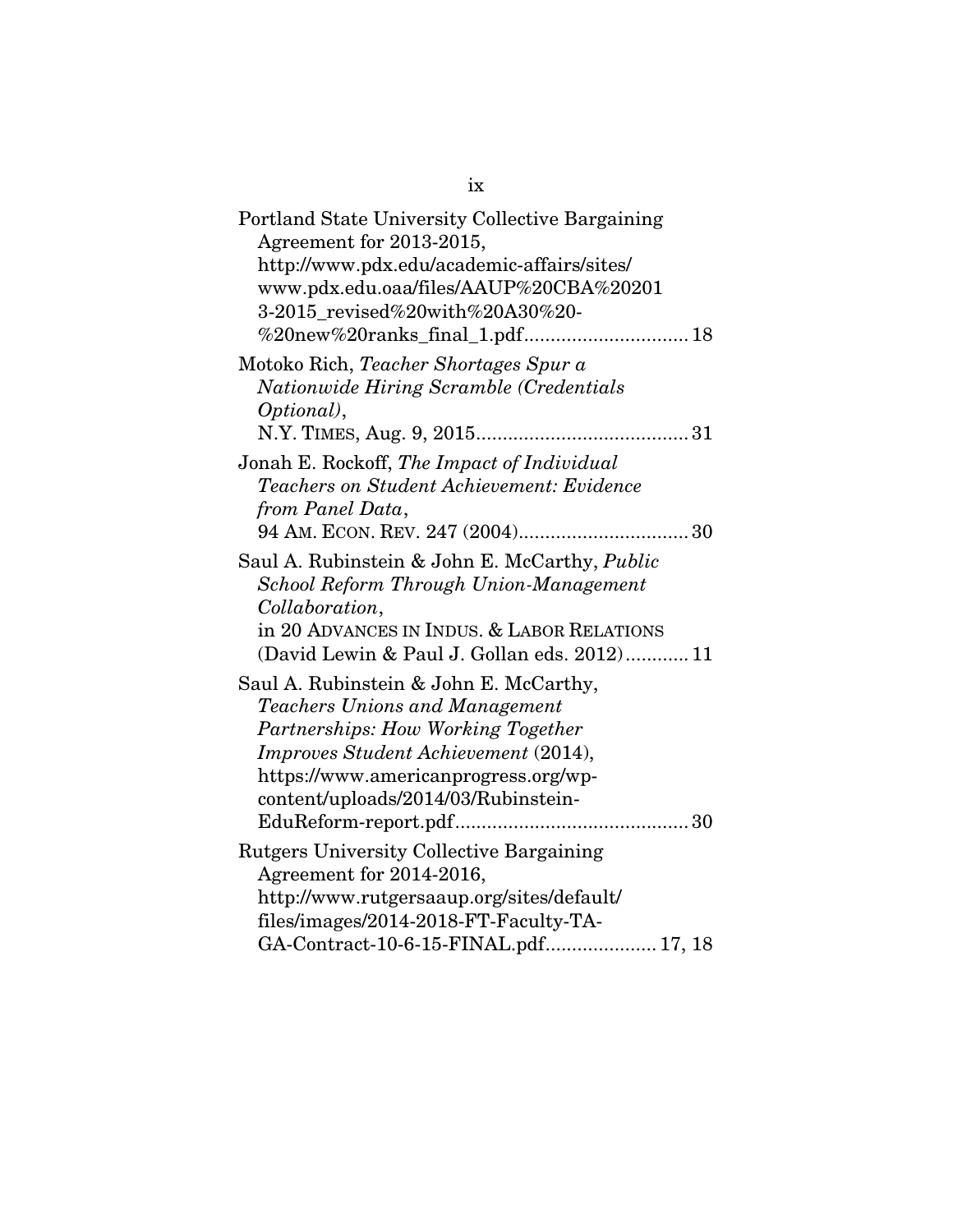| Benjamin Sachs & Catherine Fisk, Opinion,<br>Why Should Unions Negotiate For Workers<br>Who Don't Pay Their Fair Share?,                                                                                                                                                                 |
|------------------------------------------------------------------------------------------------------------------------------------------------------------------------------------------------------------------------------------------------------------------------------------------|
| San Francisco United School District Collective<br>Bargaining Agreement for 2014-2017,<br>http://www.sfusd.edu/en/assets/sfusd-<br>staff/contract%20and%20salary%<br>20schedules/Certificated%20Collective%<br>20Bargaining%20Agreement%207-1-<br>14%20thru%206-30-17150106_20020.pdf 17 |
| David Shepardson, Michigan Union Membership<br>Falls Sharply in '14,<br>DETROIT NEWS (Jan. 23, 2015),<br>http://www.detroitnews.com/story/business/<br>2015/01/23/michigan-union-membership/                                                                                             |
| U.S. Dep't of Educ., Shared Responsibility: A<br>U.S. Department of Education White Paper on<br>Labor-Management Collaboration (2012),<br>http://www2.ed.gov/documents/labor-<br>management-collaboration/white-paper-labor-                                                             |
| U.S. Dep't of Educ., Advancing Student<br>Achievement Through Labor-Management<br>Collaboration (2011),<br>http://www.ed.gov/sites/default/files/labor-<br>management-collaboration-program.pdf 10                                                                                       |
| UFT, Environmental Safety, N.Y. Teacher (June<br>4, 2015), http://www.uft.org/know-your-                                                                                                                                                                                                 |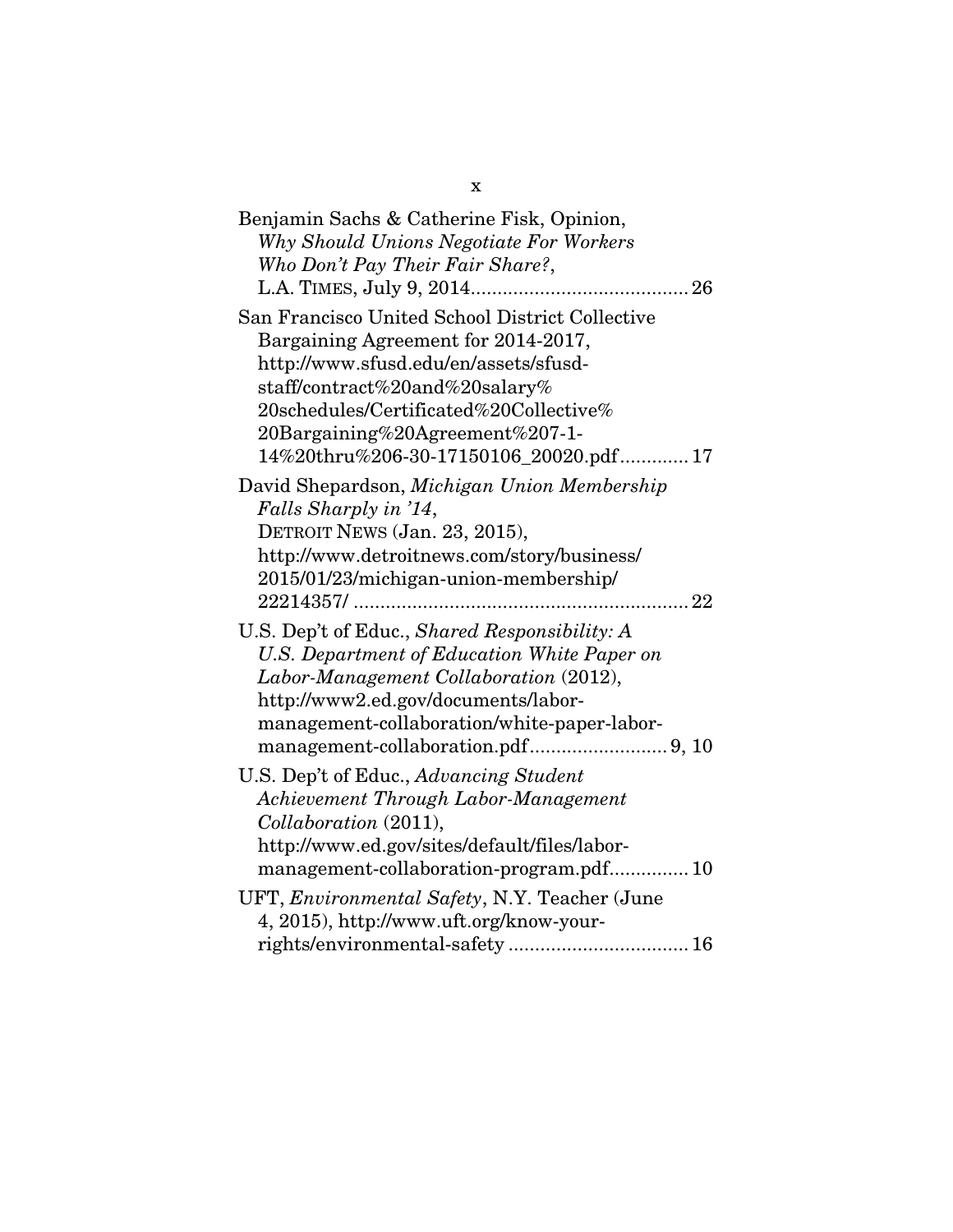| University of Cincinnati Collective Bargaining<br>Agreement for 2013-2016,<br>https://www.uc.edu/content/dam/uc/hr/labor_<br>and_employee_relations/collective_<br>bargaining/lrpd-aaup-cba.pdf 16, 18 |
|--------------------------------------------------------------------------------------------------------------------------------------------------------------------------------------------------------|
| University of Connecticut Collective Bargaining<br>Agreement for 2007-2016,<br>http://www.uconnaaup.org/wp-content/<br>uploads/sites/5/2014/07/AAUP-integrated-                                        |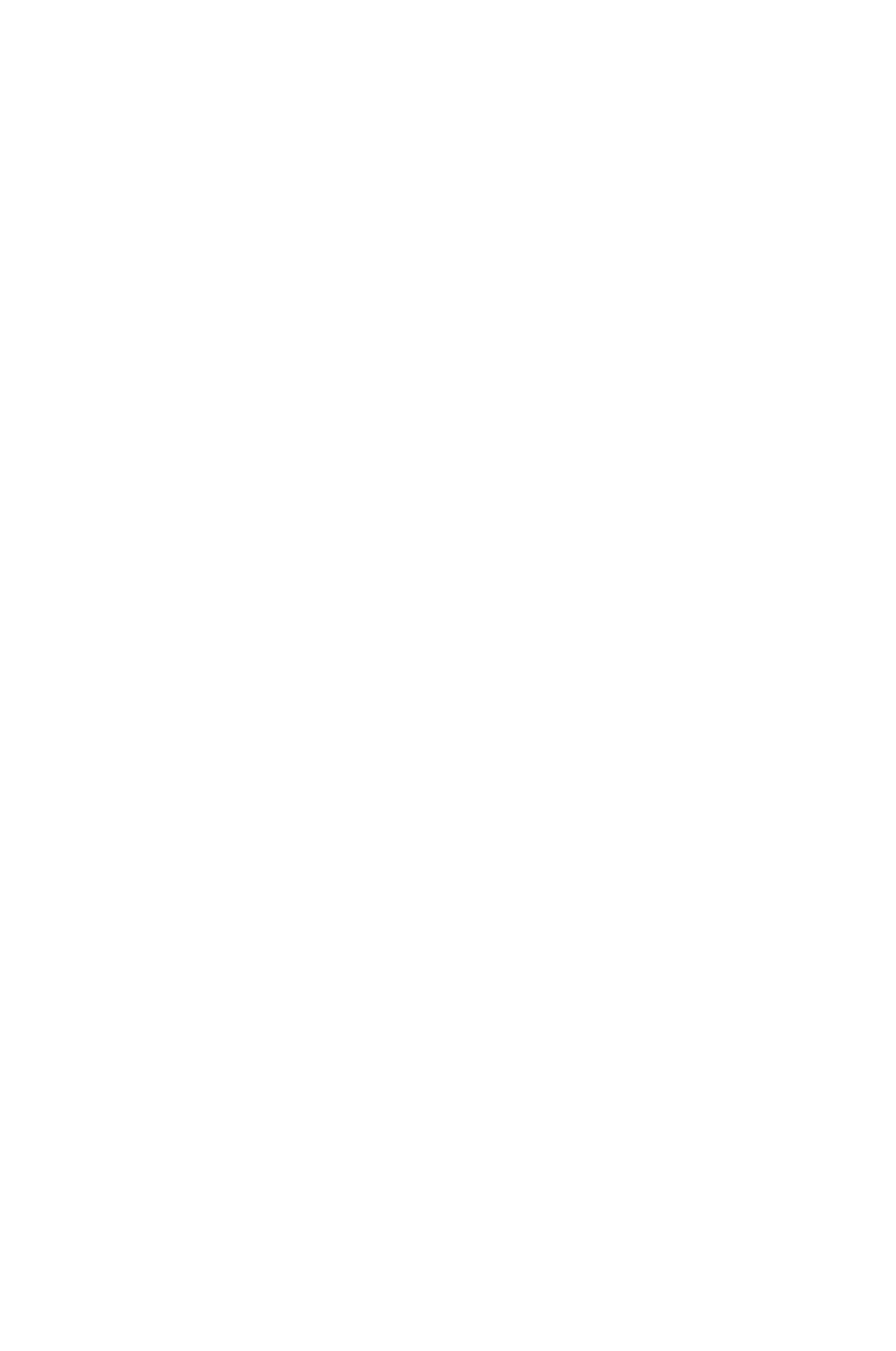#### **INTEREST OF** *AMICI CURIAE***<sup>1</sup>**

The American Federation of Teachers (AFT), an affiliate of the AFL-CIO, was founded in 1916 and today represents 1.6 million members in more than 3,500 locals nationwide. Many AFT affiliates represent members in states where, either by statute or through collective bargaining agreements, there are clauses that require represented employees to pay fair share fees to cover the costs of collective bargaining and contract administration. The AFT has had a long term commitment to striking the appropriate balance under the First Amendment between members' and fee payers' rights. Indeed, it was an AFT affiliate that was involved in the original Abood decision which is at issue in this case.

The American Association of University Professors (AAUP) represents the interests of over 40,000 faculty, librarians, graduate students, and academic professionals, including a significant number in public sector collective bargaining units. AAUP defends academic freedom and the free exchange of ideas in higher education. In cases that raise legal issues important to higher education or faculty members, the AAUP frequently submits amicus briefs in the Supreme Court.

<sup>&</sup>lt;sup>1</sup> No counsel for a party has authored this brief in whole or in part, and no person or entity other than amici or their counsel made any monetary contribution intended to fund the preparation or submission of this brief. Blanket consent letters on behalf of all the parties are on file with this Court.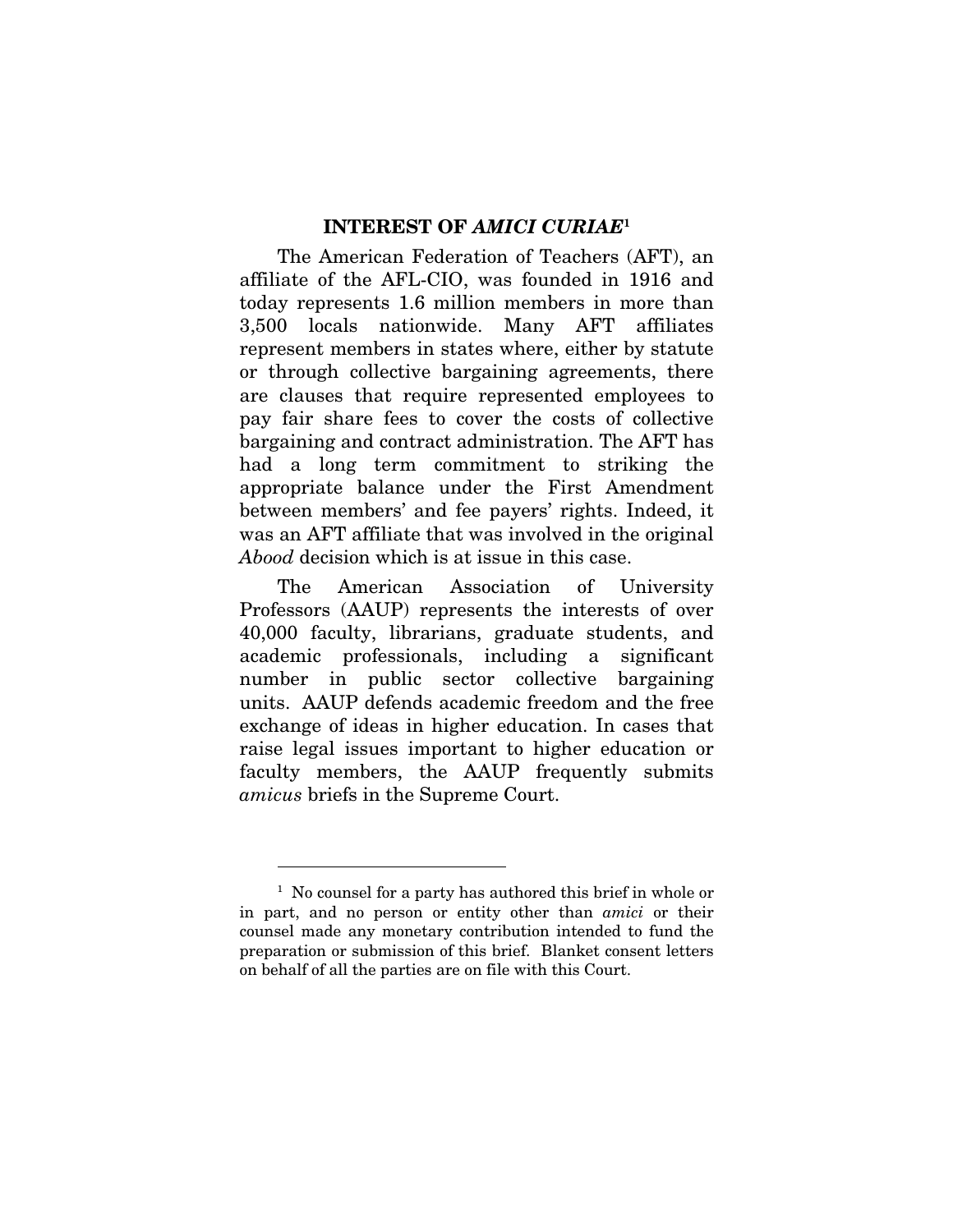Whether public employees should be allowed to avoid paying for the representation state law requires unions to provide them is a question that has been debated in the political sphere for many years. Petitioners ask this Court to end that debate by imposing petitioners' preferred position as a matter of constitutional law. To do so, this Court must overrule longstanding precedent that extends substantial protections to employees who may disagree with some union positions on political matters, while at the same time respecting states' authority to accommodate their own compelling interest in efficient management of their institutions and the competing First Amendment interests of unions and their members.

I. Petitioners focus on the use of fair share agency fees to support collective bargaining on a handful of controversial issues. But fair share fees are also used to fund a wide range of other activities that promote the state's compelling interest in providing students a high quality education and directly benefit nonmembers like petitioners.

For example, fair share fees are used to help implement educational reforms as part of the collective bargaining process. Unions spend substantial resources working with local administrators to flesh out and operationalize reforms mandated by federal or state law, or developed by local school districts. In doing so, unions bring their members' informed insights to the project and promote educator buy-in. Fair share fees also help support union-provided training to implement the reforms, for example, by training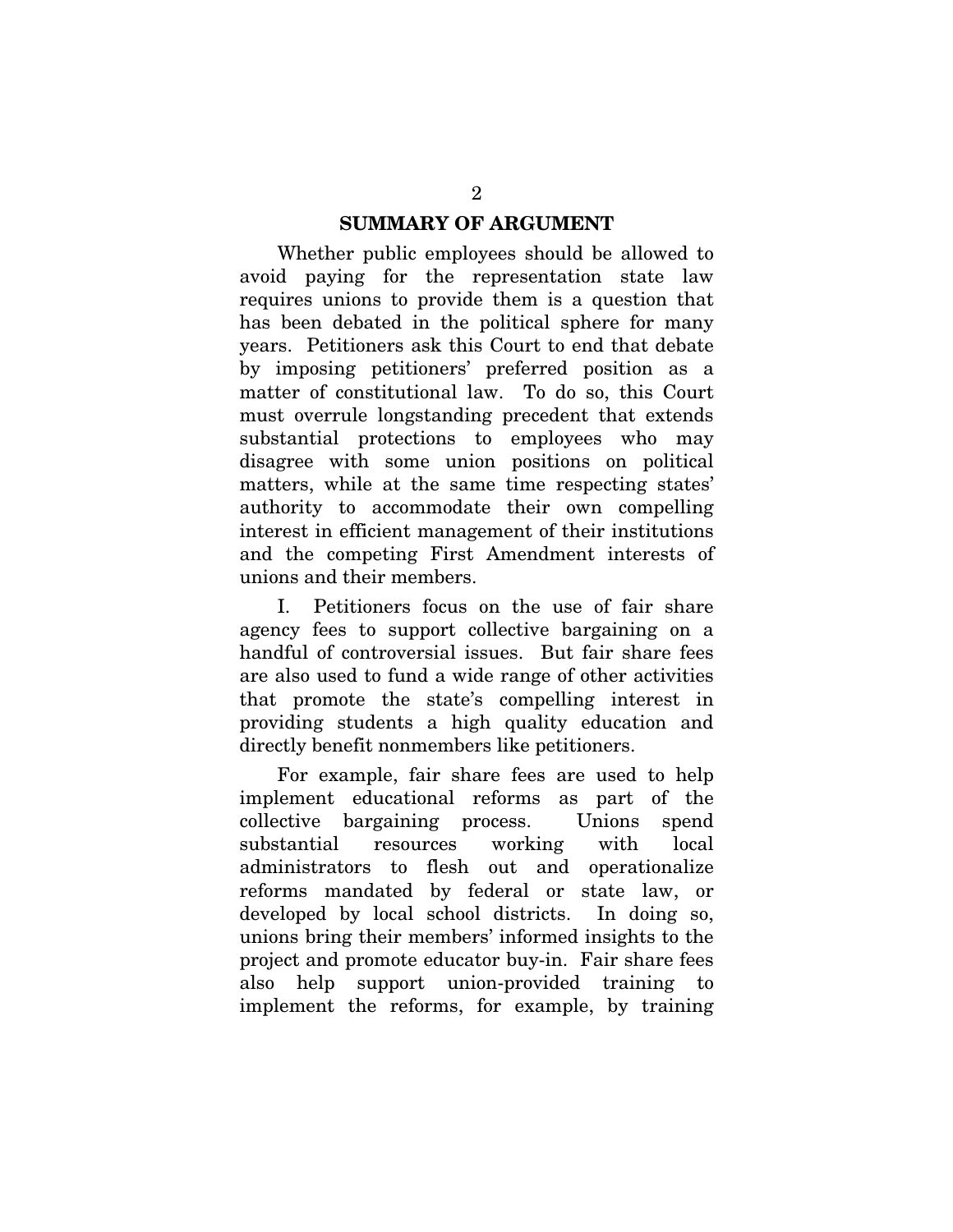union representatives and members who participate in new teacher mentoring and evaluation programs. And unions, using fair share fees, also play a central role in ensuring proper implementation of such reforms on an ongoing basis, both in bargaining and through the grievance process.

Fair share fees also support union participation on school health and safety committees that identify school hazards (from leaking roofs to asbestos), design and implement programs to improve students' health (such as training school employees in CPR or how to respond to asthma attacks), and help plan for emergencies (such as natural disasters or incidents of school violence).

While nonmembers like petitioners may not always agree with their union, they cannot claim that they disagree with everything their union does or says, or deny that they benefit substantially from union activities that improve school safety and other working conditions, as well as the bargaining and grievance services unions are compelled by law to provide them.

II. Accordingly, providing petitioners a constitutional right to a free ride will be far more disruptive to state educational systems than petitioners are willing to acknowledge. With reduced funds, unions will have fewer resources to devote to implementing school reform measures, participating in health and safety committees, or other collaborative projects.

Petitioners suggest unions should make up the difference by trying harder to recruit dues-paying members. But that shift in priorities is itself harmful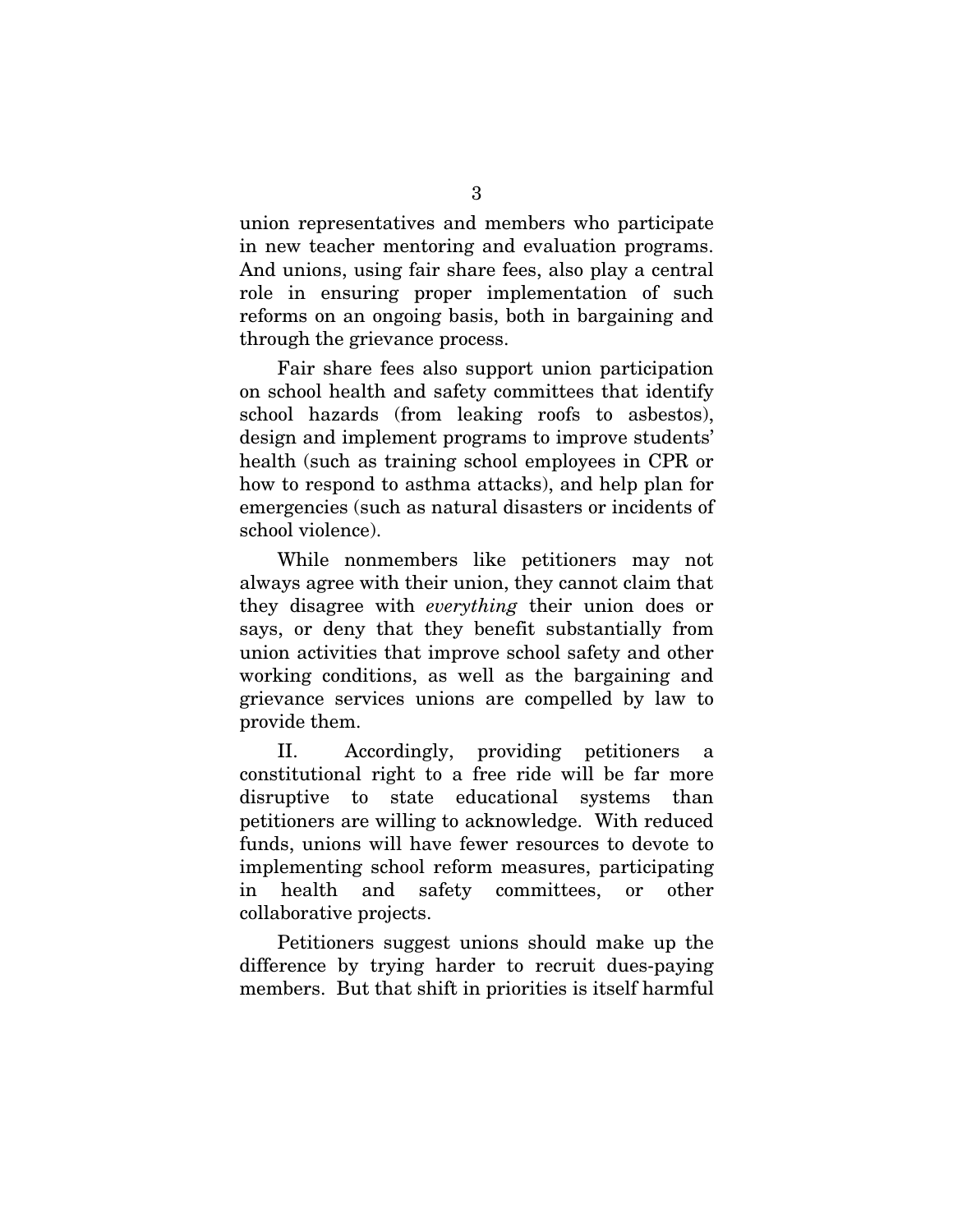to states' interests in promoting collaborative working relationships with their unions. Through amici's experience in right-to-work states, they have found, for example, that recruiting new members requires a much greater focus on pursuing individualized grievances and taking a more confrontational approach with administrators.

Moreover, ruling in petitioners' favor could have even more destabilizing effects: requiring unions to represent the interests of nonmembers in bargaining and grievances – a mandate that comes with its own serious First Amendment costs – becomes dramatically less defensible if nonmembers cannot be compelled to pay their fair share. States may be forced to reconsider laws imposing that obligation if petitioners have their way, which may lead to an even further unraveling of the careful balance of interests struck by the exclusive bargaining systems many states have deemed essential to maintaining labor peace and promoting effective school management.

States like California could reasonably view the experience of right-to-work states as confirming the educational benefits of fair share systems. Studies have regularly shown that educational attainment in right-to-work states lags behind the rest of the nation, and that there is a statistically significant correlation between the degree of unionization in schools and student achievement.

III. Petitioners vehemently disagree about the benefits and costs of their proposed judicial reengineering of state labor-management practices. But they can cite nothing in the record to support their claims because they successfully prevented the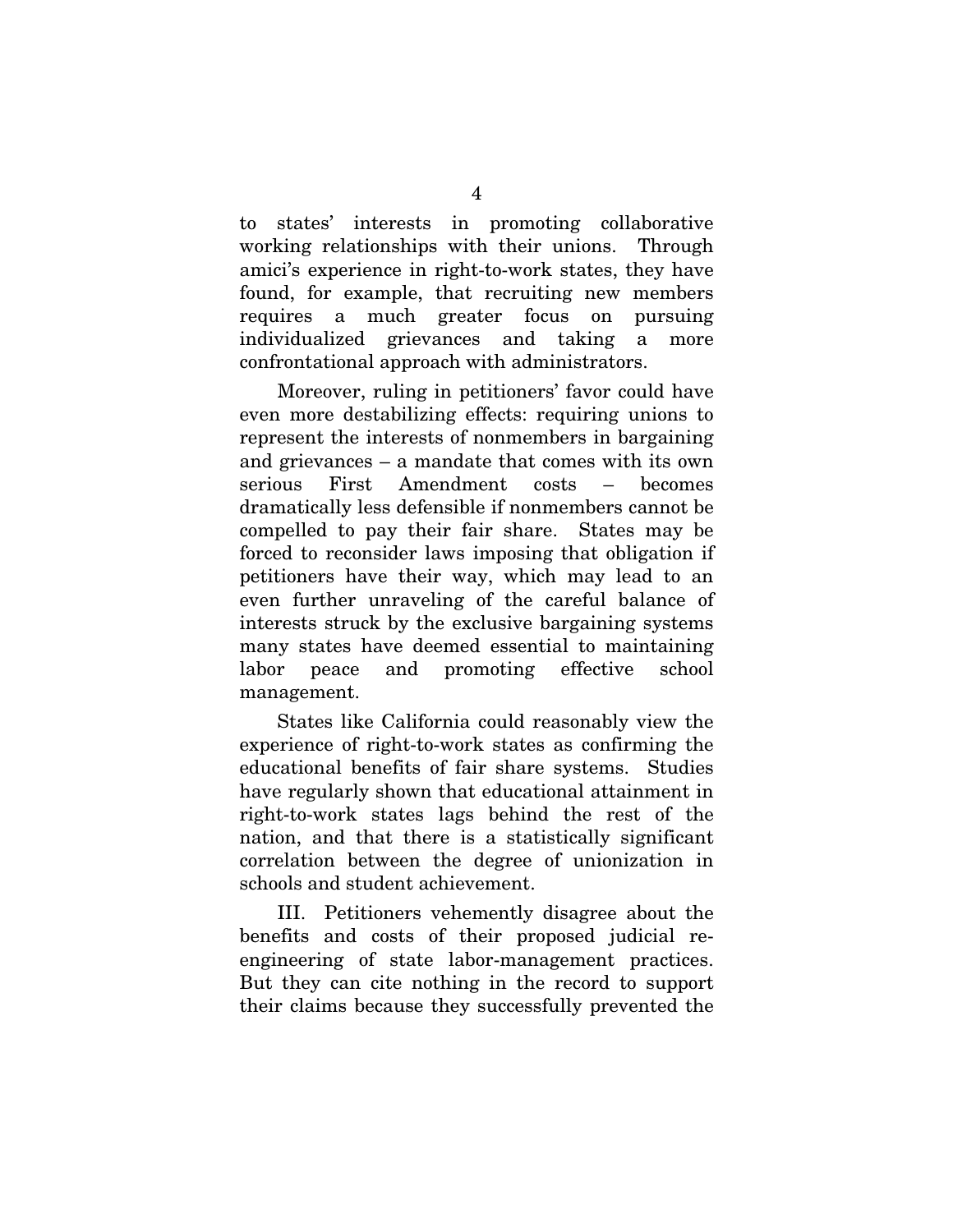creation of any record. On the basis of the empty record, they make an all-or-nothing challenge to being compelled to pay a single penny in fair share fees in support of any union activity regardless of its nature, or the extent of the First Amendment or government interests implicated by that activity.

Particularly in the absence of any record, that astonishingly broad facial challenge should be rejected on its face. This Court has repeatedly analyzed constitutional challenges to the assessment of fees on a category-by-category basis, weighing the competing constitutional and governmental interests implicated by particular types of expenditures. Having forgone this restrained approach, petitioners' all-or-nothing claim can be accepted only if they can show that the First Amendment interest affected by every use to which fair share fees are put will *always* outweigh any conceivable countervailing state interest. This they have not attempted, and cannot do, particularly in the absence of any record establishing the full range of uses to which fair share fees are put.

As a result, although some members of the Court may think that the established line between chargeable and non-chargeable expenses should be revised, this case presents no vehicle for exploring that question.

Departing from the Court's traditional restrained approach would be particularly regrettable in such a politically charged case, where it is all too easy for the public to perceive the Court's willingness to rule broadly, and in the absence of a record, as proof that its decision is in furtherance of a broader policy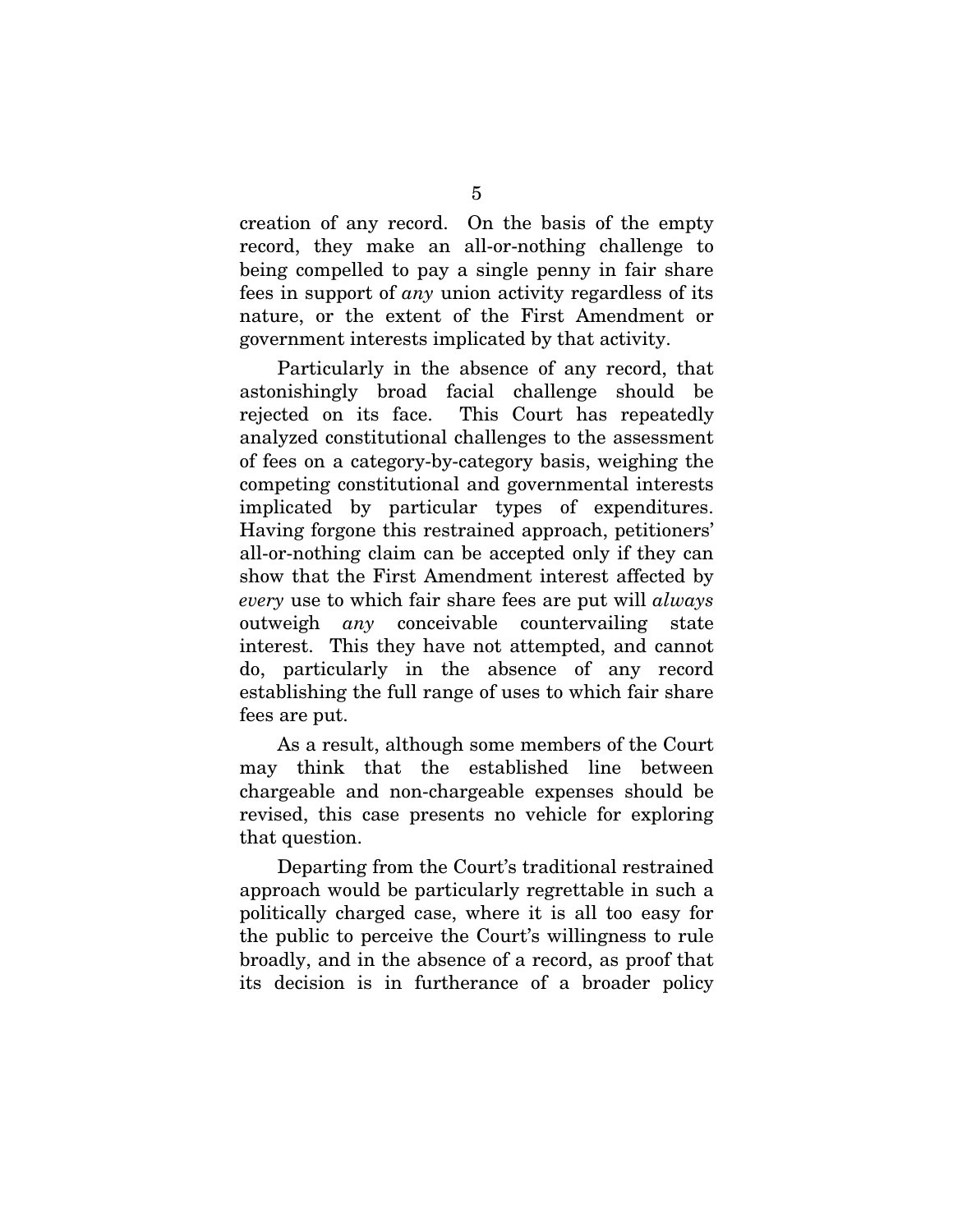agenda that is premised on individual Justices' world views.

IV. If the Court does entertain petitioners' facial challenge, it should hold petitioners to their strategic decision not to challenge the underlying system of exclusive representation. That decision is what they believe allows them have their cake and eat it too, maintaining the benefits of union representation without having to pay for it. The Court should preclude petitioners from relying on any burden to their First Amendment interests that is inherent in the exclusive bargaining system they have elected not to challenge. Their failure to even attempt that disaggregation is yet another reason to reject petitioners' broad claims in this case.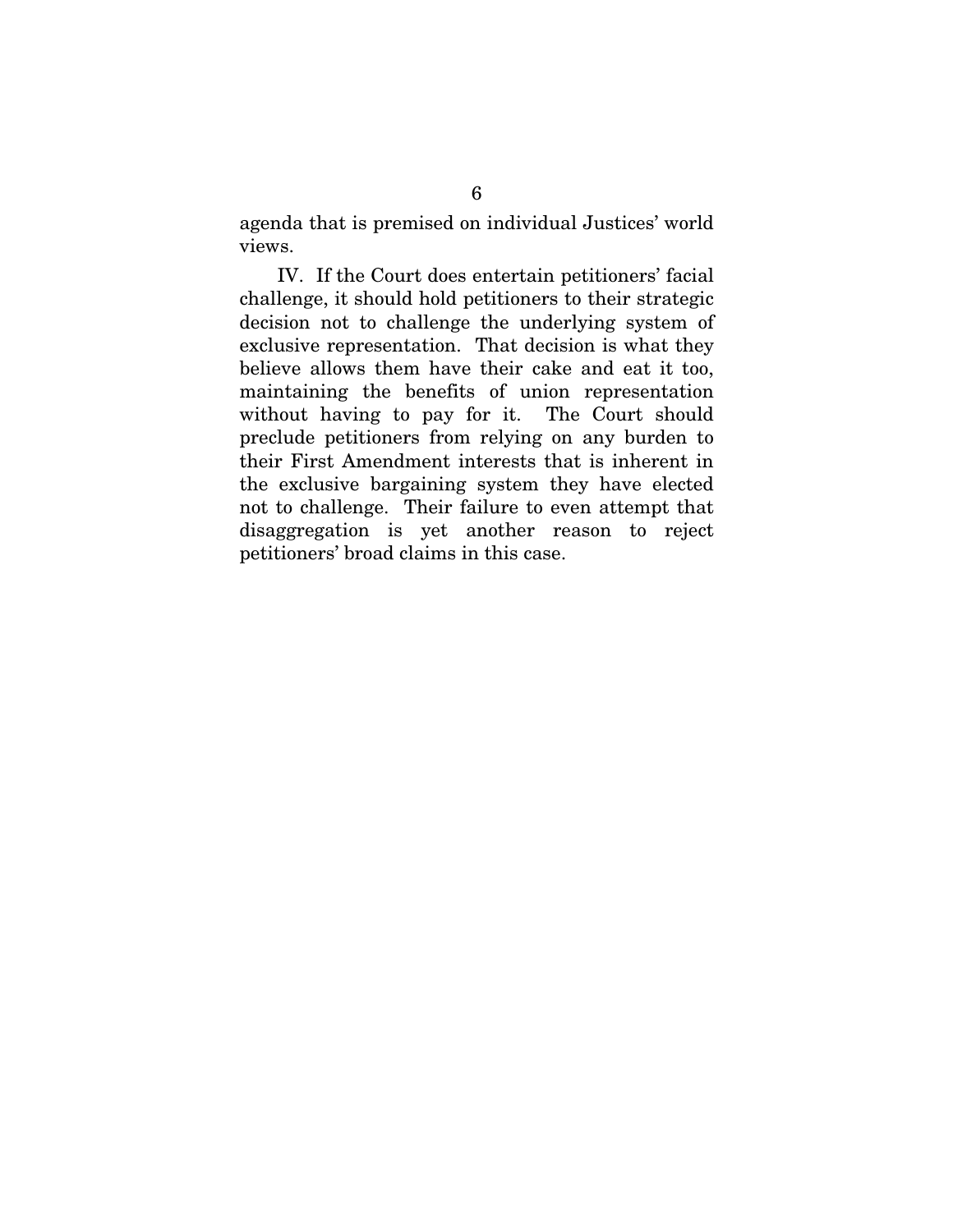#### **ARGUMENT**

Petitioners ask this Court to overrule precedent and upend school management practices that have been settled for decades, based on a critically incomplete description of what fair share agency fees are used for and how eliminating them will affect states' ability to maximize educational opportunities for their students. The Court's ability to judge the practical consequences of ruling in petitioners' favor is hampered both by lack of institutional expertise (which resides instead in the hands of states and school districts) and the complete absence of any record in this case. Because the consequences of accepting petitioners' constitutional claim matter – to the constitutional analysis and to the Court's legitimacy in the eyes of the nation – this Court should reject petitioners' literally baseless all-ornothing gambit to avoid paying even a penny in fair share fees for the services they receive from their schools' unions.

#### **I. Fair Share Fees Are An Essential Component Of States' Management Of One Of Their Most Important Institutions.**

Resolving petitioners' constitutional challenge requires a clear understanding of the diversity of uses to which fair share fees are put in the educational setting. Petitioners' account is misleadingly incomplete. For example, petitioners largely ignore that in the decades since *Abood v*. Detroit Bd. of Educ., 431 U.S. 209 (1977), was decided, teacher unions increasingly have become active partners with school administrators in implementing school reforms aimed at improving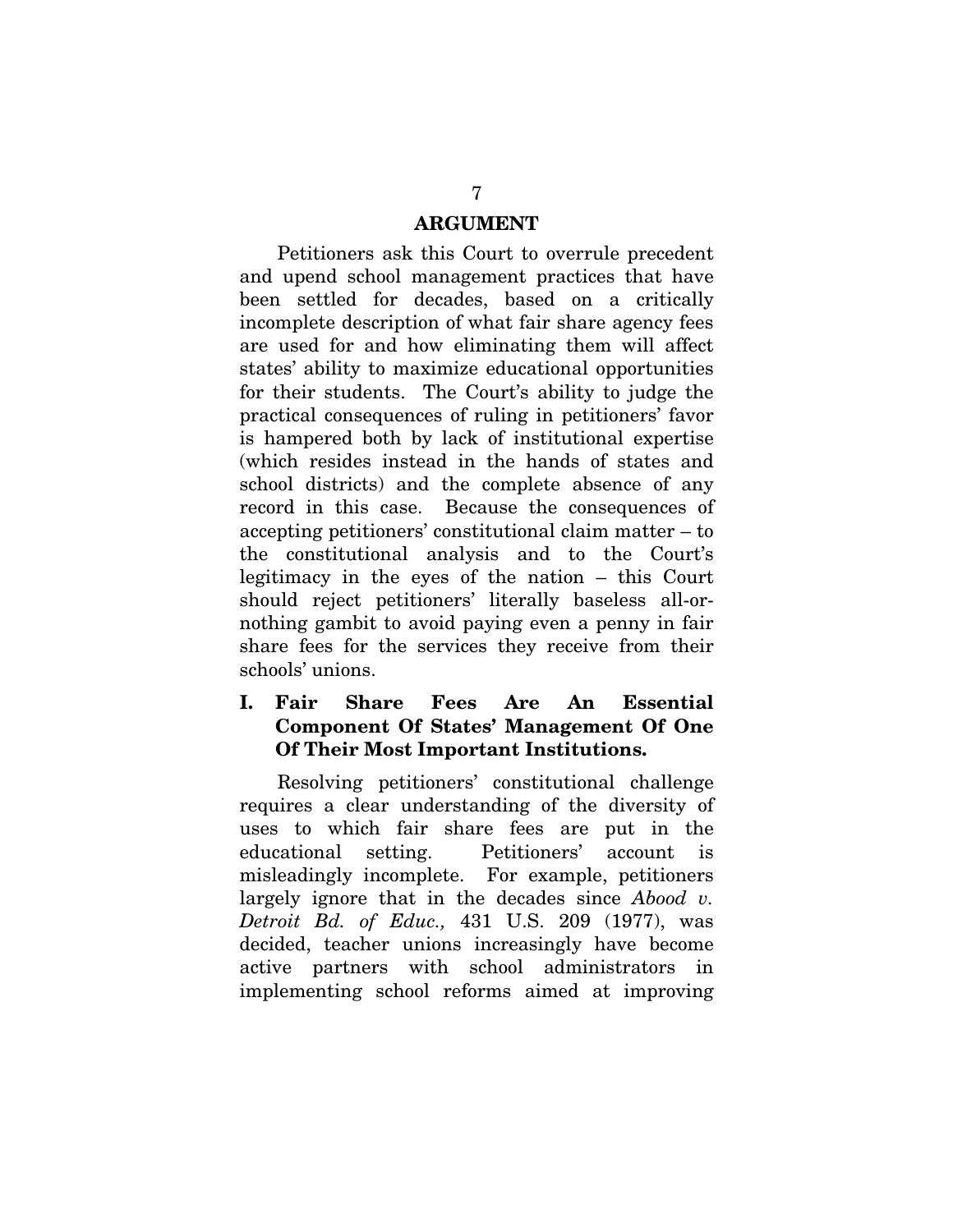education, student health and safety, and the effective management of one of the government's most important public programs. States have a compelling interest in maintaining that arrangement, which depends materially on the unions' ability to obtain adequate funding from all employees who benefit from the unions' work.

## **A. Fair Share Fees Fund A Wide Range Of Union Activities That Improve The Quality Of Education And The Wellbeing Of Students.**

Fair share fees are used for a wide range of activities that are critical to states' compelling interest in improving education and protecting students.

> 1. Implementing Education Reform Through Collective Bargaining And Contract Enforcement

Public education is going through a period of major reform. Unions play a critical role in the successful implementation of these reforms by working with school districts to operationalize reform mandates through the collective bargaining process, providing reform-related training to union members and other school employees under collective bargaining agreements, and by helping ensure the reforms are actually implemented through informal communications and, when necessary, formal grievances.

Regardless of the specific reform – whether it be an initiative developed in a local district, a state, or the federal government – fair share fees help fund every step of the reform implementation process.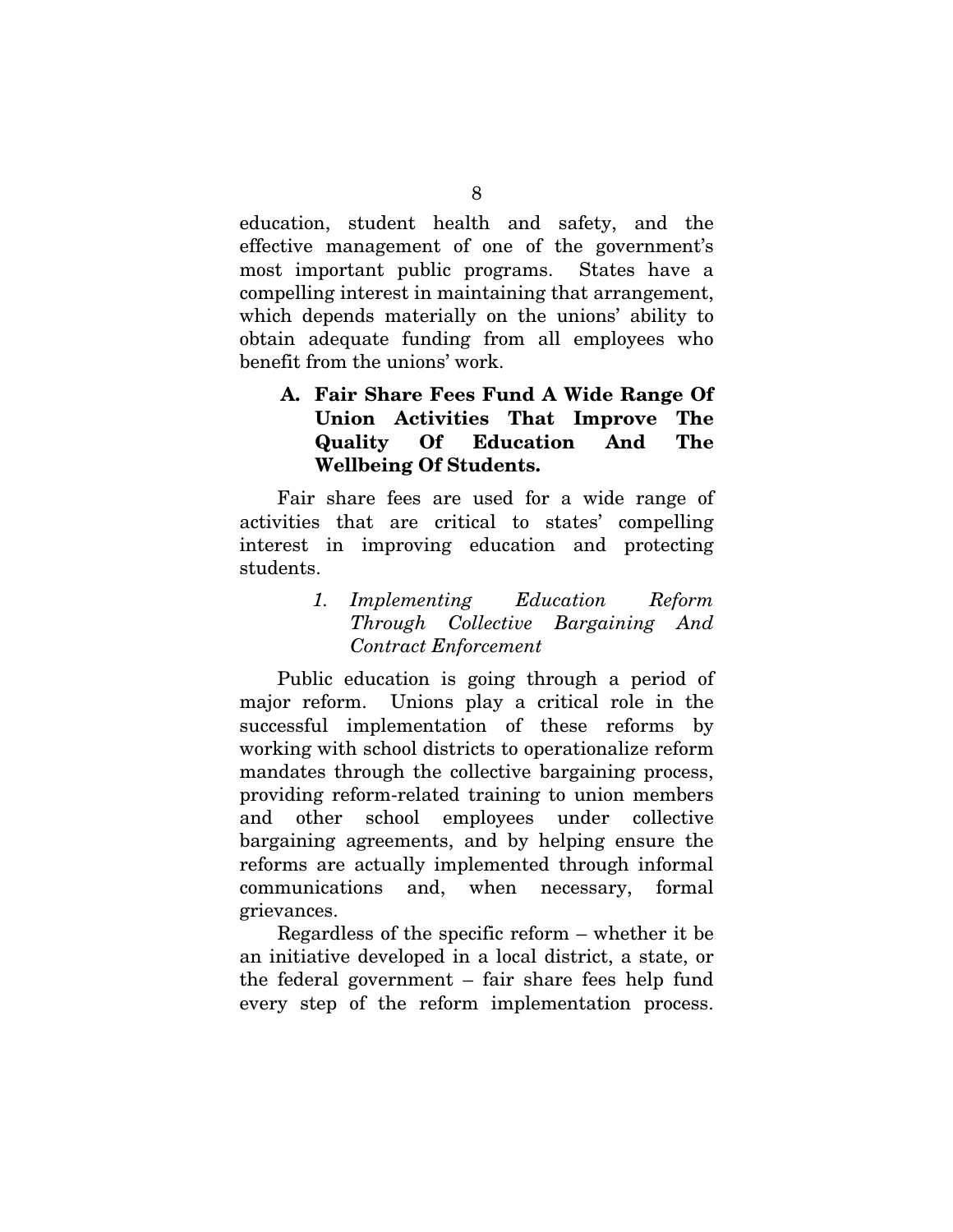Every significant reform requires working out innumerable operational details at the local level in bargaining, adapting broader principles to the specific circumstances of individual schools. Much of that implementation work is carried out through the collective bargaining process because most reforms implicate significant terms and conditions of employment, such as the length of the school day, training, teacher evaluations, job security, class size,  $\rm etc.^2$ 

Thus, for example, unions have used fair share fees to collaborate in implementing Peer Assistance and Review (PAR) programs in which expert teachers mentor, support, and partner with school administrators to evaluate both new and struggling teachers.3 The programs are designed to support, improve, and retain good teachers – which thereby helps recruit new teachers – while also facilitating removal of ineffective instructors. The programs are

<sup>&</sup>lt;sup>2</sup> See, e.g., 20 U.S.C. § 6316(d) (savings clause of No Child Left Behind statute, providing that "[n]othing in this section shall be construed to alter or otherwise affect the rights, remedies and procedures afforded school or school district employees under . . . the terms of collective bargaining agreements").

<sup>3</sup> See, e.g., U.S. Dep't of Educ., Shared Responsibility: A U.S. Department of Education White Paper on Labor-Management Collaboration 11-13 (2012), http://www2.ed.gov/documents/labor-management-collaboration/ white-paper-labor-management-collaboration.pdf; Jennifer Goldstein, Taking the Lead: With Peer Assistance and Review, the Teaching Profession Can Be in Teachers' Hands, AM. EDUCATOR, Fall 2008, at 4.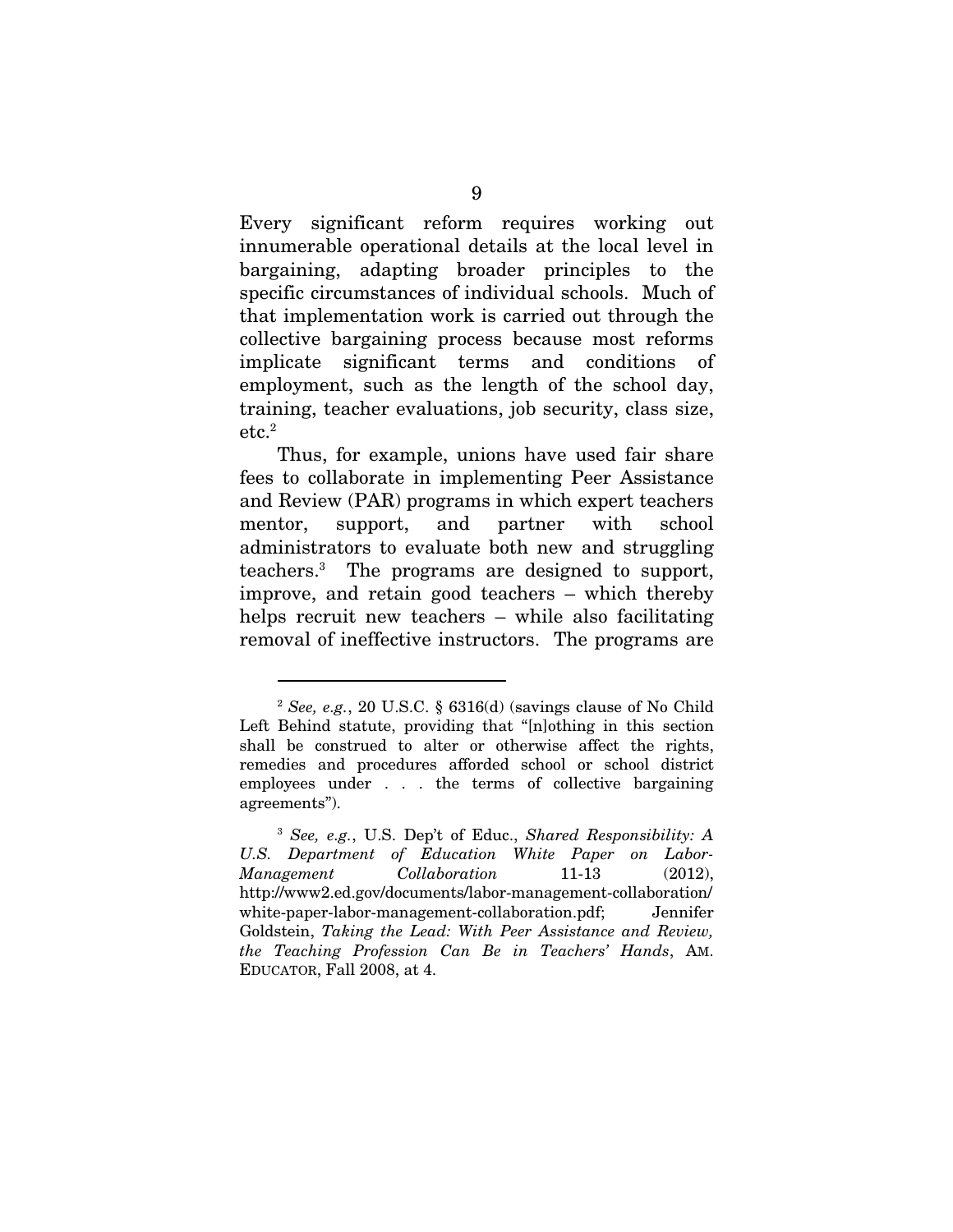often part of a broader collaborative evaluation process in which teachers, union representatives, and school officials jointly design and oversee the system, as well as participate in a standards-based evaluation of individual teachers.4 PAR programs have proven highly effective and have been promoted by the U.S. Department of Education as an example of what can be achieved through labor-management collaboration. See U.S. Dep't of Educ., Advancing Student Achievement Through Labor-Management  $Collaboration$  11-12  $(2011).5$  They have reduced teacher turnover, particularly among new teachers, 6 while at the same time facilitating dismissal of ineffective tenured teachers.7

Unions have likewise used fair share fees to fund bargaining and contract enforcement activities as part of collaborative efforts to revitalize underperforming schools. In the mid-1990s, for example, a California teachers' union got together with local administrators of the ABC Unified School

 $\overline{a}$ 

<sup>6</sup> See, e.g., Harvard Graduate School of Education, Project on the Next Generation of Teachers, A User's Guide to Peer Assistance and Review 11-13. http://www.gse.harvard.edu/~ngt/par/resources/users\_guide\_to\_ par.pdf [hereinafter A User's Guide]; Alliance for Excellent Education, On the Path to Equity: Improving the Effectiveness of Beginning Teachers (2014), http://all4ed.org/wpcontent/uploads/2014/07/PathToEquity.pdf.

<sup>7</sup> A User's Guide, supra, at 11.

<sup>4</sup> See id.

<sup>5</sup> Http://www.ed.gov/sites/default/files/labor-managementcollaboration-program.pdf.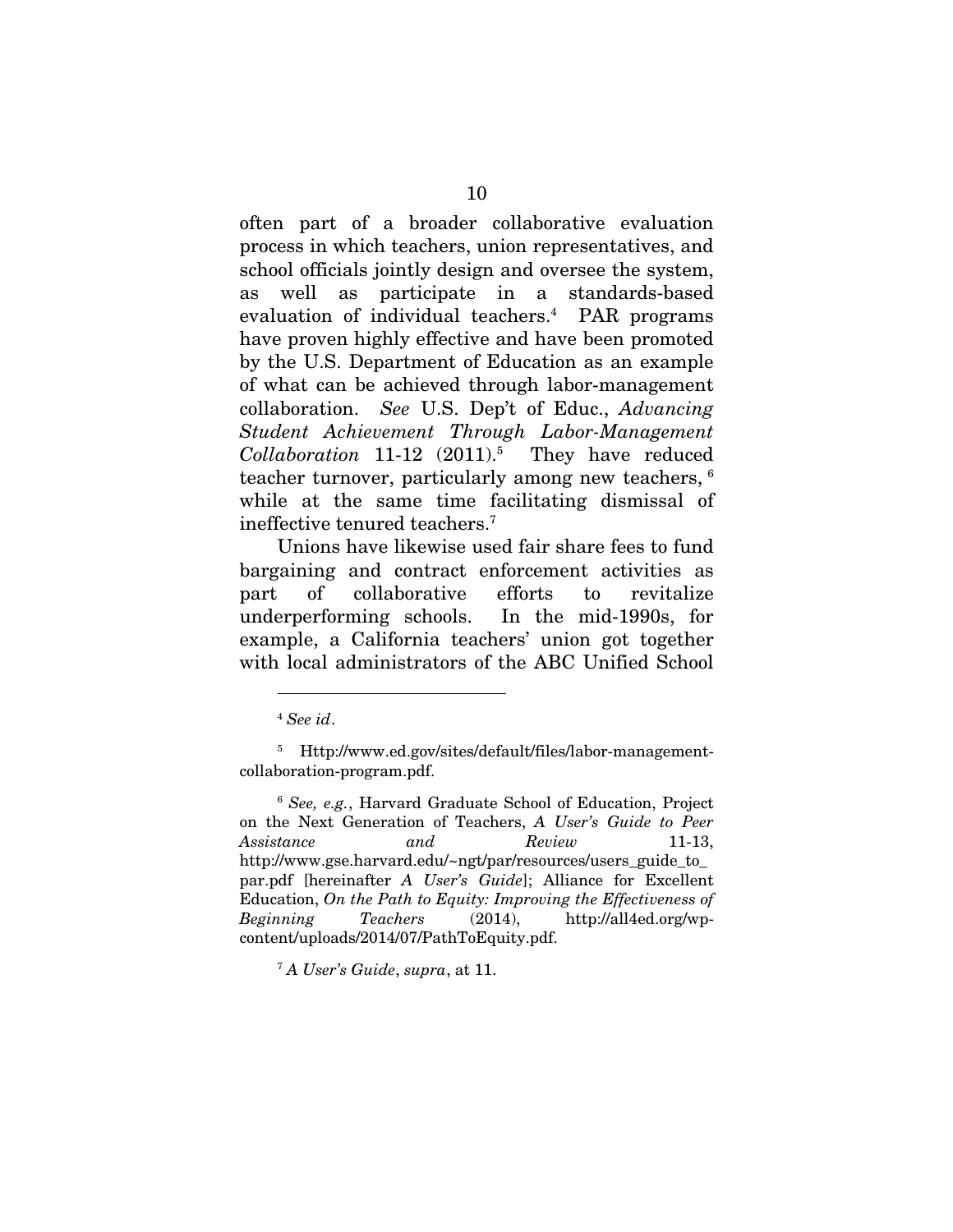District outside of Los Angeles to address the special problems facing a number of low performing schools with mostly poor students, a majority of whom were English language learners. In addition to implementing a peer assistance program, the union worked with the school to develop a new recruitment and teacher training system, even to the point of using union funds to hire substitute teachers that would allow faculty to attend improved professional development training. Over time, the school agreed to involve union representatives in a broad range of joint governance projects addressing nearly every aspect of the schools. Throughout, the educators' national union, AFT, provided extensive technical assistance, including through its training, school improvement, and leadership institutes. The result has been a dramatic improvement in academic achievement and graduation rates, making the district a nationally recognized success story.<sup>8</sup>

Unions have engaged in similar joint efforts to turn around struggling schools, from California's ABC Unified School District to the Chancellor's Districts established to reform New York City's most disadvantaged and struggling schools.9

<sup>8</sup> See generally Saul A. Rubinstein & John E. McCarthy, Public School Reform Through Union-Management Collaboration, in 20 ADVANCES IN INDUS. & LABOR RELATIONS 1, 19 (David Lewin & Paul J. Gollan eds. 2012).

 $9$  See, e.g., Julia E. Koppich, Using Well-Qualified Teachers Well: The Right Teachers in the Right Places with the Right Support Bring Success to Troubled New York City Schools, AM. EDUCATOR, Winter 2002, at 22.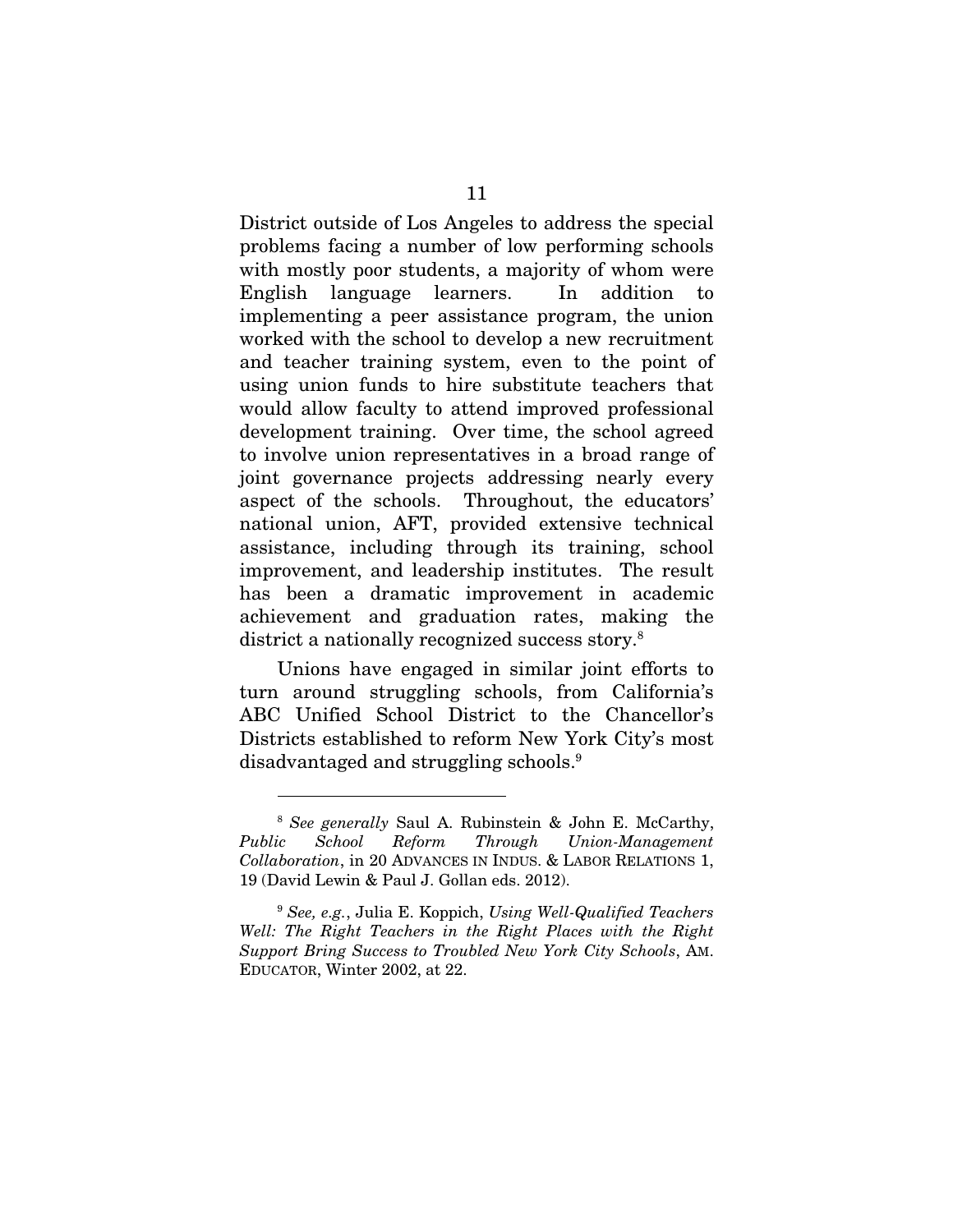Whatever the nature of the reform, by working with the union to operationalize and tailor a new program, the school district is able to benefit from the experience of those workers who are in the best position to anticipate how changes can be implemented on the ground given the particular constraints and opportunities at a given school, and how changes may affect other aspects of the school program. At the same time, by memorializing the changes as part of the collective bargaining agreement, the schools and the unions then institutionalize the reforms.10

The unions also play a critical role in implementing reforms memorialized in the management-labor contract. To start, because the union has been deeply involved in the reform process, it is able to promote educator buy-in, which is essential to any reform's success.

Fair share fees also help fund extensive collectively bargained training programs. For example, successful implementation of a PAR program requires substantial training and oversight for expert teachers and mentors. The integrity of any new evaluation system likewise demands extensive training and oversight to ensure that all evaluators are engaged in the same process, and using the same metrics. Fair share fees help fund unions'

<sup>&</sup>lt;sup>10</sup> See David Lewin et al., The New Great Debate About Unionism and Collective Bargaining in U.S. State and Local Governments, 65 ILR REV. 749, 766 (2012).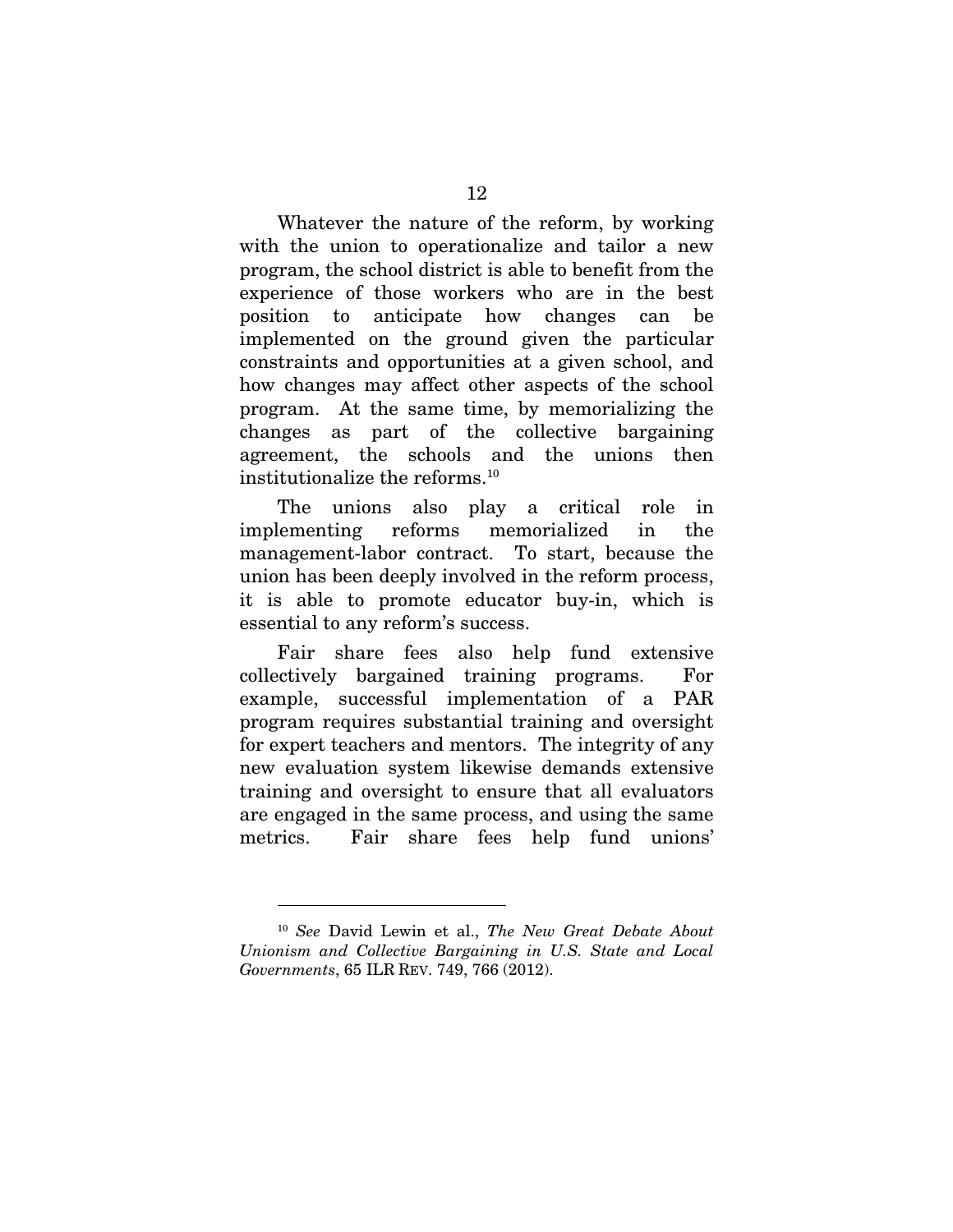participation in these training and oversight efforts.<sup>11</sup> National and local unions, for example, use fair share fees as part of extensive train-the-trainer programs on a wide range of professional development topics, including training for PAR and mentoring programs, innovative programs for teaching reading and math, managing student behavior, and general instructional strategies.12

At the same time, through their constant contact with the teachers directly involved in implementing these programs, unions can provide information to administrators about how the reforms are being executed on the ground, their impact on students' learning outcomes, what problems are being encountered, and advice on how to fix them. Often, that communication occurs through formal committees upon which both administrators and teachers selected by the union serve, sometimes with direct participation by union officials themselves.<sup>13</sup>

 $\overline{a}$ 

<sup>12</sup> See, e.g., AFT, ER&D: Twenty-Five Years of Union-Sponsored, Research-Based Professional Development, Am. Educator, Winter 2006-2007, http://www.aft.org/periodical/ american-educator/winter-2006-2007/erd-twenty-five-yearsunion-sponsored.

<sup>13</sup> See, e.g., Montgomery County, Maryland, Schools Collective Bargaining Agreement for 2015-2017, at 14-20,

<sup>&</sup>lt;sup>11</sup> See, e.g., Boston Schools Collective Bargaining Agreement for 2010-2016, at 86-87, http://btu.org/wpcontent/uploads/Final\_BTU\_Contract\_No\_Index.pdf [hereinafter Boston CBA]; Los Angeles Schools Collective Bargaining Agreement for 2008-2011, at 77-78, http://www.utla.net/ system/files/Final 2008-2011 contract.pdf [hereinafter LA CBA].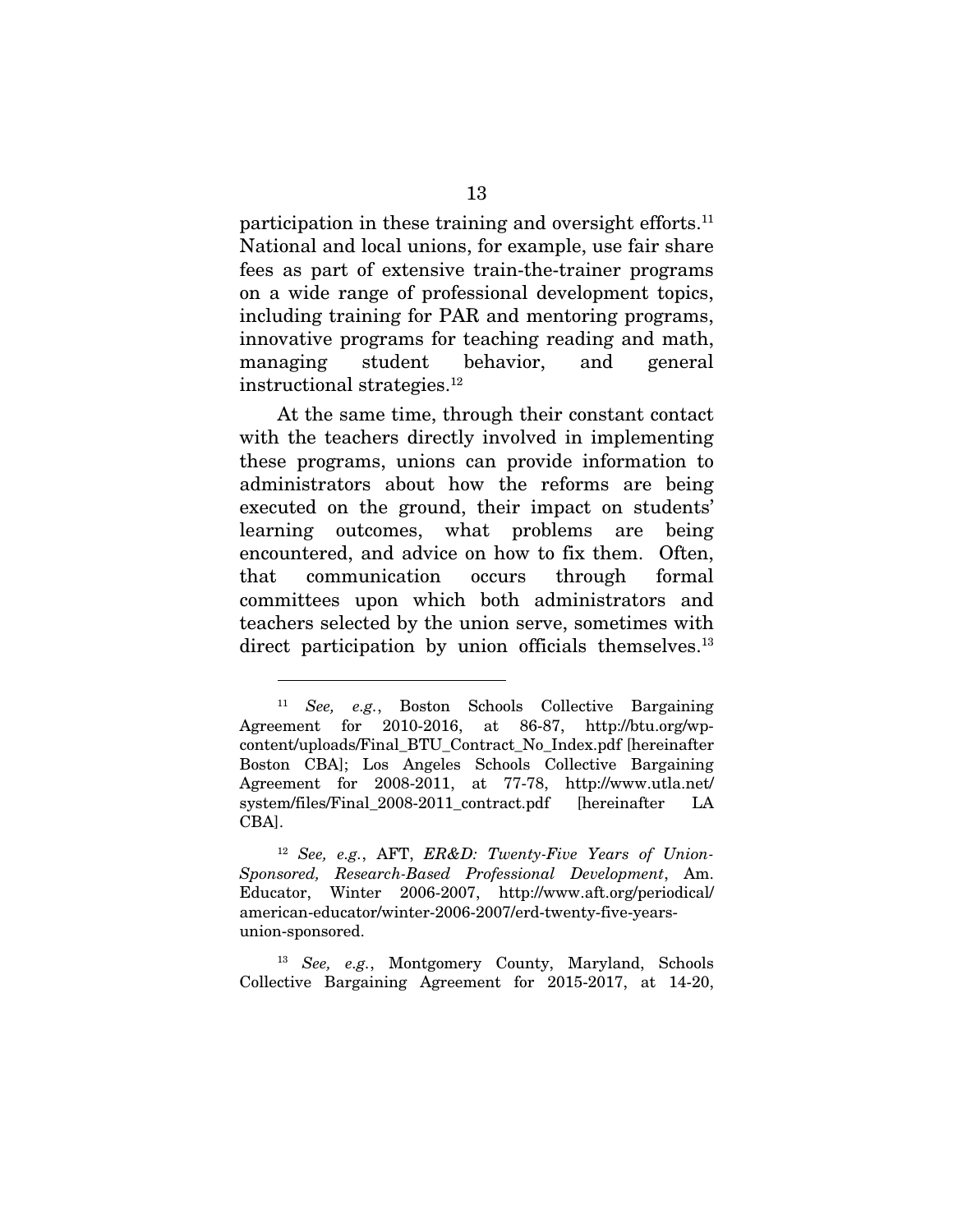Other times, the feedback is provided through the various levels of the collective bargaining agreement's grievance system.

Importantly, the resources unions devote to planning, training, and implementation for such reforms are often a critical supplement to inadequate school budgets.

## 2. Protecting Health And Safety

Fair share fees also fund unions' important contributions to promoting health and safety within our educational institutions through collective bargaining and contract enforcement.

Because union members have the most direct and immediate knowledge of school hazards and student safety needs, they provide an important resource in identifying health and safety issues. These issues run the gamut from physical conditions that interfere with learning and compromise student safety (e.g., leaking roofs, heating and cooling issues, mold, asbestos, lead paint, indoor air quality, etc.), to student and staff health concerns (e.g., protocols for dealing with children with asthma, diabetes, and other chronic illnesses, or minimizing the risks of blood-borne pathogens), to security concerns (e.g., school violence and property theft), to emergency preparedness (e.g., for floods, earthquakes, fires, and tornadoes).

http://www.montgomeryschoolsmd.org/uploadedFiles/departmen ts/associationrelations/refresh2014/MCEA%20Contract%20FY1 5-FY17%20.pdf [hereinafter Montgomery County CBA].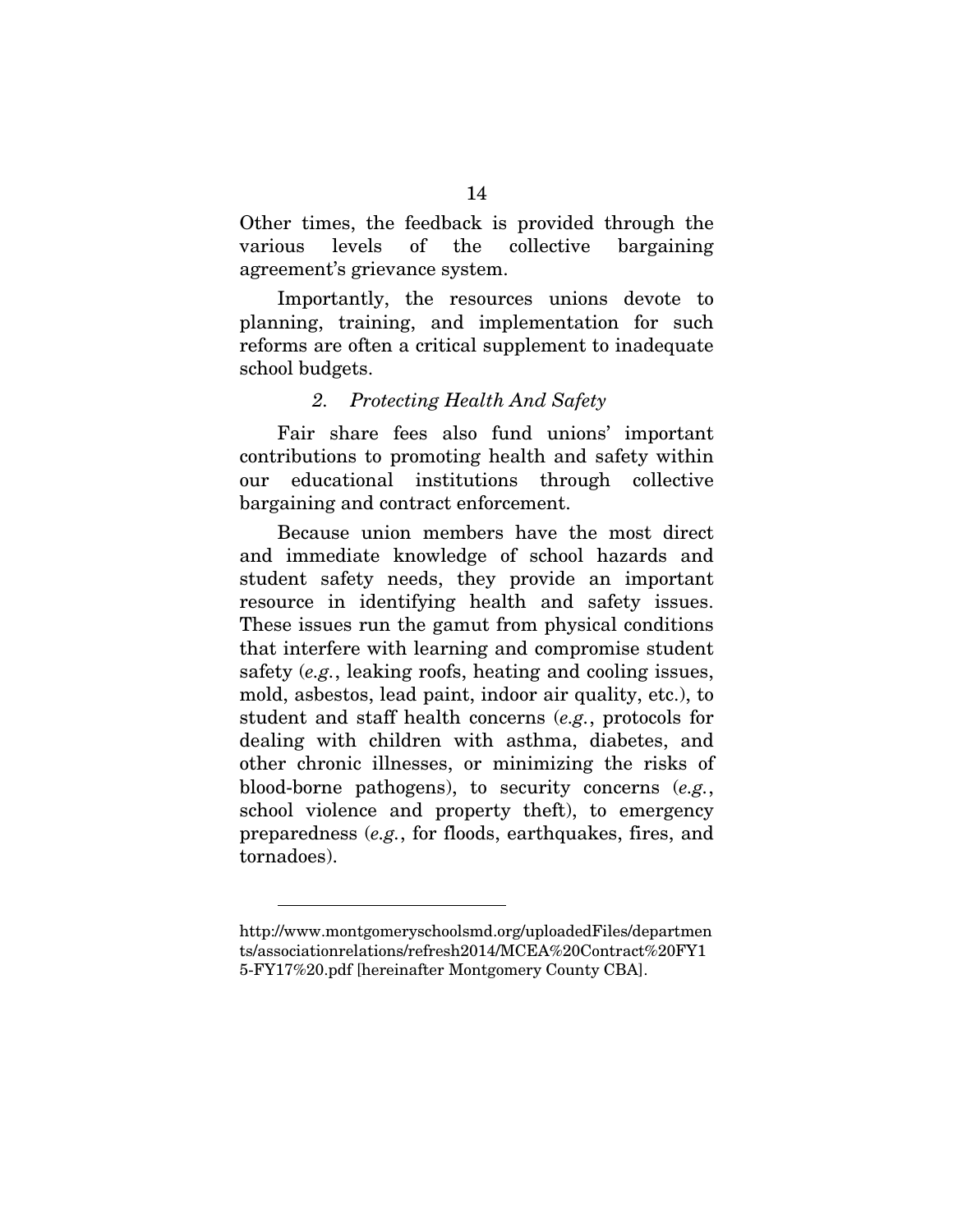Unions use fair share fees not only to help identify particular problems, but also to develop and implement solutions through collective bargaining and grievance adjustment. Some issues are addressed directly in collective bargaining agreements.14 Unions have also been instrumental in bargaining for, staffing, and training school health and safety committees that identify and respond to problems.15 Union representatives, supported in part by fair share fees, generally are responsible for recruiting other union members to participate and providing training and support for their duties, and sometimes sit on the committees themselves.

Unions also devote resources to implementing bargained safety improvements. For example, unions provide employee training on safety issues addressed in the collective bargaining agreements (e.g., First Aid, CPR, blood borne pathogen safety, emergency

<sup>&</sup>lt;sup>14</sup> See, e.g., New York City Schools Collective Bargaining Agreement for 2007-2009, at 54-57, http://www.uft.org/files/ contract\_pdfs/teachers-contract-2007-2009.pdf [hereinafter NYC CBA]; Boston CBA, supra, at 93; LA CBA, supra, at 287-90; Montgomery County CBA, supra, at 35-38; Minneapolis Schools Collective Bargaining Agreement for 2013-2015, at 159, http://humanresources.mpls.k12.mn.us/uploads/2013-15\_teacher s contract final 08-05-2014.pdf [hereinafter Minneapolis CBA].

<sup>15</sup> See, e.g., NYC CBA, supra, at 55-56; Montgomery County CBA, supra, at 36; LA CBA, supra, at 289; Minneapolis CBA, supra, at 159.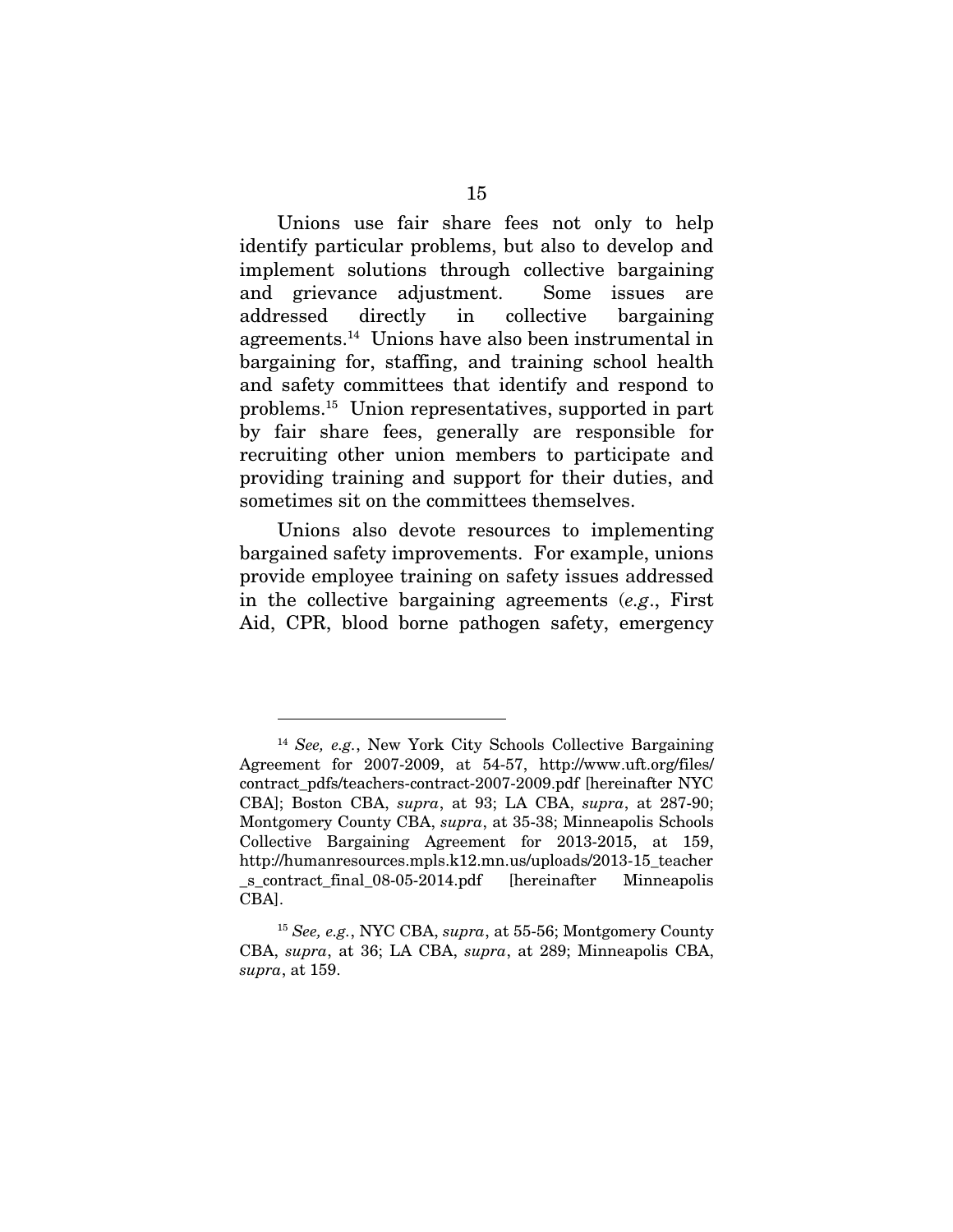preparedness).16 Those efforts are supported by national unions that provide training materials, research, and best practices information from other schools.17

Unions also devote fair share fees to enforcing these requirements. For example, unions in some larger school districts have industrial hygienists on staff to monitor safety compliance. Unions also spend considerable resources researching safety complaints from employees (members and nonmembers alike) and bringing informal and formal grievances when appropriate.

In post-secondary education, unions in public universities likewise play an important role in addressing health and safety concerns, for example, through collective bargaining agreement provisions creating joint administration-faculty environmental committees charged with oversight of university efforts to remove hazardous and unhealthy conditions from the work environment.<sup>18</sup>

 $\overline{a}$ 

<sup>17</sup> See, e.g., Health & Safety for All, AFT http://www.aft.org/health-safety-all (last visited Nov. 11, 2015) (collecting resources).

<sup>18</sup> See, e.g., University of Cincinnati Collective Bargaining Agreement for 2013-2016, at 176, https://www.uc.edu/ content/dam/uc/hr/labor\_and\_employee\_relations/collective\_barg

<sup>16</sup> See, e.g., UFT, Environmental Safety, N.Y. Teacher (June 4, 2015), http://www.uft.org/know-your-rights/ environmental-safety; AFT, Member Uses Union CPR Training to Save a Life, PSRP Reporter, Spring 2015, at 6, http://www.aft.org/sites/default/files/periodicals/rep\_spring2015. pdf.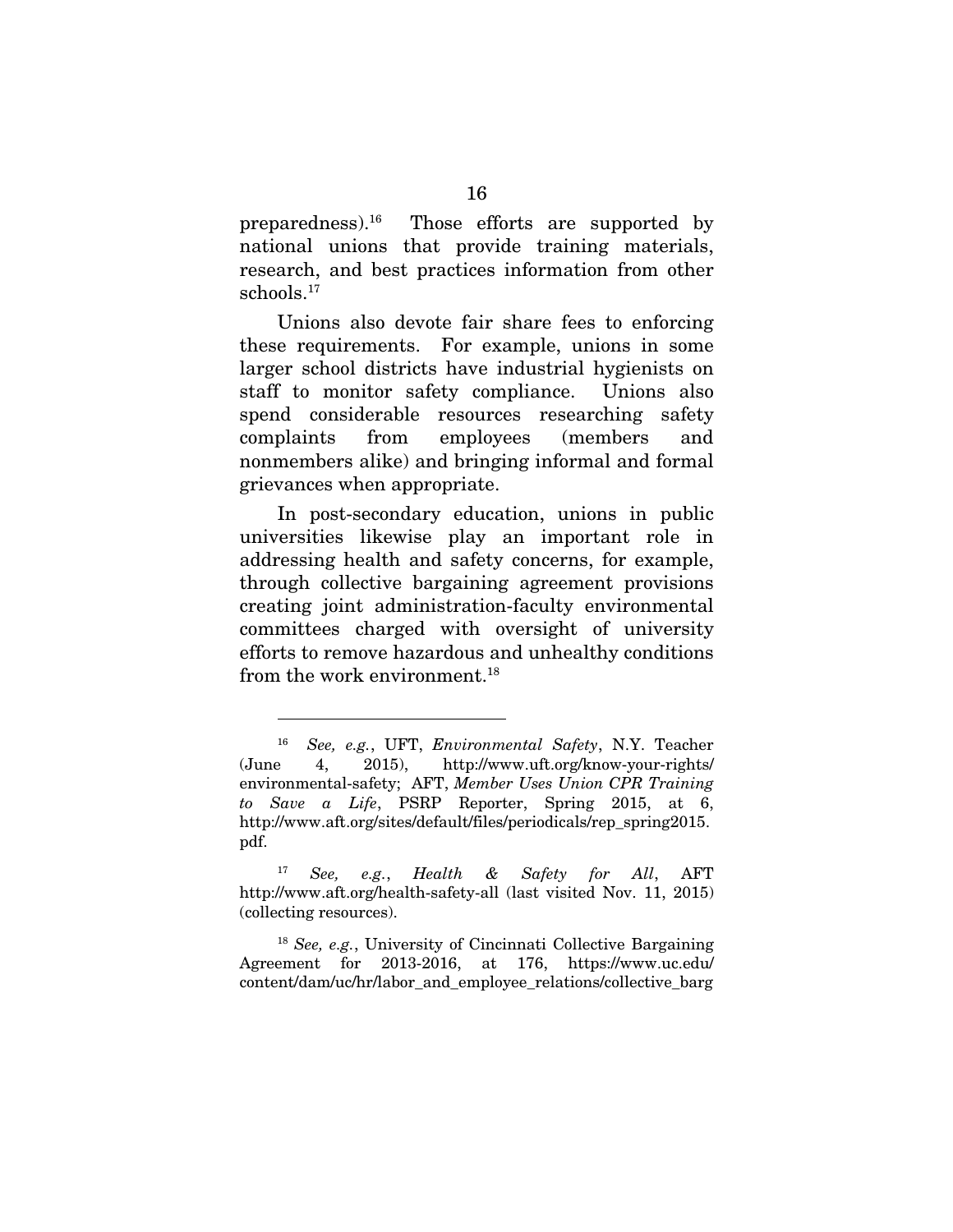#### 3. Other Labor-Management Cooperative **Activities**

PAR programs and health and safety committees are but two of many ways in which unions, using fair share fees, have increased collaboration between school officials and teachers to improve education in hundreds of public schools and universities across the nation. For example, increasing numbers of public schools rely on joint labor-management committees to address a wide range of issues affecting both conditions of employment and quality of education, including teacher recruitment and retention, professional development, and overall strategic planning.19 Similarly, collective bargaining

aining/lrpd-aaup-cba.pdf [hereinafter University of Cincinnati CBA]; Los Rios Community College Collective Bargaining Agreement for 2014-2017, at 165-66, http://www.lrcft.org/wpcontent/uploads/2012/07/2014-2017LRCFTContract1.pdf [hereinafter Los Rios College CBA]; Rutgers University Collective Bargaining Agreement for 2014-2016, at 69, http://www.rutgersaaup.org/sites/default/files/images/2014- 2018-FT-Faculty-TA-GA-Contract-10-6-15-FINAL.pdf [hereinafter Rutgers University CBA].

<sup>19</sup> See, e.g., Boston CBA, supra, at 34-38, 72, 87; LA CBA, supra, at 58-59; Baltimore City Schools Collective Bargaining Agreement for 2013-2016, at 57, http://www.baltimoreteachers.org/wp-content/uploads/2015/01/ Balt-City-BTU-2013-2016-Teacher-Agreement-03-10-14 kjz1.pdf; Chicago Schools Collective Bargaining Agreement for 2012-2015, at 104, http://www.ctunet.com/for-members/ text/CTU\_Contract\_As\_Printed\_2012\_2015.pdf; Minneapolis CBA, supra, at 23-54; San Francisco United School District Collective Bargaining Agreement for 2014-2017, at 67-69, http://www.sfusd.edu/en/assets/sfusd-staff/contract%20and%20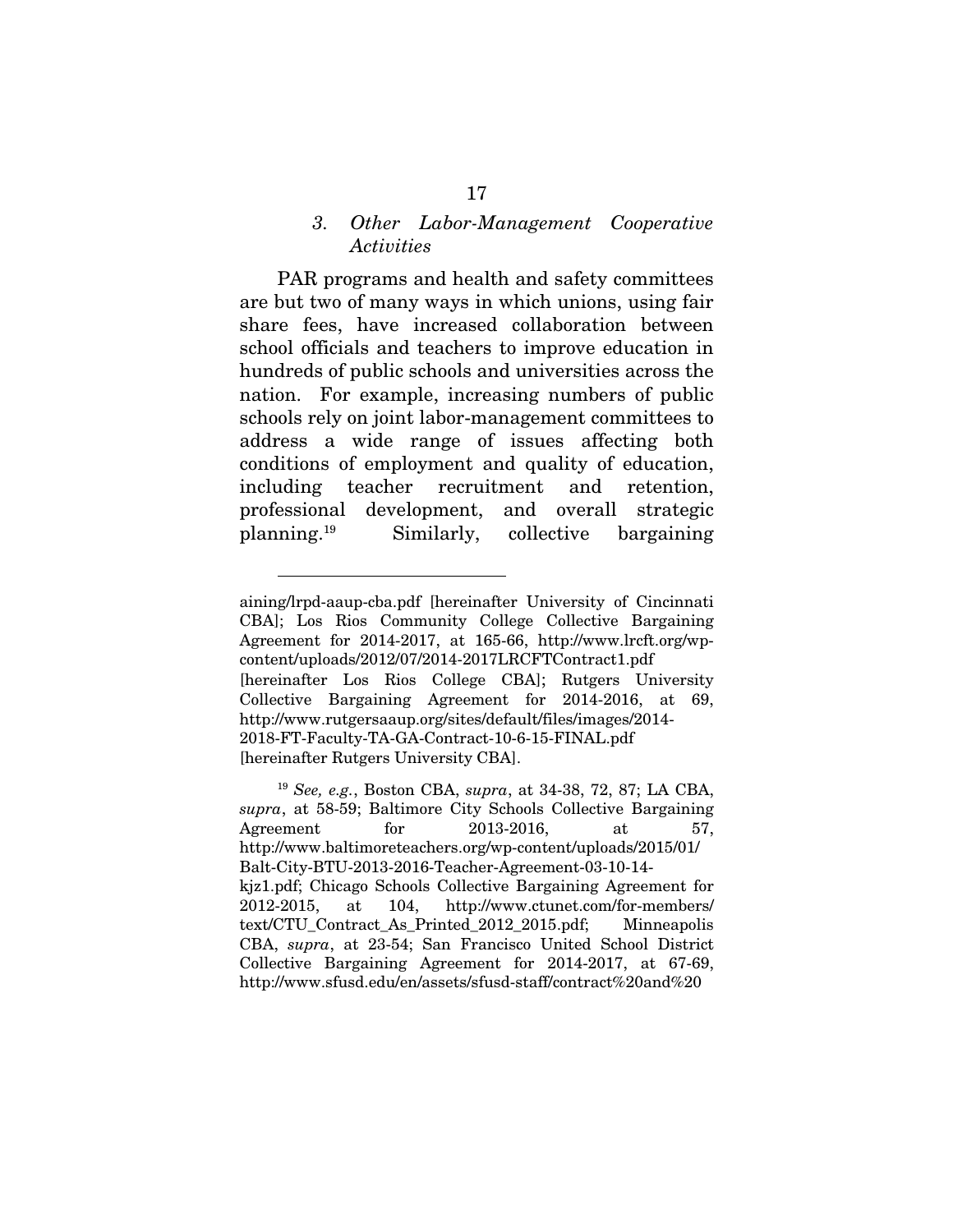agreements in public universities provide for joint labor-management committees on issues such as environmental safety, paid parental leave policy, workload, and professional development.<sup>20</sup>

The infrastructure for partnership created by such collaborative programs also provides a ready framework for quickly and effectively addressing new or unexpected challenges, such as natural disasters, financial crises, sudden changes in student enrollment, or public health emergencies.

salary%20schedules/Certificated%20Collective%20Bargaining% 20Agreement%207-1-14%20thru%206-30-17150106\_20020.pdf.

<sup>20</sup> University of Cincinnati CBA, supra, at 176, 178; Los Rios College CBA, supra, at 165-66; Rutgers University CBA, supra, at 69; Minnesota State Colleges Collective Bargaining Agreement for 2013-2015, at 9-10, http://www.hr.mnscu.edu/contract\_plans/documents/MSCF\_Fin al\_2013\_2015.pdf; California State University Collective Bargaining Agreement for 2014-2017, at 249, http://www.calfac.org/sites/main/files/file-attachments/cfa\_cba\_ 2014-17\_final\_1.23.2015.pdf; Portland State University Collective Bargaining Agreement for 2013-2015, at 65, 67, http://www.pdx.edu/academic-affairs/sites/www.pdx.edu.oaa/ files/AAUP%20CBA%202013-2015\_revised%20with%20A30 %20-%20new%20ranks\_final\_1.pdf; University of Connecticut Collective Bargaining Agreement for 2007-2016, at 33, 56, http://www.uconnaaup.org/wp-content/uploads/sites/5/2014/07/ AAUP-integrated-agreement1.pdf.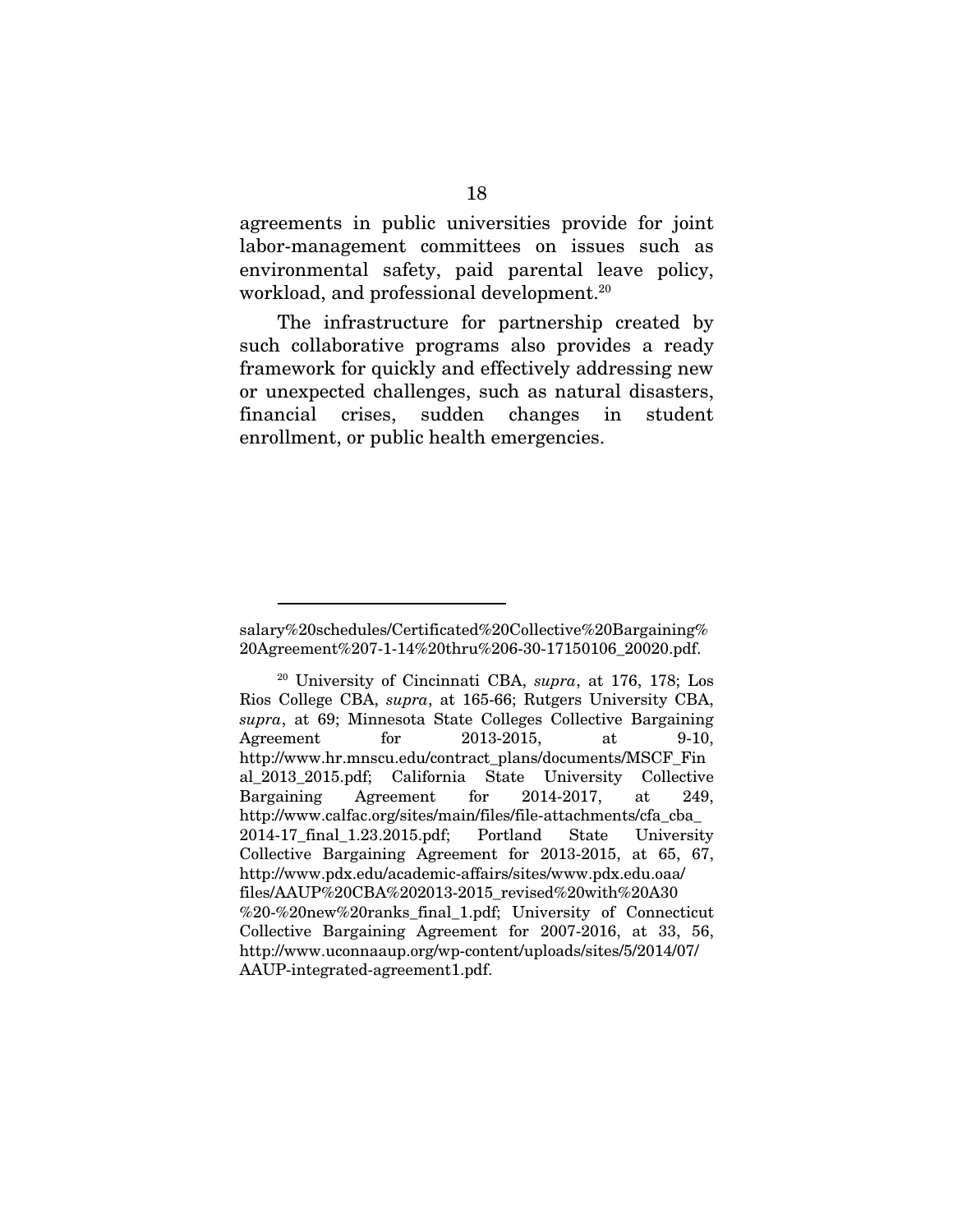## **B. Fair Share Fees Are Spent On Services That Directly And Substantially Benefit Nonmembers.**

Petitioners are also being deliberately obtuse when they claim that "it borders on the oxymoronic to conclude that teachers who oppose union policies are 'free riding' on those policies." Petr. Br. 34. Quite to the contrary, nonmembers benefit enormously from a variety of union activities funded by the fair share fees petitioners are attempting to avoid.

Most obviously, petitioners benefit from the union's pursuit of important objectives petitioners do support. For example, those who oppose tenure or due process protections for teachers may well support the union's effort to secure adequate planning time or maternity leave. And few employees can honestly say they would prefer to work in schools with asbestos flaking off the pipes, leaking roofs, measles outbreaks, broken fire detectors, or rampant violence.

Even when employees do not completely agree with a union's position on an issue, they may benefit when the union avoids an outcome that is even worse from the dissenters' perspective. For example, while petitioners might prefer their union to advocate for a compensation scheme under which they believe they will receive the most money, see Petr. Br. 35, they would nonetheless benefit if their union successfully opposed across-the-board pay cuts, or obtained across-the-board raises, particularly in a school district that would not even consider the dissenters' preferred compensation system.

At the same time, employees who pay no fair share fees are often all too happy to rely on free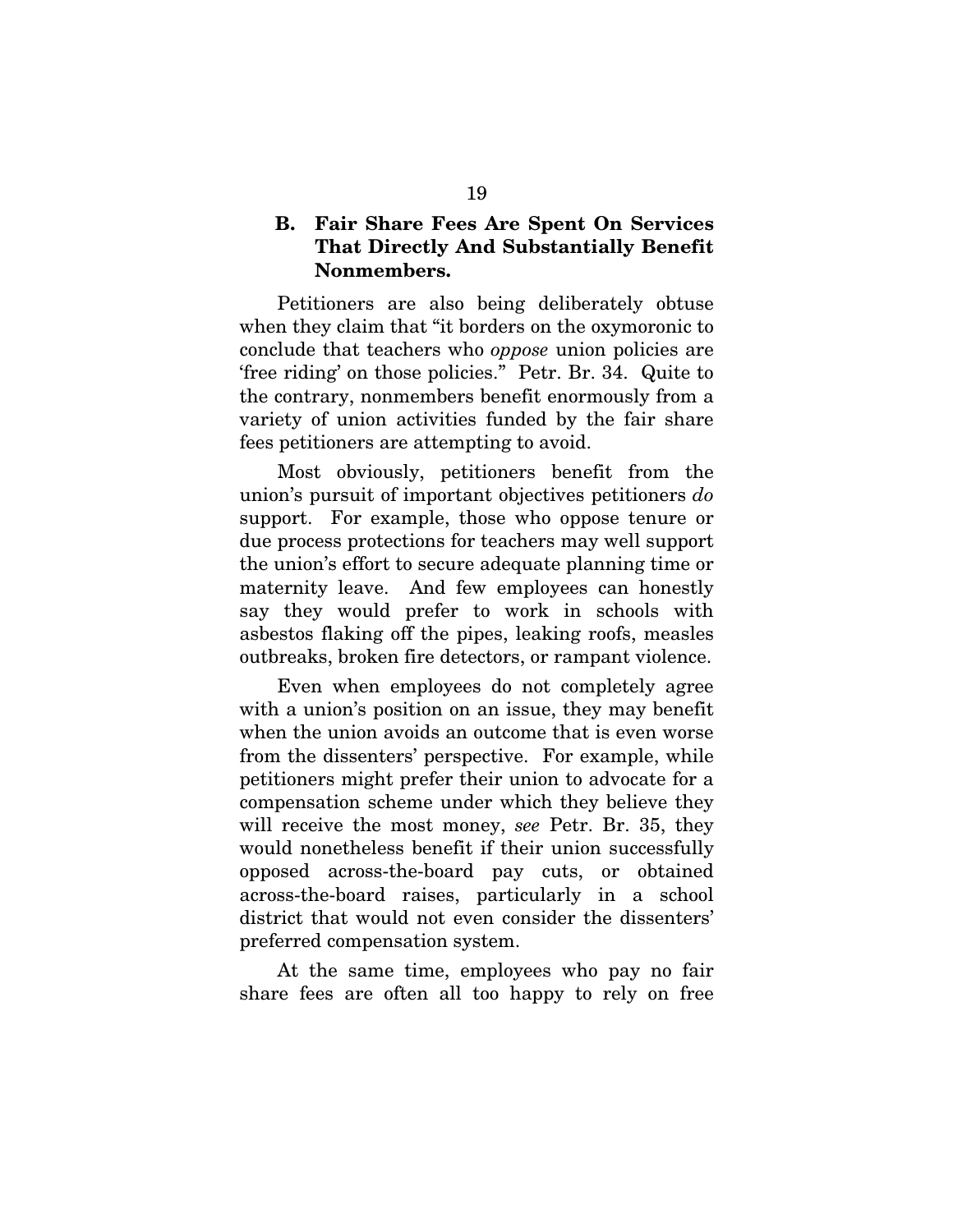union representation in grievances when they find themselves wrongly accused of breaking school or district policy or practice, or denied basic rights negotiated on their behalf by the union. While unions are not compelled to pursue every grievance raised by an employee, they are barred from discriminating against nonmembers (and, in right to work states, even nonmembers who refuse to pay fair share fees). See, e.g., Vaca v. Sipes, 386 U.S. 171, 191 (1967). In fact, many unions generally advance most grievances to the first stage of the grievance process, regardless of who brought them. And they regularly press nonmembers' grievances all the way through arbitration, usually at substantial cost – in our experience, an average arbitration can cost \$5,000- \$10,000 or more, depending on the complexity. That can be more than many educators will pay in fair share fees over the course of their careers.

## **II. Overruling** *Abood* **Would Seriously Disrupt The Management Of Thousands Of School Districts, To The Detriment Of Education Nationwide.**

Petitioners' cavalier attitude toward the likely consequences of allowing nonmembers to avoid paying their fair share of chargeable union expenses is unsupported. In fact, there is every reason to believe that ruling in petitioners' favor will seriously disrupt the mangement of the nation's schools in many states and undermine education nationwide.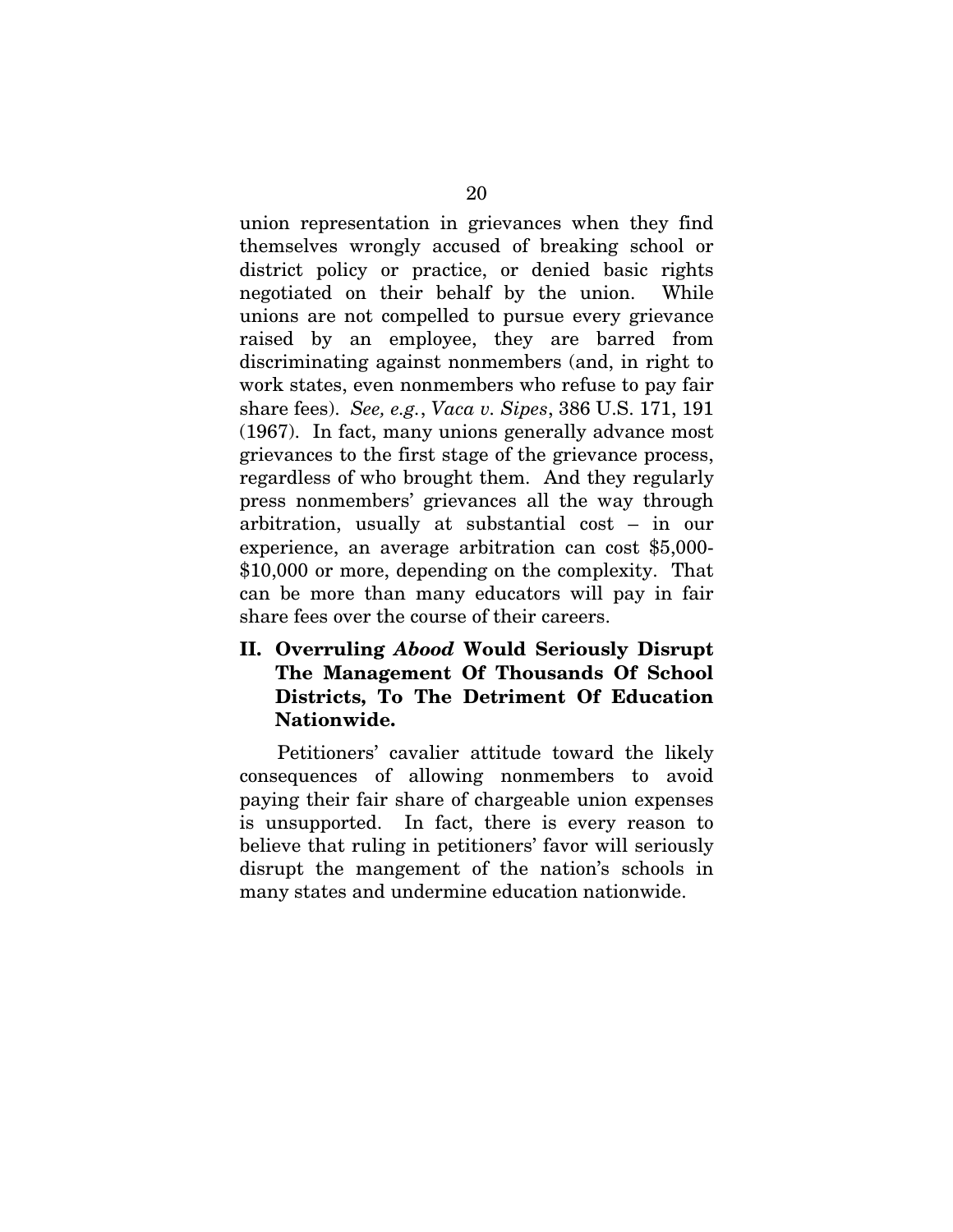**A. Denying Unions Fair Share Fees Would Degrade Their Ability To Act As Effective Partners In Improving Education And Impair States' Ability To Effectively Manage Their Schools.** 

Petitioners claim that denying unions fair share fees will not destroy them, Petr. Br. 30-31, as if states' only cognizable interest in the First Amendment balance is preserving unions' existence. In fact, states have a compelling interest in preserving the wide range of improvements to education, efficient workplace management, and school safety made possible by the union activities funded through fair share fees.

1. Petitioners claim that overruling Abood will have only a modest effect on union revenues. Petr. Br. 31-33. But they cite nothing in the record to support that assertion (there being no record at all), even though they admit the question is important to the constitutional analysis, see id. at 30.

If the Court is willing to resolve this question without a record and on the basis of speculation, it requires no leap of imagination to predict that a declaration from this Court that public sector workers are entitled to a free pass on paying their fair share of union expenses will result in a substantial decrease in revenue. Petitioners' supporters certainly hope so – they have already organized "aggressive campaign[s]" to persuade workers to opt out of fair share fees or leave their unions through "emails, direct mail, phone calls, social media and cable TV advertising, and even [going] door to door" with "paid canvassers and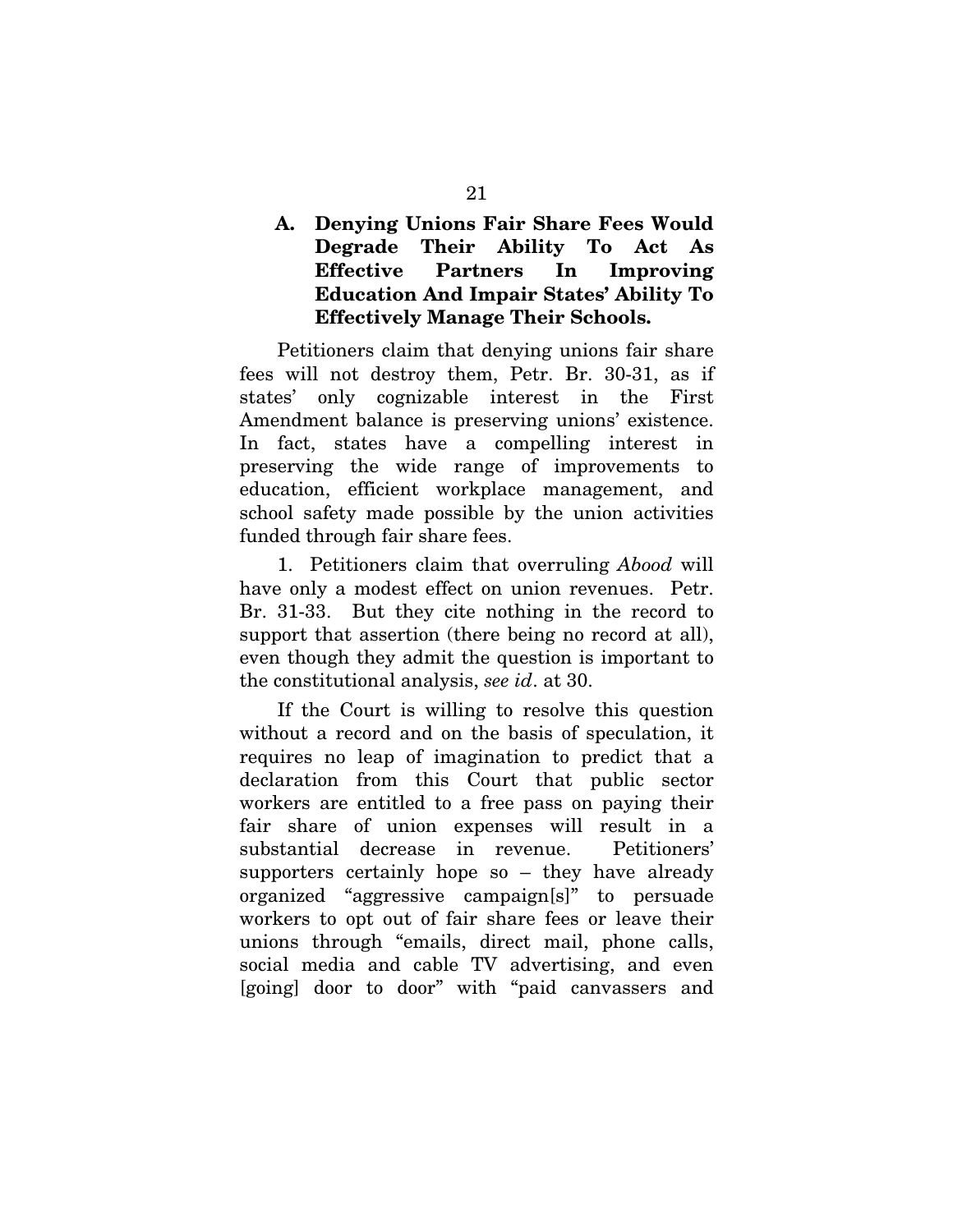volunteers."<sup>21</sup> In King v. Burwell, 135 S. Ct. 2480 (2015), this Court accepted the premise that removing an obligation to purchase health insurance could dramatically reduce the number of insured. Id. at 2493. The same assumption is even more sensible here – in King, those who refused to pay for insurance would lose their insurance; here, employees who refuse to pay for union benefits would still get to keep them.

The common-sense conclusion that making fair share fees voluntary will lead to a substantial reduction in union revenues is borne out by the experience in states that have recently enacted rightto-work legislation.<sup>22</sup> There can be no question that unions' ability to provide important benefits to states and students would likewise be substantially diminished by loss of fair share fees. Because unions must continue to provide basic contract negotiation and grievance services, reduced revenue will predictably require cuts to other programs and

 $^{21}$  Brian Minnich, Our Battle with SEIU Gets a Thumbs Up in Wall Street Journal, Freedom Foundation (Nov. 4, 2015), http://www.myfreedomfoundation.com/blogs/liberty-live/ourbattle-with-seiu-gets-a-thumbs-up-in-wall-street-journal.

 $22$  See Sean Higgins, Wisconsin Public Sector Unions Still Losing Members, Wash. Examiner (Aug. 12, 2014), http://www.washingtonexaminer.com/wisconsin-public-sectorunions-still-losing-members/article/2551945; David Shepardson, Michigan Union Membership Falls Sharply in '14, DETROIT NEWS (Jan. 23, 2015), http://www.detroitnews.com/story/ business/2015/01/23/michigan-union-membership/22214357/.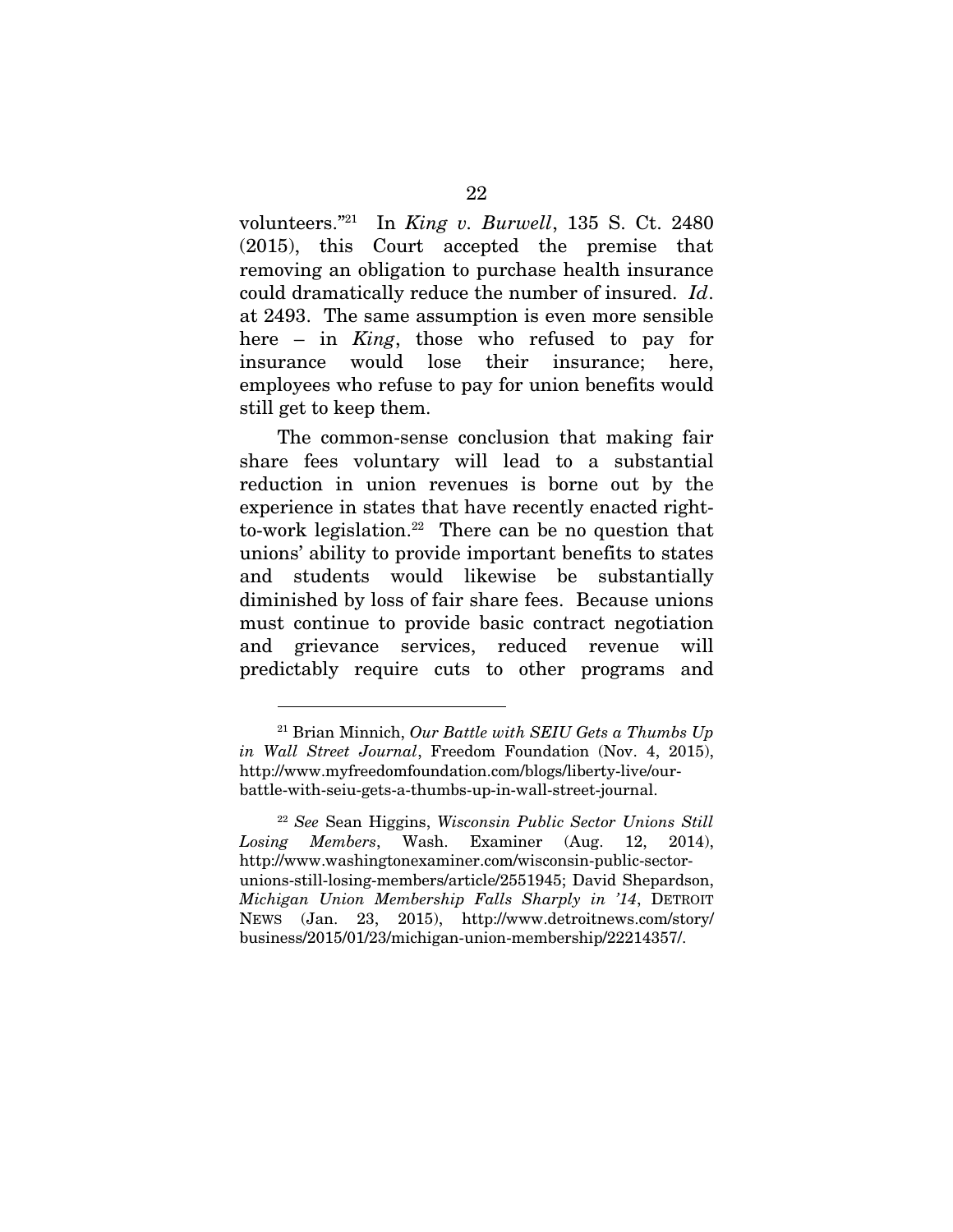services, like teacher training, peer assistance and review, and school safety programs.

Unions will also have to be more selective in pursuing broad-based grievances  $-e.g.,$  regarding implementation of initiatives that are important to the functioning of the school, like reductions in class size – diminishing one of the most important instruments for communicating to administrators about critical educational issues.

Reducing fair share fees also risks imposing greater costs on taxpayers. As noted, unions use fair share fees to fund a variety of activities that states have a compelling interest in having performed, e.g., evaluating teacher performance, monitoring and addressing school safety issues, training staff on emergency preparedness, etc. Were unions to reduce their participation in these activities, states may have to shoulder more of the cost of these programs themselves. 23

<sup>23</sup> Of course, petitioners have no First Amendment right to avoid paying for such activities when the state funds them directly through taxes or by reductions in staff salaries. See, e.g., Johanns v. Livestock Mktg. Ass'n, 544 U.S. 550, 562-63 (2005). Petitioners therefore could raise no constitutional objection if, instead of deducting fair share fees from nonmembers' paychecks, a school simply reduced all teachers' salaries by the amount of the fair share fees and used the savings to reimburse the union for its activities that directly benefit the school. That being so, it is difficult to see why a difference in accounting mechanisms should be determinative to the constitutional question.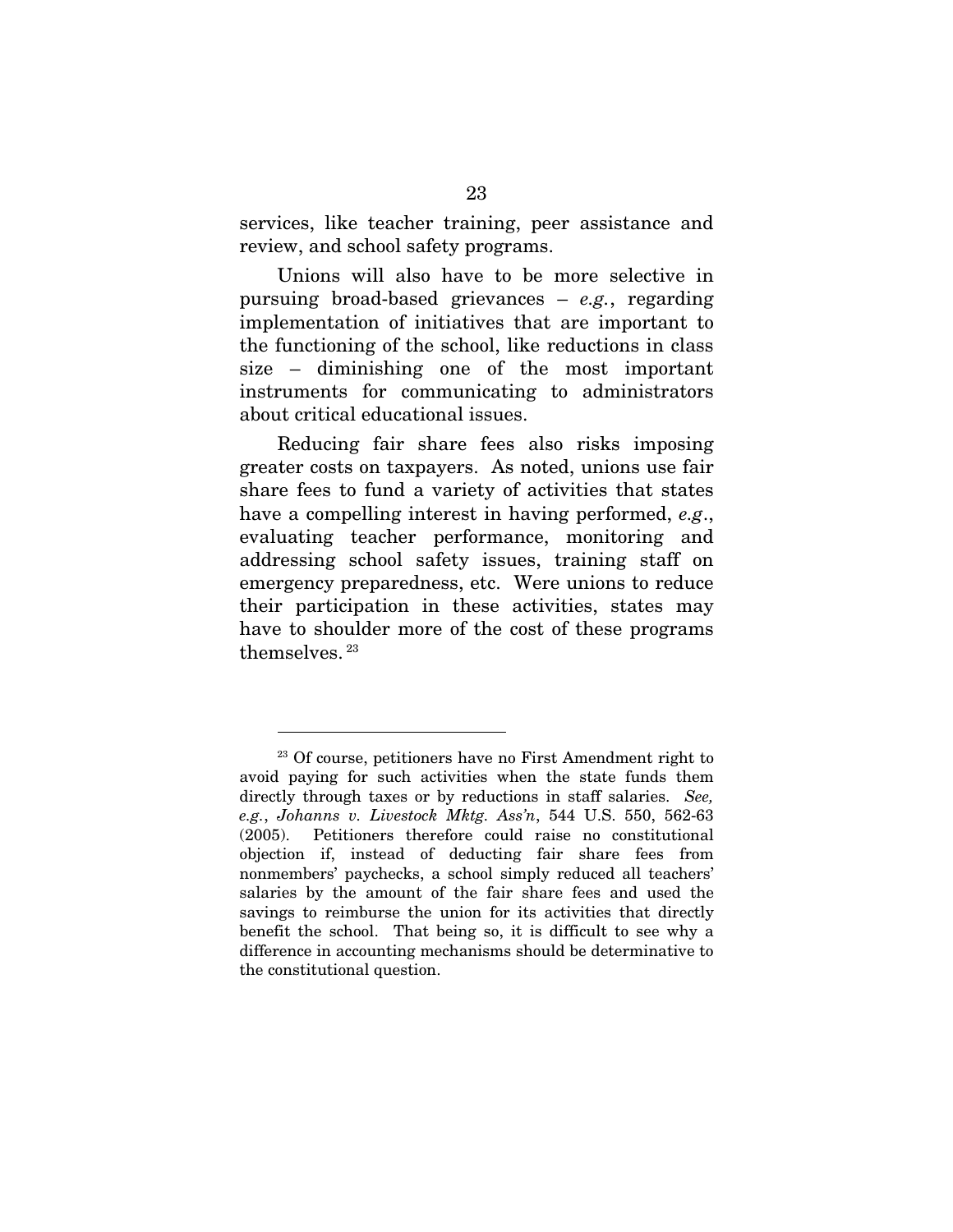2. Eliminating fair share fees also predictably strains workplace relations and undermines effective management of schools.

In Knox v. Service Employees International Union, 132 S. Ct. 2277 (2012), the Court noted that the government generally has no weighty interest in preventing the general public from free riding on the benefits obtained from general advocacy. Id. at 2289- 90. But states do have a compelling interest in maintaining an effective workplace, particularly in their schools. And few things are more corrosive to a close-knit workplace than the perception that some employees are getting a free lunch, paid for by their colleagues. Accordingly, it is no answer to say that unions should just try harder to raise more money from their members to replace the lost fair share fees. See Petr. Br. 31-33. Charging members more because of the need to support free riders would only make matters worse.

The need to generate additional revenue through membership dues can impair the collaborative relationship with school administrators in other ways as well. Aggressive union recruitment can itself be distracting and sometimes divisive. For example, unions in right-to-work states have found that to attract members, they must focus more heavily on individualized grievances that are more visible to employees and generate more dues-paying members. It is also more difficult for a union seeking to maximize its membership to decline to pursue marginal grievances. The resulting change in grievance practices detracts from other more collaborative activities and diverts resources from grievances that are more likely to improve overall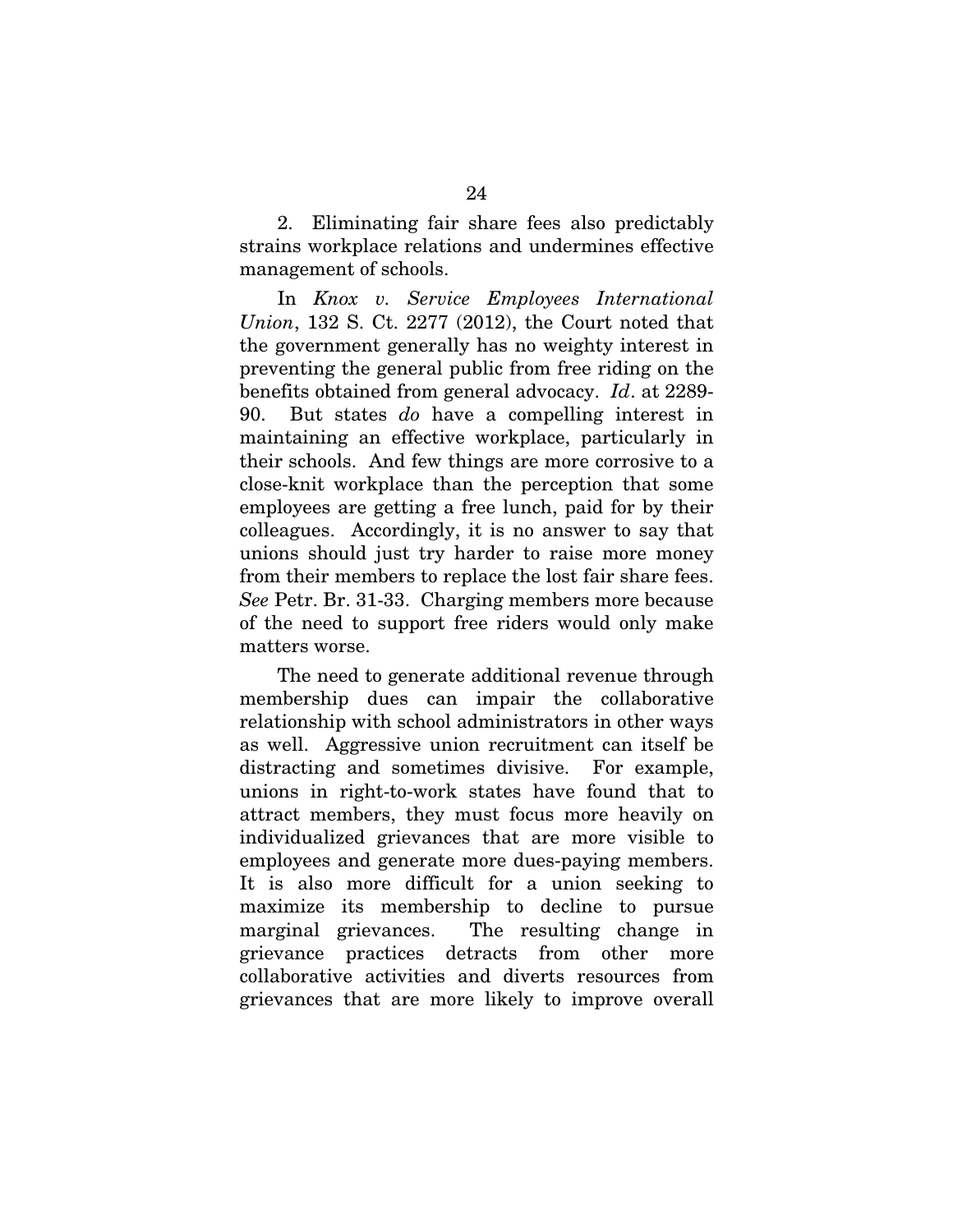education and safety. The result is often a more confrontational, less cooperative relationship between the union and the school districts.

**B. Eliminating Fair Share Fees Would Threaten To Upend The Present System That Attempts To Balance Union, Nonmember, And Employer Rights.** 

Accepting petitioners' plea to overrule Abood would also disrupt the reliance interests of thousands of school districts across the nation that have reasonably balanced the competing interests of union members and nonmembers, along with the states' overwhelmingly important need to provide a quality education to its children.

For understandable reasons, school districts in states like California prefer to negotiate with a single union, rather than conduct negotiations with multiple unions or each employee. Such a system, however, gives rise to a very serious risk of labor unrest if the union negotiated only on behalf of its own members' interests. The school district either would run the risk of alienating nonmember employees whose interests were given inadequate attention in the bargaining or would be forced to conduct additional discussions with other unions or individual employees, thereby eliminating the efficiencies of the exclusive bargaining arrangement. Accordingly, the process only works effectively if the union can be required to fairly represent all the employees in the district without discriminating against nonmembers.

The imposition of that duty of fair representation – which even petitioners acknowledge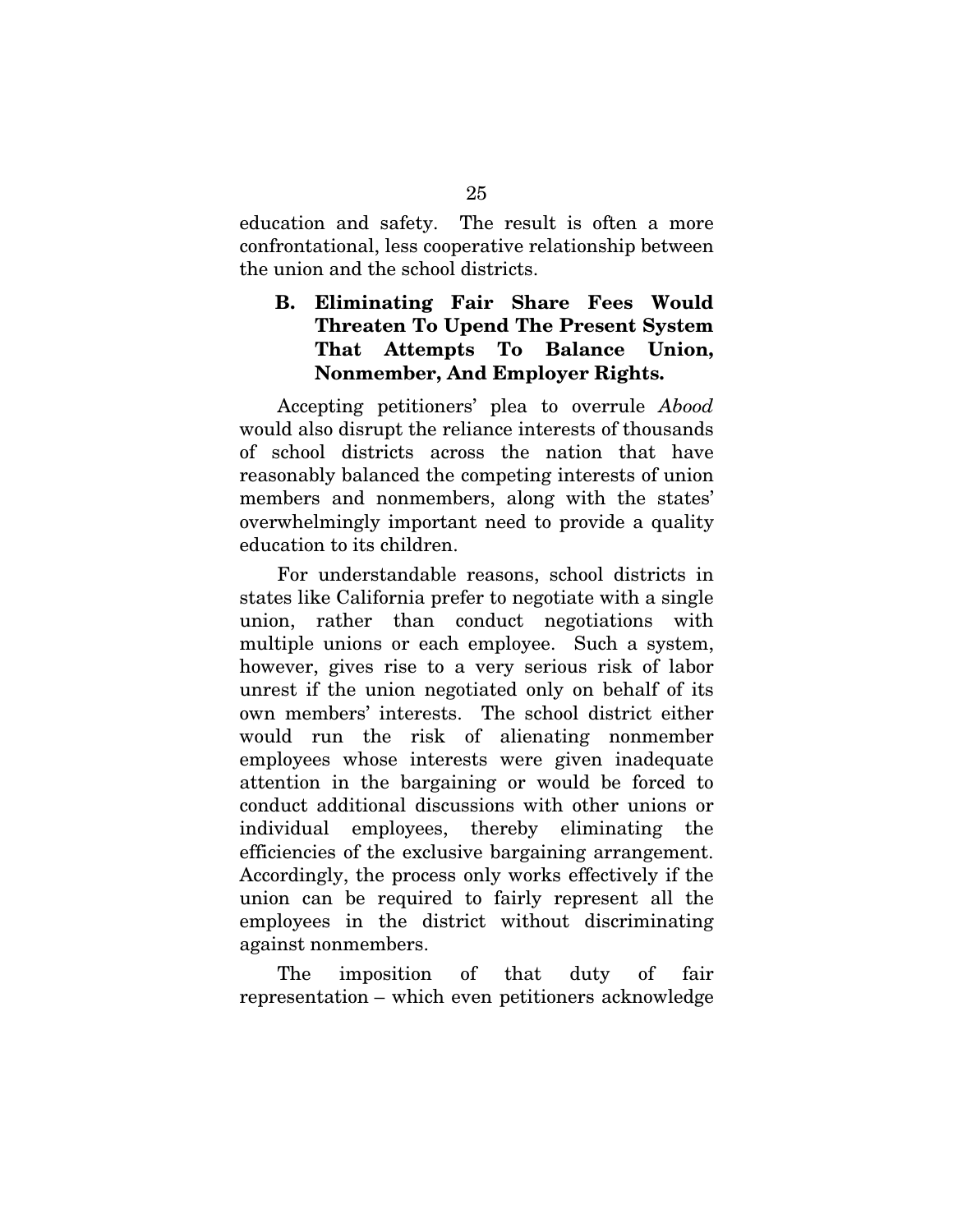is important – works only if nonmembers pay their fair share of the cost of providing that benefit. Preventing states from prohibiting free-riding could well lead some to conclude that the duty of fair representation must be re-examined. For example, a state could justifiably conclude that unions should be excused from providing expensive arbitration representation to nonmembers who elect not to pay fair share fees. See, e.g., Benjamin Sachs & Catherine Fisk, Opinion, Why Should Unions Negotiate For Workers Who Don't Pay Their Fair Share?, L.A. TIMES, July 9, 2014. Indeed, ending nonmembers' obligation to pay fair share fees could lead to the elimination of the duty of fair representation altogether. Id. (proposing just that).

Petitioners do not contest the burden such a change would impose on school administration. But they say these fears are unfounded because duty of fair representation is constitutionally required to protect the First Amendment rights of nonmembers. Petr. Br. 39-40. That is not correct, $24$  but even if it

<sup>24</sup> Petitioners' argument depends on the false premise that exclusive representation laws give "a union fiduciary powers over nonmembers." Petr. Br. 39 (emphasis omitted). But a union cannot bind nonmembers to a contract – it simply negotiates the terms of a deal that is then offered to each teacher on a take-it-or-leave-it basis. If a teacher does not like the deal, she is not bound to it, but can seek employment elsewhere. Exclusive bargaining without a duty of fair representation would therefore leave nonmember teachers in exactly the same position they would be in if their schools were not unionized at all: they have the option to accept or reject their contracts, but have no say in their formulation.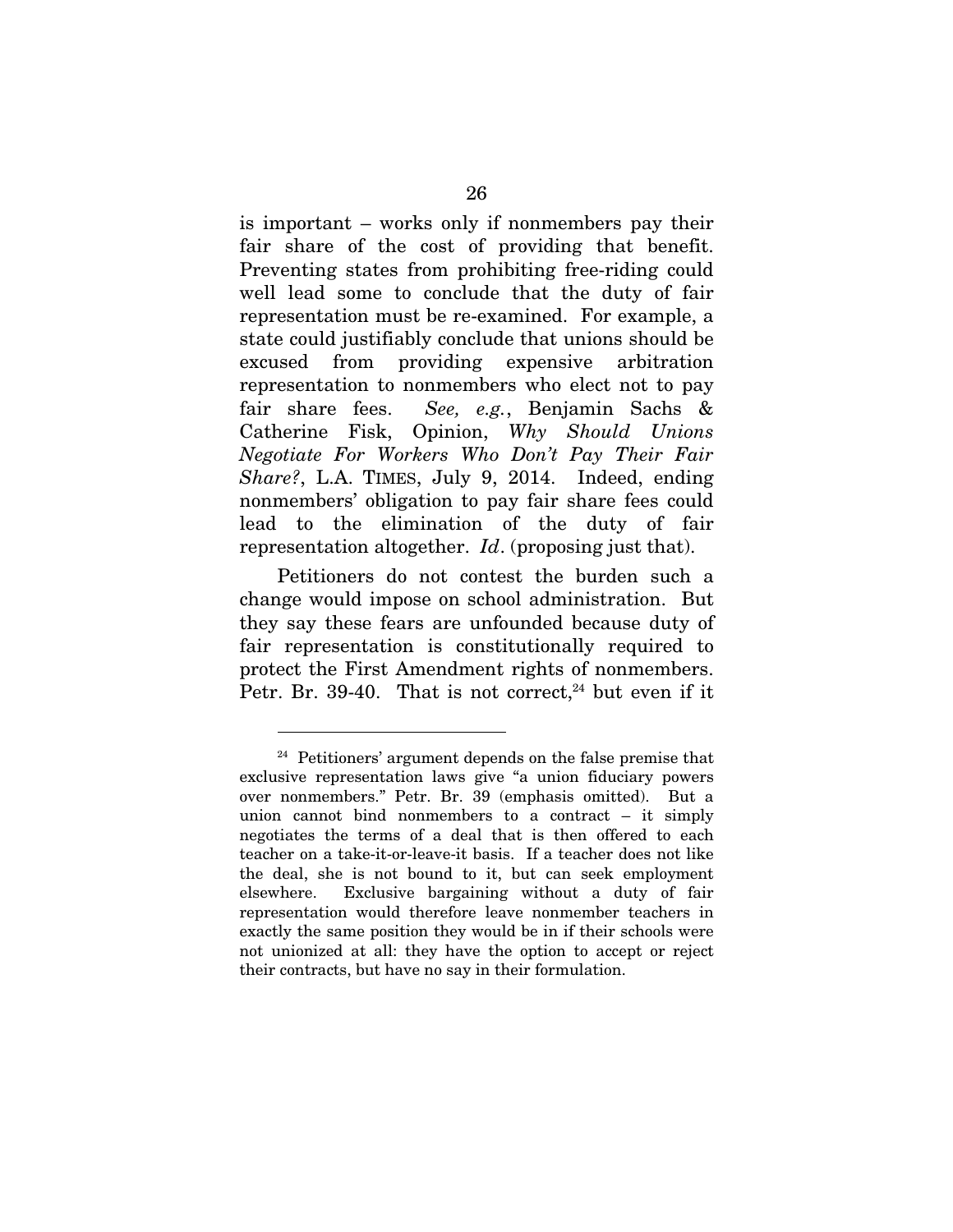were, it would only demonstrate how unreasonable petitioners' position is. Petitioners would allow states to impinge on unions' speech and association rights (by imposing the duty of fair representation)<sup>25</sup> in order to achieve a desirable bargaining system, but claim that states have no similar leeway to intrude upon nonmembers' speech interests to achieve the same end.

 The reality is that in the complex context of government employment relations, where there are multiple competing First Amendment interests as well as countervailing governmental interests, states must be afforded flexibility to strike an appropriate balance. While petitioners may prefer a balance under which they are entitled to union representation without having to pay for it, the Constitution does not compel that manifestly unfair result.

In exclusive bargaining states, a union's ability to negotiate on behalf of its own members is conditioned on the union's accepting the obligation to speak on behalf of nonmembers as well, a form of compelled speech that implicates core associational rights. See Hurley v. Irish-Am. Gay, Lesbian and Bisexual Grp. of Bos., 515 U.S. 557, 573-74 (1995). The current constitutional framework allowing for a nuanced balancing of the rights and interests of the union, individual employees, and government employers permits this tension, but it is difficult to see how this basic framework would survive if petitioners' view of the scrutiny required for compelled speech were to prevail.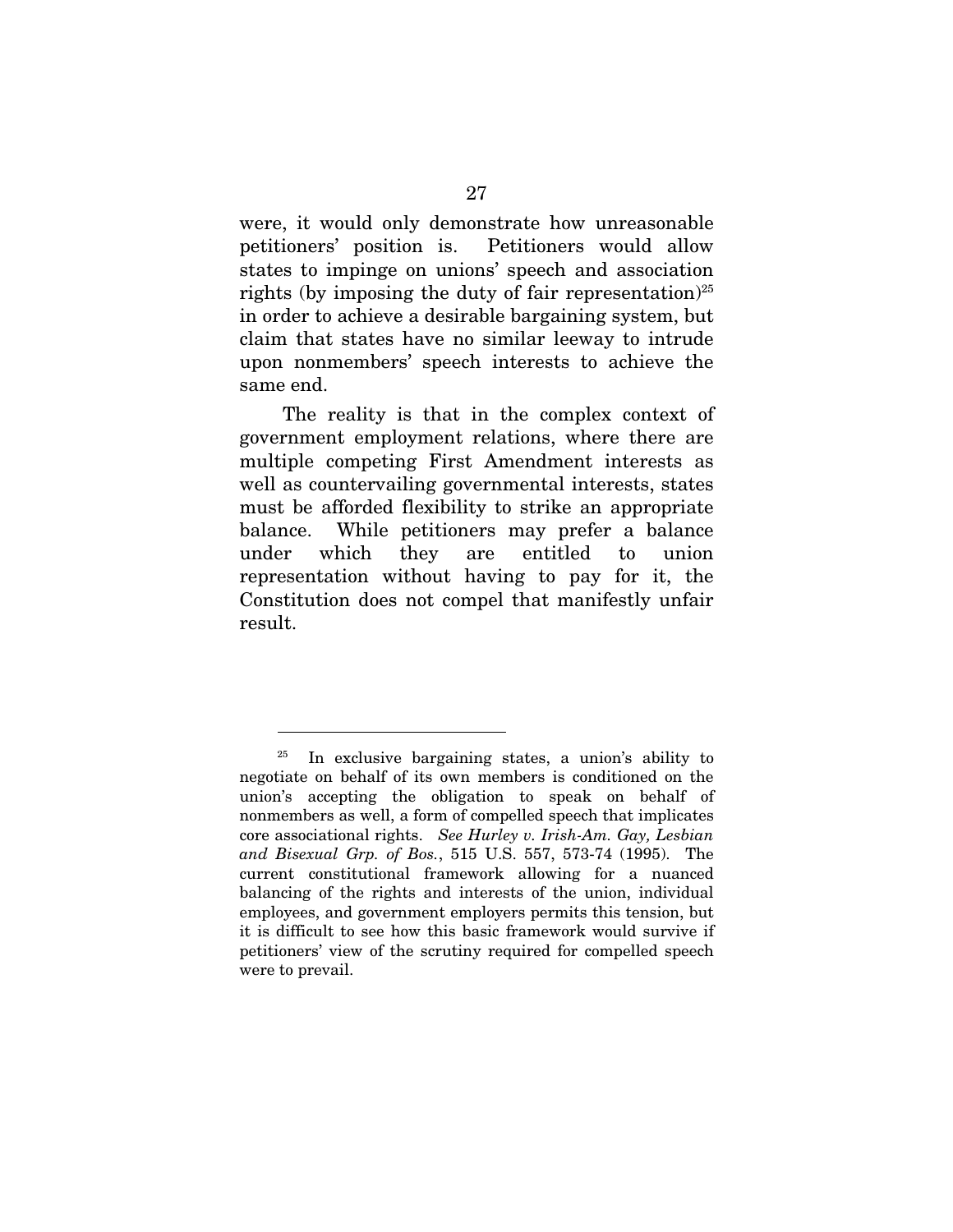**C. The Experience Of Right-To-Work States Shows The Risks Accepting Petitioners' Position Will Impose On Millions Of Students.** 

Petitioners point to the experience of right-towork states as demonstrating that unions can survive without fair share fees. See Petr. Br. 12. But states have broader interests than simply ensuring the survival of a bargaining partner. And although there are debates among academics about the data (as there almost always are), there is ample ground for states to believe that working with unions adequately funded through fair share fees improves education and student outcomes.

Multiple studies have found that most students perform better in schools with greater union participation. See, e.g., Robert M. Carini, Teacher Unions and Student Achievement, in School Reform Proposals: The Research Evidence 10.1, 10.4-10.5 (Alex Molnar et al. eds. 2002) (concluding that "there is an emerging consensus in the literature that teacher unionism favorably influences achievement for most students, as measured by a variety of standardized tests").26

<sup>26</sup> Http://nepc.colorado.edu/files/Chapter10-Carini-Final. pdf; see also, e.g., Robert M. Carini et al., Do Teacher Unions Hinder Educational Performance? Lessons Learned from State SAT and ACT Scores, 70 HARV. ED. REV. 437, 437 (2000) (finding statistically significant positive relationship between interstate teacher unionization rates and standardized test scores after controlling for selectivity of the test-taking populations and other sociodemographic factors); F. Howard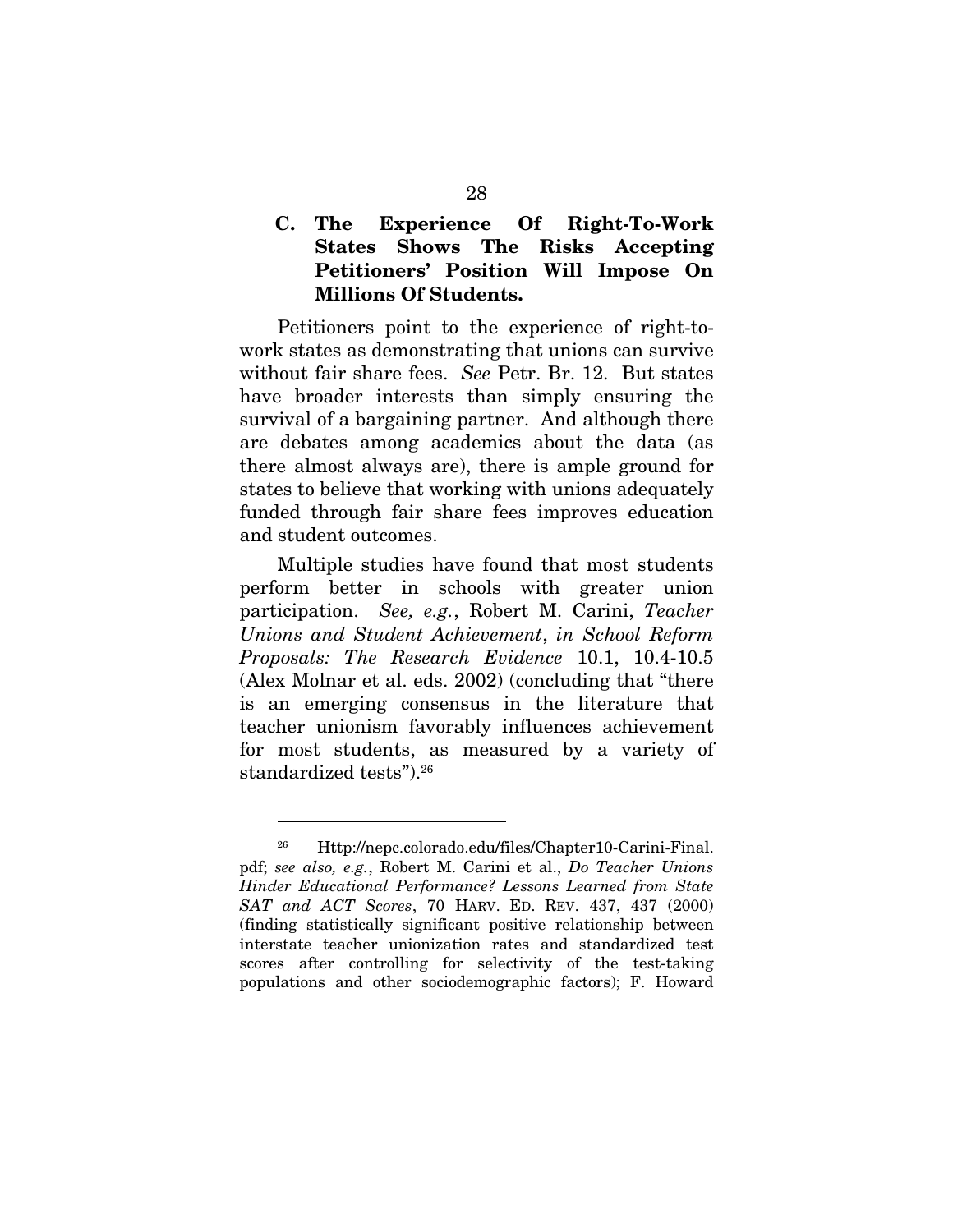For example, comparing the twenty-five right-towork states' performances on the National Assessment of Educational Progress (NAEP, commonly called the nation's report card) from 2013 to the other twenty-five states reveals that:

- $\bullet$  4th grade math proficiency is 9% higher in states that permit fair share fees;
- $\bullet$  4th grade reading proficiency is 13% higher in states that permit fair share fees.<sup>27</sup>

The data also suggest that the longer students are in right-to-work schools, the more pronounced the negative effects become:

- $\bullet$  8th grade math proficiency is 16% higher in states that permit fair share fees;
- $\bullet$  8th grade reading proficiency is 16% higher in states that permit fair share fees.<sup>28</sup>

<sup>28</sup> See id.

Nelson & Michael Rosen, Are Teachers' Unions Hurting American Education? A State-by-State Analysis of the Impact of Collective Bargaining Among Teachers on Student Performance (Oct. 1996), http://files.eric.ed.gov/fulltext/ED404746.pdf (same); Morris M. Kleiner & Daniel L. Petree, Unionism and Licensing of Public School Teachers: Impact on Wages and Educational Output, in When Public Sectors Unionize 305, 306 (Richard B. Freeman & Casey Ichniowski eds., 1988), http://www.nber.org/chapters/c7914.pdf (same).

 $27$  See infra, Appendix.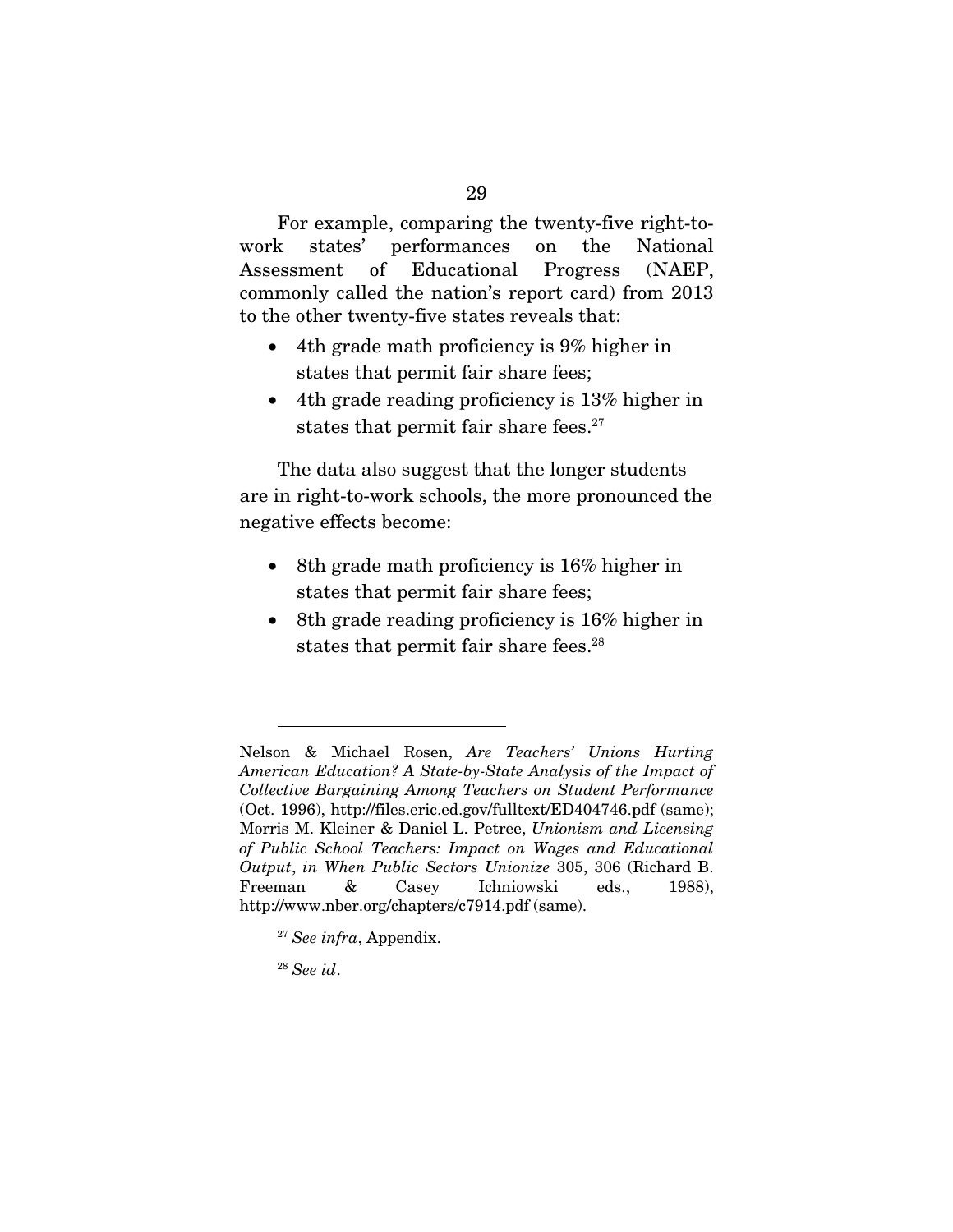Studies also suggest some of the reasons  $whv$ students do better in schools with robust unions. At the broadest level, data suggest that "the quality of union-management partnerships between teachers and administrators at the school level has an important and significant positive association with student performance as well as performance improvement."29 Certainly, there is strong support for many school districts' conclusions that PAR programs, for example, contribute to teacher and, therefore, student success.30 But as noted, the loss of fair share fees would predictably impair unions' ability to engage in such collaboration. Moreover, teacher experience is an important factor in student achievement,31 and teachers represented by unions tend to experience less turnover, likely in part because they earn more. $32$  Of particular importance,

 $\overline{a}$ 

 $31$  See, e.g., Jonah E. Rockoff, The Impact of Individual Teachers on Student Achievement: Evidence from Panel Data, 94 AM. ECON. REV. 247 (2004).

<sup>29</sup> Saul A. Rubinstein & John E. McCarthy, Teachers Unions and Management Partnerships: How Working Together Improves Student Achievement 13 (2014), https://www.americanprogress.org/wp-content/uploads/2014/03/ Rubinstein-EduReform-report.pdf.

<sup>30</sup> See, e.g., John P. Papay et al., Is PAR a Good Investment? Understanding the Costs and Benefits of Teacher Peer Assistance and Review Programs 16-17 (2011), http://www.nysut.org/~/media/files/nysut/resources/2013 /april/ted/par\_costs\_benefits\_01.pdf?la=en.

 $32$  See, e.g., John E. Delery et al, Unionization, Compensation, and Voice Effects on Quits and Retention, 39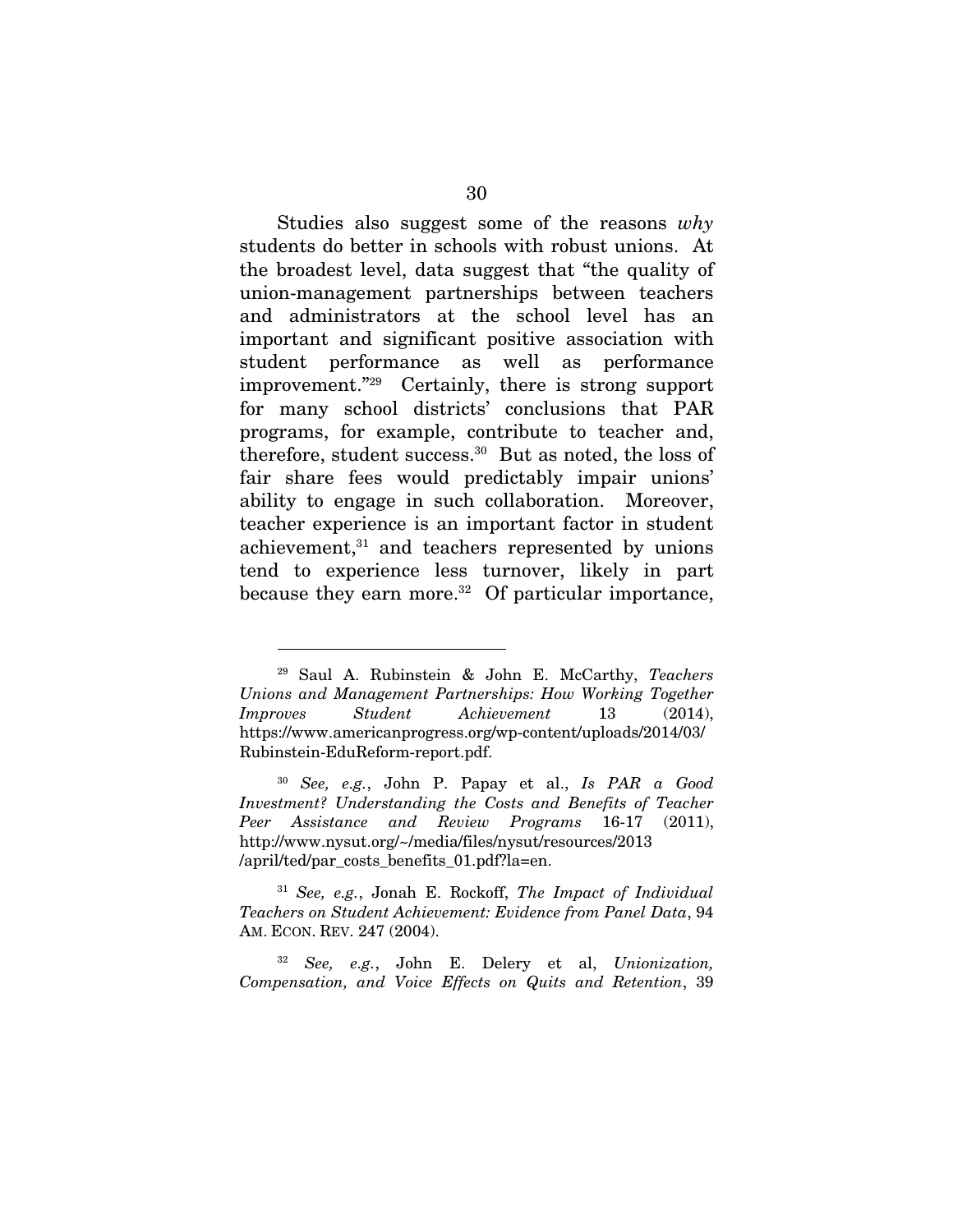the rate of teacher transfers out of high-poverty schools is substantially lower in districts with collective bargaining agreements.33

In fact, the difference in outcomes is hardly surprising. Collective bargaining agreements that improve teachers' working conditions also tend to enhance students' learning conditions. For example, contract provisions that stipulate class size requirements help students receive more individual instruction from their teachers. Access to professional development ensures teachers are wellprepared. Provisions ensuring teachers have proper support for special needs students is crucial for those children's success. Constructive school discipline provisions help create a safe and orderly environment for learning. And effective teacher appraisal systems help ensure teachers are accountable not only to the system, but to the students in their classes.

 $\overline{a}$ 

See F. Howard Nelson, The Impact of Collective Bargaining on Teacher Transfer Rates in Urban High-Poverty Schools 3 (2006), http://files.eric.ed.gov/fulltext/ED497891.pdf.

INDUS. REL. 625 (2000); Randall W. Eberts, Teachers Unions and Student Performance: Help or Hindrance?, 17 FUTURE CHILD. 175, 181 (2007) (teachers covered by collective bargaining agreements earn between five and twelve percent more than teachers who are not covered). The fact that states like California, despite their relatively higher pay, are still facing dramatic teacher shortages undermines any suggestions that teachers are being paid substantially more than their market value. See, e.g., Motoko Rich, Teacher Shortages Spur a Nationwide Hiring Scramble (Credentials Optional), N.Y. TIMES, Aug. 9, 2015.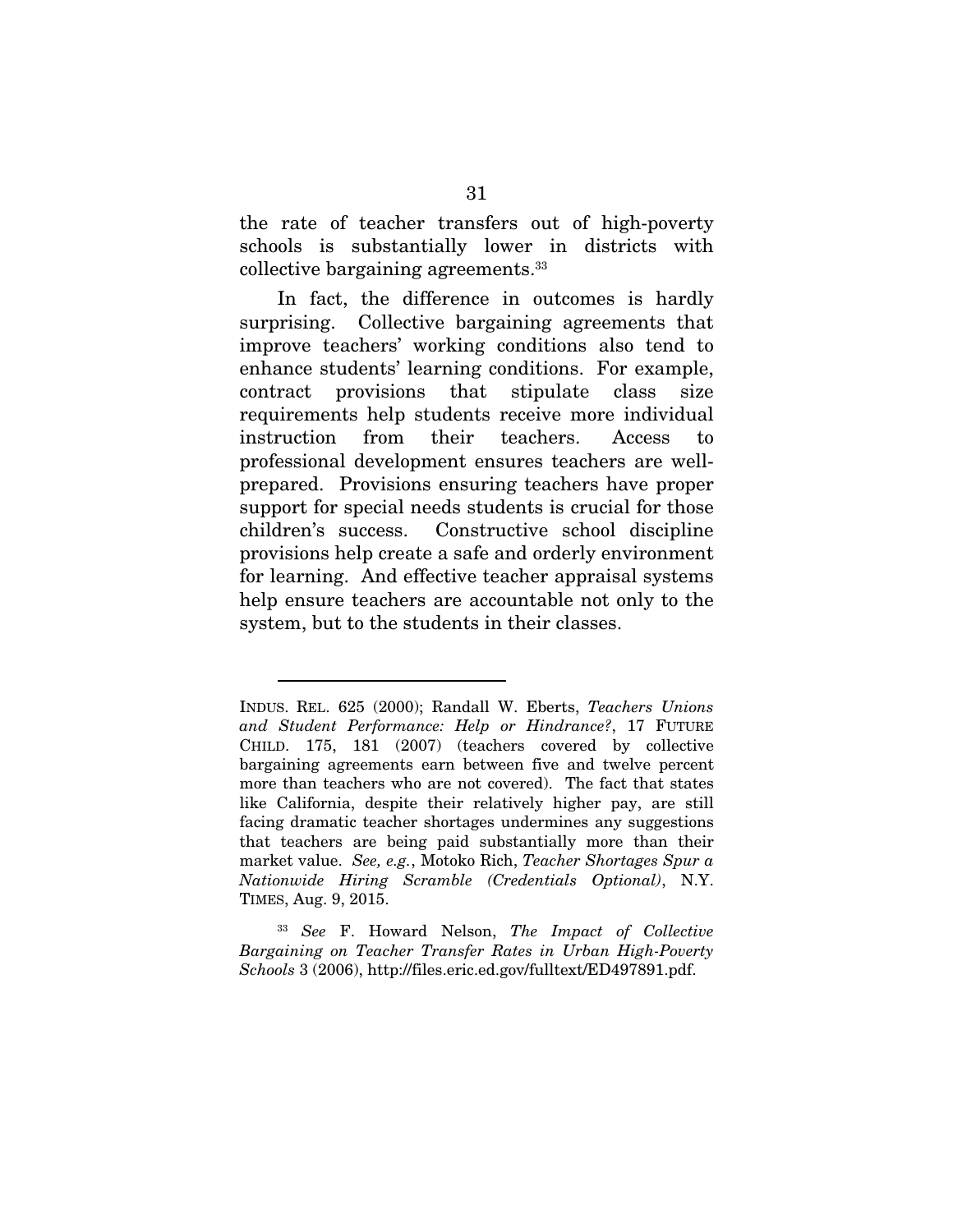## **III. Petitioners' Facial, All-Or-Nothing Challenge To All Aspects Of Every Fair Share Fee Ever Charged Anywhere, On The Basis Of No Record At All, Is Itself Facially Defective.**

Petitioners and their amici strenuously disagree about the benefits unions and fair share fees confer on nonmembers and on education more generally. But they can point to nothing in the record to support their contrary claims because petitioners successfully fought respondents' attempts to establish any record at all in this case. Instead, petitioners have brought an all-or-nothing facial challenge that runs in the teeth of not just Abood, but of multiple long-standing principles of constitutional adjudication that serve to protect the quality of judicial decision-making and enforce essential principles of judicial restraint.

**A. Petitioners' Bare-Record Facial Challenge Ignores The Substantial Variation In The Uses Of Fair Share Fees And The Resulting First Amendment And Government Interests At Stake.** 

Petitioners rushed to this Court on a bare record with an argument that, of necessity, requires the Court to decide the constitutionality of every aspect of every fair share fee ever charged in the past, or to be charged in the future, by any school anywhere in the country. That challenge disregards the substantial variation in the uses of fair share fees and the diverse First Amendment implications of those uses.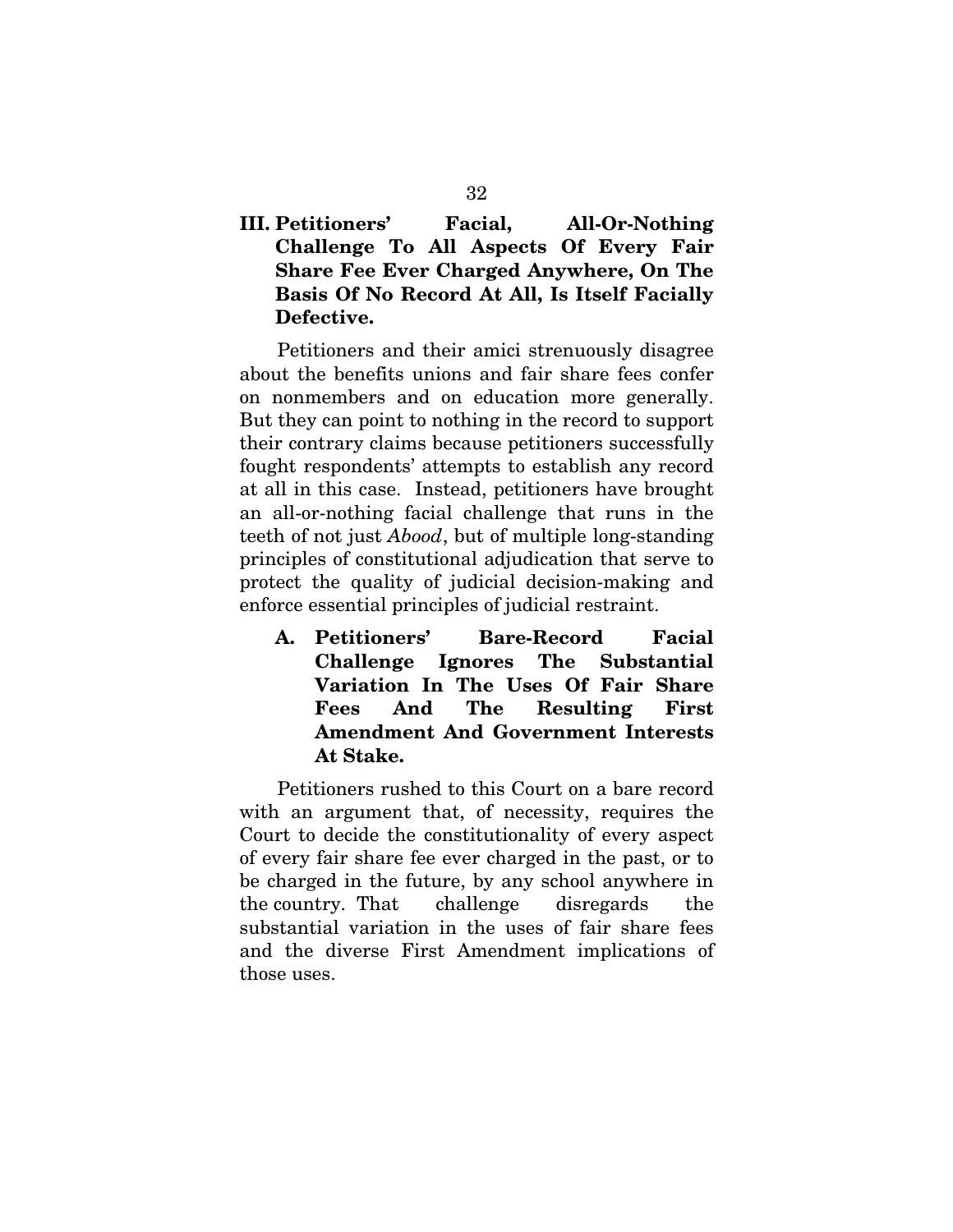1. Under any standard of constitutional review, the Court must consider the nature of the First Amendment infringement and the government's countervailing interests. See, e.g., Harris v. Quinn, 134 S. Ct. 2618, 2639, 2641-43 (2014). When the challenge is to the extraction of money, the analysis turns critically on what the money is spent on. Here, as discussed, unions spend money on many different things. Many of those expenses involve matters of little conceivable public interest or First Amendment value.

For example, petitioners cannot sensibly claim that weighty First Amendment interests are at stake when a union negotiates over the schedule for inservice days or the paperwork required for obtaining sick leave. Similarly, no lofty constitutional interests are at stake when a union uses fair share fees to allow a union official to sit on a school committee to select a student uniform, allocate teacher parking spaces, or prioritize school maintenance projects.

Nor are significant First Amendment interests implicated when a union represents an individual teacher in most disciplinary and grievance proceedings. The subject of discipline and grievances can run the gamut, but vast numbers concern the mundane stuff of ordinary personnel administration that this Court has repeatedly held outside the purview of the First Amendment. See, e.g., Connick  $v.$  Myers, 461 U.S. 138 (1983). This includes disputes over whether:

- $\bullet$  a teacher's particular absences should be excused;
- $\bullet$  a teacher had accrued a certain number of days of sick leave;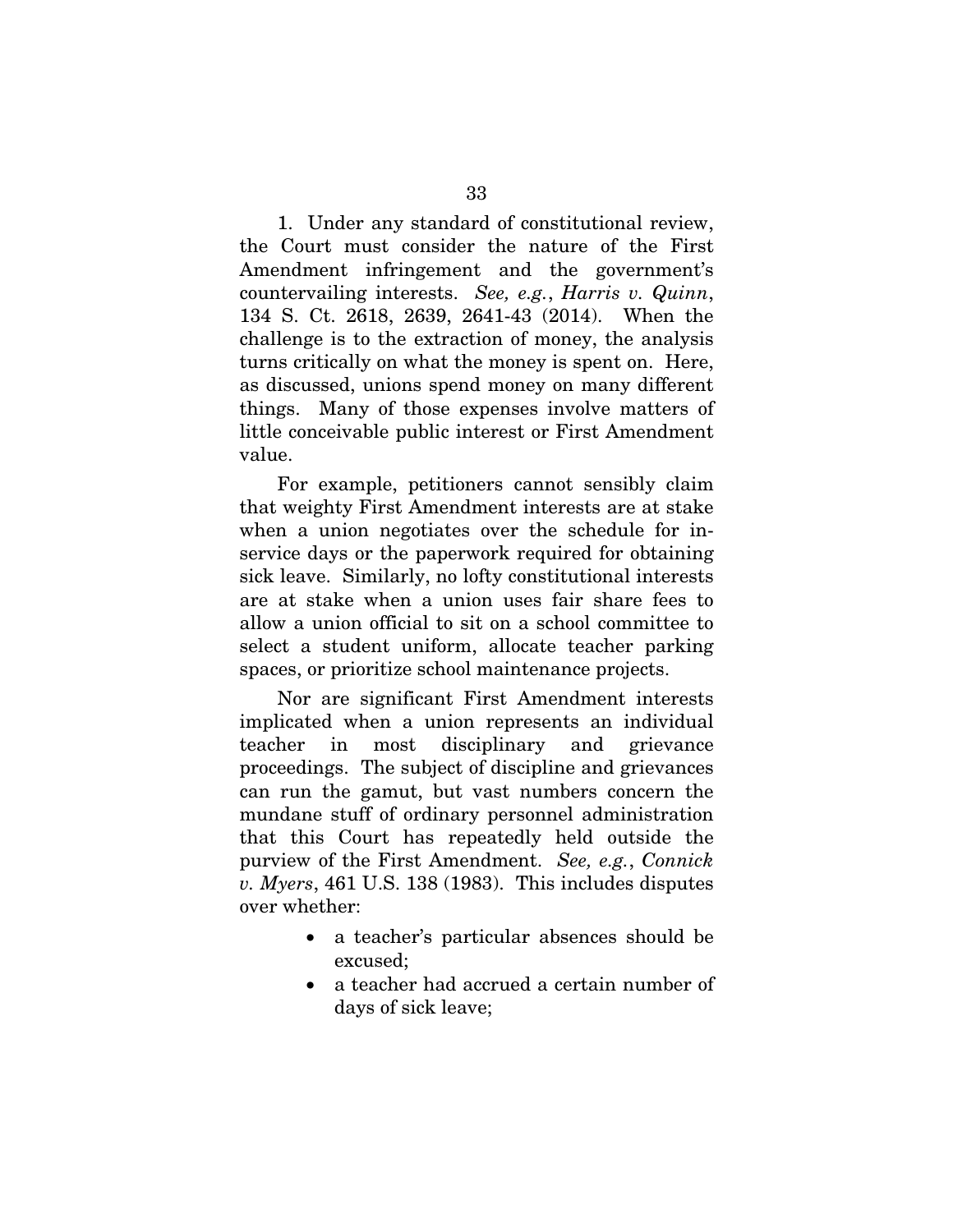- $\bullet$  a particular classroom has been too hot or too cold;
- $\bullet$  the staff bathroom is being adequately cleaned and maintained;
- $\bullet$  the school has been forcing an employee to supervise the lunchroom during her planning or lunch hour;
- $\bullet$  administrators have failed to provide adequate accommodations for a disability;
- $\bullet$  the gym teacher has been given adequate equipment or a classroom teacher's books are in need of replacement;
- $\bullet$  the union has been given adequate space to hold meetings;
- $\bullet$  a particular teacher was being actionably disrespectful to a supervisor, or simply firmly expressing a view;
- the school is taking adequate steps to protect employee property from theft or vandalism;
- a specific teacher qualifies for any of a number of employment benefits (e.g., tuition assistance, training, time off for professional development or to attend a conference, etc.);
- $\bullet$  a particular classroom has adequate supplies;
- $\bullet$  a given teacher should have been granted a request for a personal leave without pay;
- $\bullet$  a particular teacher should be assigned to teach American history instead of global studies.

At the very least, even if petitioners could credibly claim that every activity supported by fair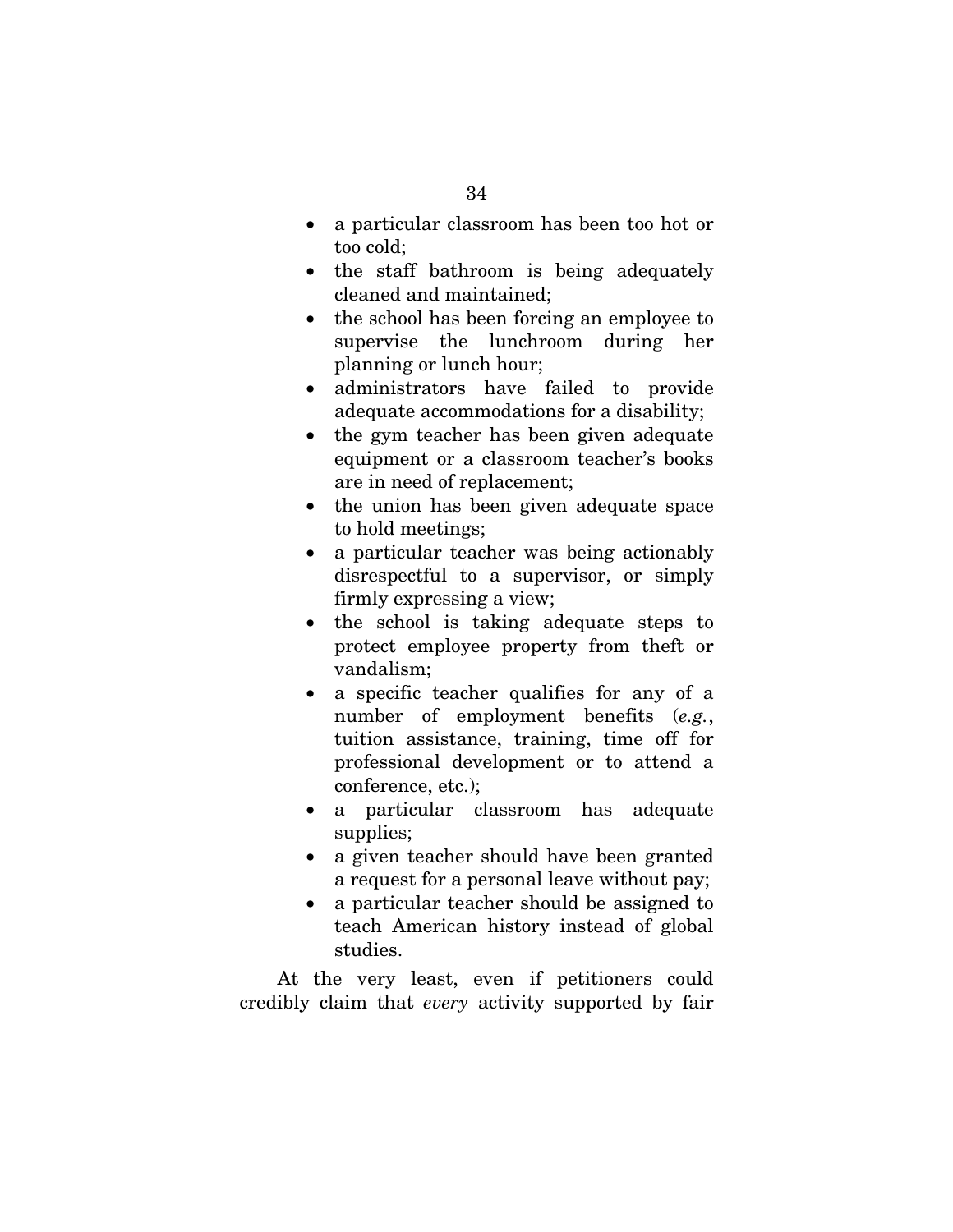share fees implicated matters of public concern protected by the First Amendment, they cannot deny that the degree of public interest, First Amendment value, and countervailing government interests varies considerably, depending on the nature of the activity.

Moreover, the mix of interests will necessarily vary from state-to-state and even school-to-school, depending on the particular uses of fair share fees in that jurisdiction. Even looking just at collective bargaining alone, the scope of permissible bargaining varies considerably, often excluding some of the most controversial topics (like tenure and pensions) that petitioners repeatedly rely upon to establish the allegedly political nature of the activities funded by fair share fees. See Union Resp. Br. 7.

2. Because this variation is relevant under any conceivable standard of review, the Court has never considered the constitutionality of fair share fees as an all-or-nothing proposition; instead, it has determined constitutional challenges to classes of expenditures. See Abood v. Detroit Bd. of Educ., 431 U.S. 209, 235-36 (1977); Ellis v. Bhd. of Ry., Airline, & S.S. Clerks, 466 U.S. 435, 447-48 (1984); Lehnert v. Ferris Faculty Ass'n, 500 U.S. 507, 519 (1991); id. at 556-58 (Scalia, J., concurring in the judgment in part and dissenting in part). $34$  And petitioners have not

<sup>&</sup>lt;sup>34</sup> The Court did not depart from these precedents in Harris. There, in addition to applying a level of scrutiny that is inapplicable to the public employment context, the Court was able to take into account all of the relevant uses of fair share fees because the union's representation was "largely limited to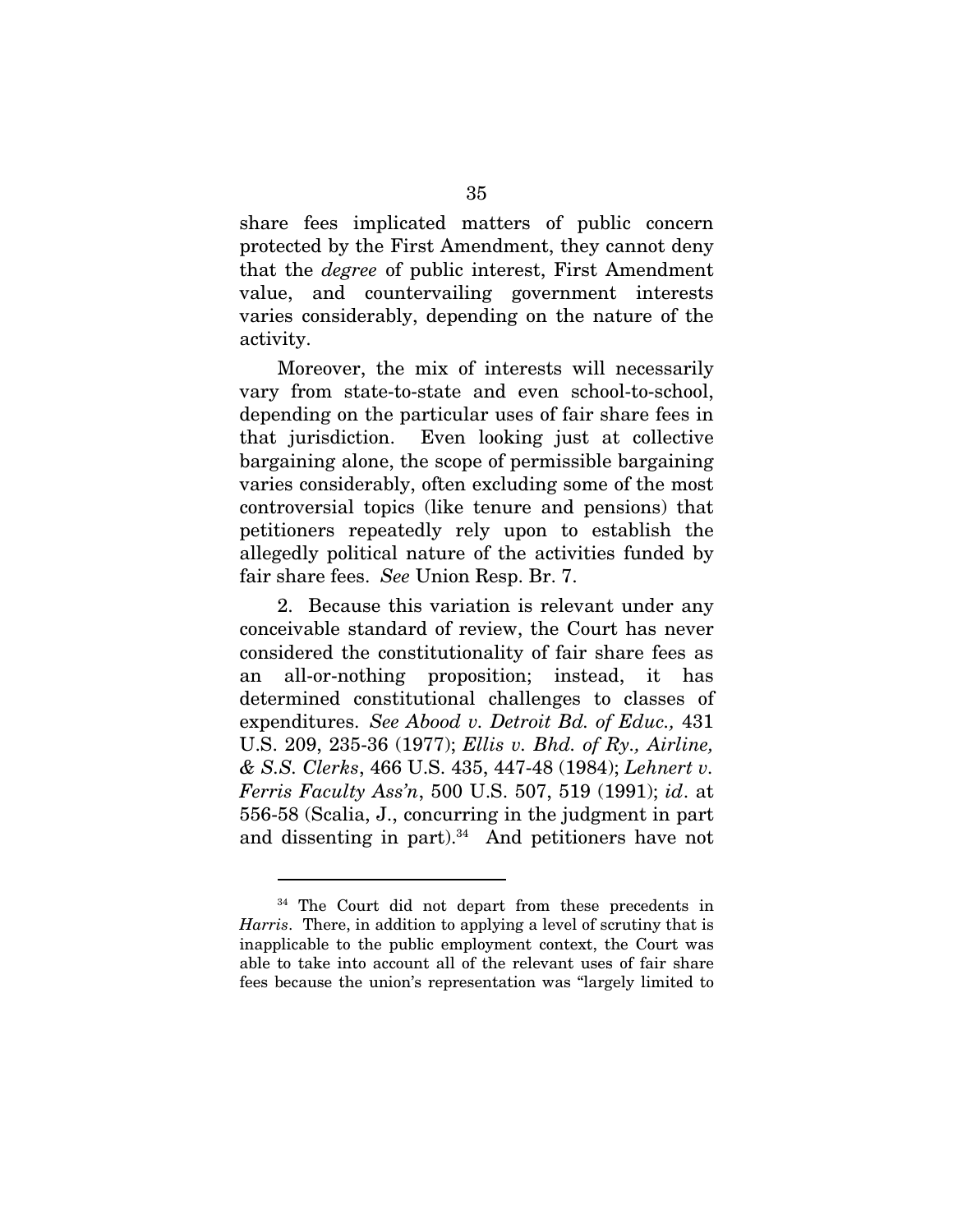even attempted to show why that aspect of Abood and its progeny is not entitled to stare decisis effect.

In fact, the Court has proceeded on the same understanding in other compelled subsidization cases, never doubting that regardless of the Court's First Amendment ruling, states could still impose any portion of a fee used for purposes consistent with the First Amendment. For example, in Board of Regents v. Southworth, 529 U.S. 217  $(2000)$ , the Court considered a challenge to a student activity fee. It noted that a large portion of the fee funded activities like health services and sports that had little First Amendment implication. Id. at 223. Rather than ask whether the fee as a whole was nonetheless unconstitutional because it also funded some political advocacy, the Court segregated the potentially problematic portion of the fee for separate consideration. Id.; see also, e.g., Keller v. State Bar of Cal., 496 U.S. 1, 15-16 (1990) (requiring use-by-use analysis of compulsory bar dues). That is the same approach this Court has taken with respect to fair share fees.

To the extent petitioners try to suggest that narrow tailoring principles support an exception to this rule, see Petr. Br. 45, they are wrong. The only case they cite, Knox v. Service Employees International Union, 132 S. Ct. 2277 (2012), simply observed that Chicago Teachers Union v. Hudson,

petitioning the State for greater pay and benefits." 134 S. Ct. at 2673; see also id. at 2637 (union had no grievance responsibilities).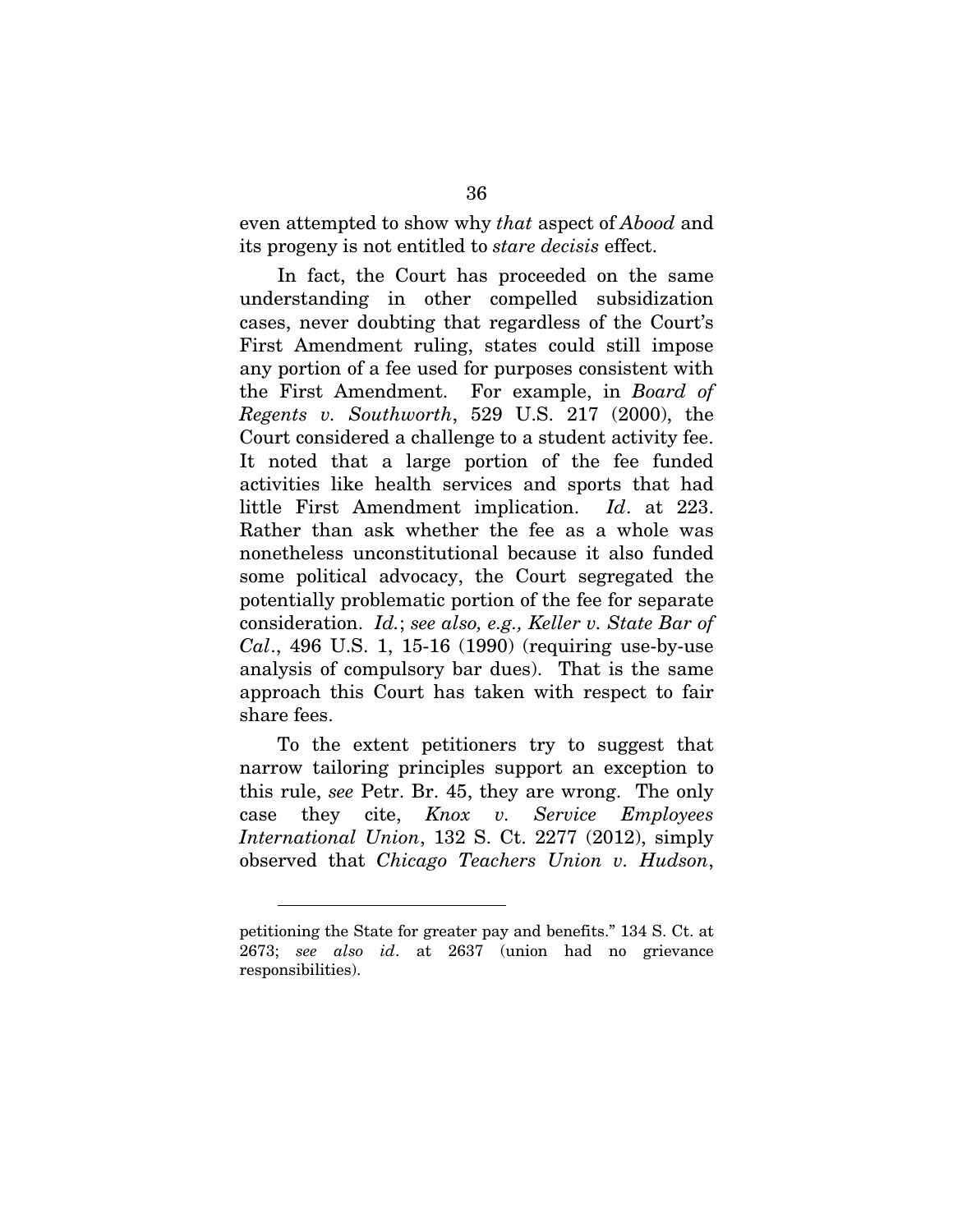475 U.S. 292 (1986), requires that the process for distinguishing between chargeable and nonchargeable fees must be "carefully tailored." Knox, S. Ct. at 2291. But in so doing, the Court reaffirmed that the distinction must be made and that a plaintiff may not avoid paying any fees simply by identifying one component of the proposed fee that falls on the non-chargeable side of the line.

That only makes sense. Nothing in the Constitution would prevent a state from allowing unions to charge a dozen separate fees for specific purposes. And no one could reasonably claim that collecting one fee is unconstitutional simply because collection of another is forbidden.

# **B. Petitioners' Facial Challenge Defies Ordinary Principles Of Sound Judicial Administration And Restraint.**

In asking this Court nonetheless to declare that all fair share fees are always unconstitutional, petitioners bring a facial challenge of the most disfavored kind.

Even in the First Amendment context, "[f]acial challenges are disfavored." Wash. State Grange v. Wash. State Republican Party, 552 U.S. 442, 450 (2008). For one thing, while some facial challenges may arise on appropriately developed records, "[c]laims of facial invalidity often rest on speculation." *Id.* at 450. "Facial challenges also run contrary to the fundamental principle of judicial restraint that courts should neither 'anticipate a question of constitutional law in advance of the necessity of deciding it' nor 'formulate a rule of constitutional law broader than is required by the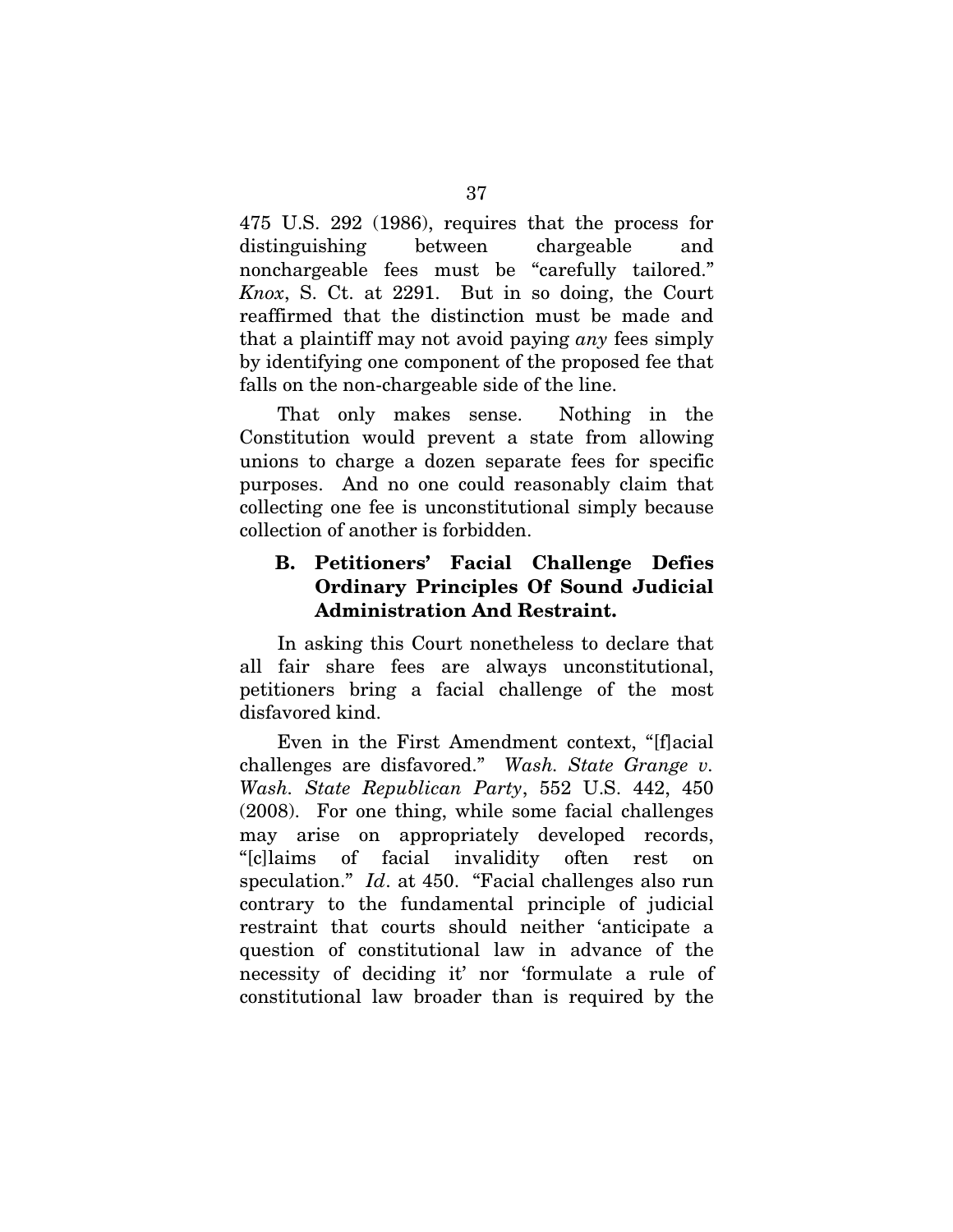precise facts to which it is to be applied.'" Id. "Finally, facial challenges threaten to short circuit the democratic process by preventing laws embodying the will of the people from being implemented in a manner consistent with the Constitution." Id. at 451.

Petitioners' unseemly rush to this Court, seeking a constitutional declaration of breathtaking scope on the basis of no record at all, flies in the face of each of these basic principles of constitutional adjudication. Although their argument depends on multiple highly contested assertions of fact regarding complex questions –  $e.g.,$  predicting the extent to which adopting their free-rider protection will diminish union revenues and membership, how the reduction in resources will affect the exclusive bargaining system, and how a fundamental alteration in states' management of their schools will affect the education of millions of schoolchildren – petitioners successfully resisted the creation of any record. Compare, e.g., Citizens United v. Fed. Election Comm'n, 558 U.S. 310, 332 (2010) (considering facial challenge that "was facilitated by the extensive record, which was over 100,000 pages long"), with Keller, 496 U.S. at 17 (declining to rule on First Amendment challenge to method for segregating chargeable and nonchargeable portions of bar dues because of lack of a "fully developed record").

Second, abandoning any pretense of respect for judicial restraint, petitioners urge the Court to overrule a longstanding precedent in order to hold that no union may ever charge an unwilling nonmember a penny for any kind of activity benefiting her, no matter how weak the First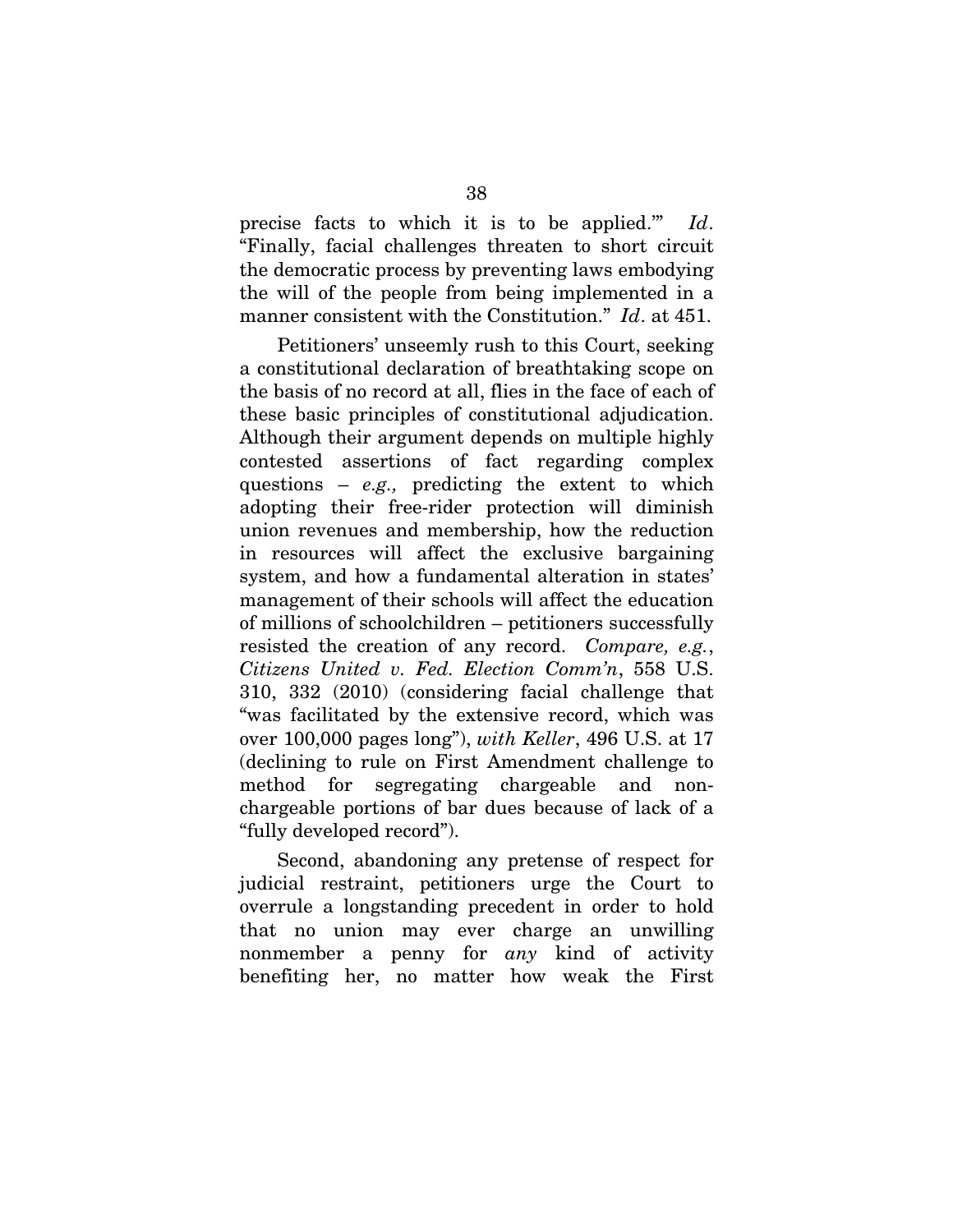Amendment implications of the charge or how strong the Government's countervailing interests.

Third, petitioners give the democratic process in the states that provide fair share fees – which have been open and responsive to anti-union complaints and initiatives $35 - no$  opportunity to fine-tune public labor relations in a way that could respond to any legitimate, specific concerns they may have.

# **C. Petitioners Do Not Satisfy The Established Requirements For A Facial First Amendment Challenge.**

Petitioners thus make an all-or-nothing claim that can succeed only if petitioners show that every conceivable expenditure funded by such fees is used to support speech of such First Amendment significance that no state interest could overcome it. Petitioners have not even attempted to make this showing. That should be the end of their case. See, e.g., Locke v. Karass, 555 U.S. 207, 221 (2009) (Alito, J., concurring) (because Court had rejected petitioners' "all-or-nothing position, contending that nonmembers of a local may never be assessed for any portion of the national's extraunit litigation expenses," petitioners appropriately got nothing).

In any event, no such attempt could be successful. Petitioners focus on the use of fees to

<sup>35</sup> See, e.g., Steven Elbow, Indiana and Michigan, a Tale of Two New Right to Work States, Cap. Times (Feb. 27, 2015), http://host.madison.com/ct/news/local/writers/steven\_elbow/indi ana-and-michigan-a-tale-of-two-new-right-to/article\_dae6b5d3 e85b-5f14-ad5b-0602624e0c66.html.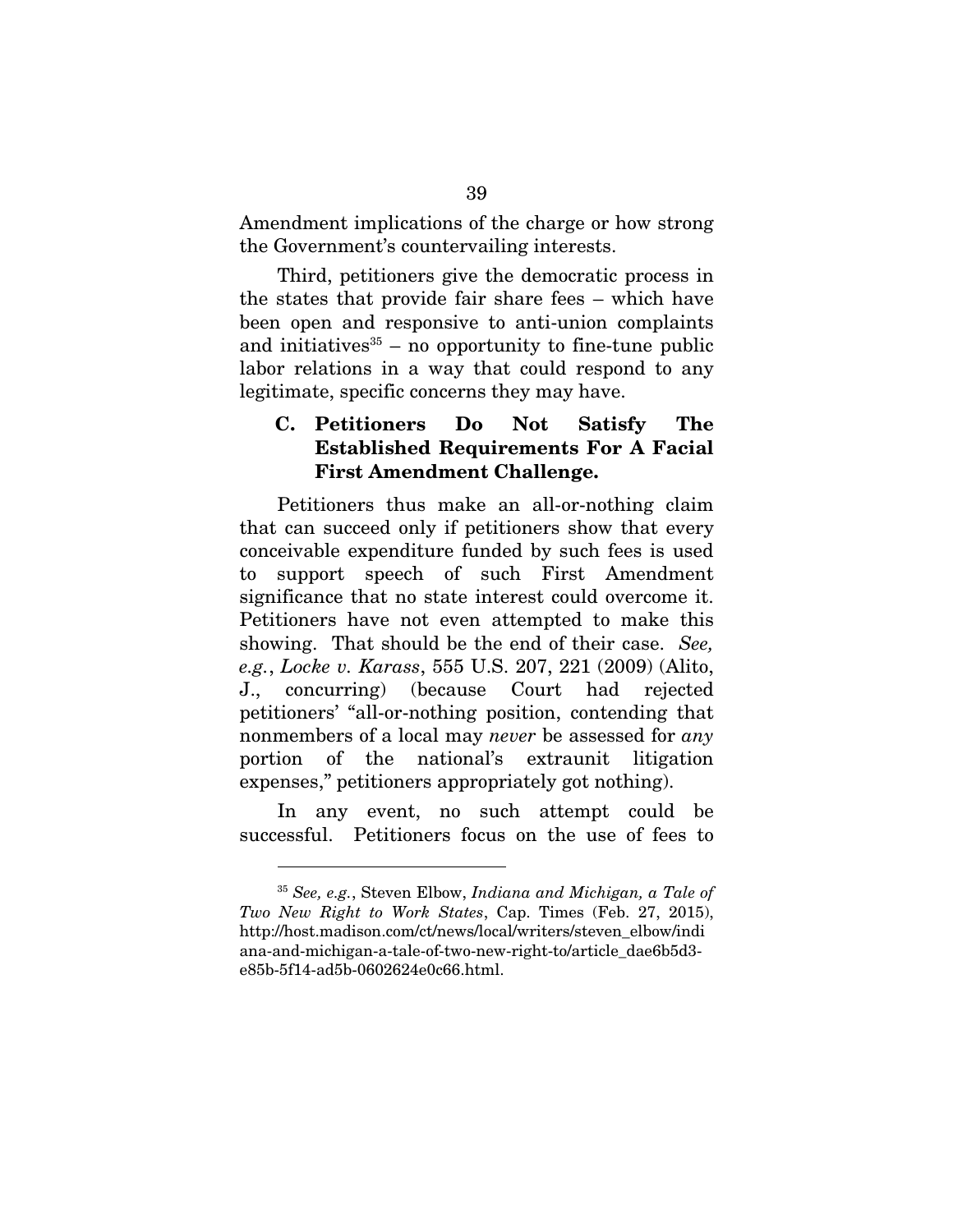engage in speech relating to matters such as teacher pay and tenure. Petr. Br. 24-27. As respondents have shown, to the extent those topics are bargained at all, they do not constitute speech on matters of public concern within the meaning of this Court's First Amendment employment cases. See Union Resp. Br. 21-25. And even if they did, states have a more than adequate justification for the modest burden imposed on employees' First Amendment interests. See Cal. Br. 31-42.

\* \* \* \* \*

Adherence to the usual rules of constitutional adjudication and judicial restraint is particularly important when the Court confronts a question as politically charged as this one. Whether public sector unions are good or bad for public institutions is a matter of deep, partisan divide in this country. It is too easy for the public to perceive a sweeping decision, lacking any foundation in the record of the case, as simply implementing the political convictions and world view of individual Justices.

To the extent some members of this Court have expressed doubts about whether Abood and its progeny have drawn the right line between chargeable and non-chargeable expenses, the Court can consider redrawing that line in an appropriate case in the future. One need not deny the importance of the constitutional questions raised here, or the Court's vital role in resolving them, to recognize that this case presents an inappropriate vehicle for deciding any far-reaching constitutional question.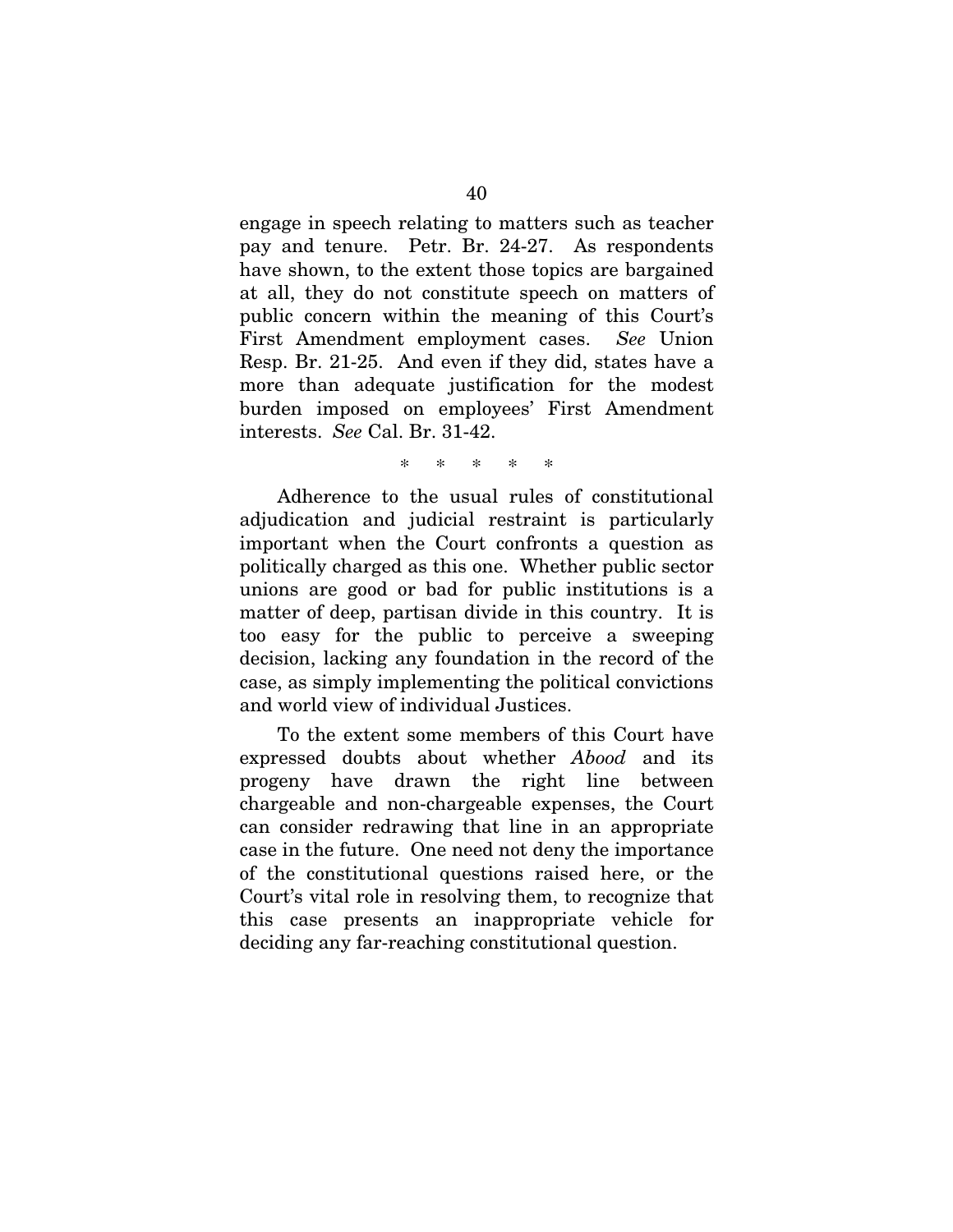**IV. To The Extent The Court Entertains Petitioners' Facial Claim, It Must Account For Petitioners' Acceptance Of The Underlying System Of Exclusive Representation In Collective Bargaining.** 

If the Court does undertake to weigh the relevant governmental and First Amendment interests, it must do so in a way that holds petitioners to their strategic decision not to challenge the underlying collective bargaining system, but only their obligation to pay for the benefits they receive from it.

Petitioners have decided that – unlike their predecessors in Harris – they will not challenge the constitutionality of the exclusive bargaining system under which unions are compelled to represent the interests of nonmembers at the bargaining table. See J.A. 74. The consequence is that if successful, petitioners will get to have their cake and eat it too: their interests will be protected in collective bargaining, the union will be forced to provide them nondiscriminatory grievance assistance, but they will not have to pay a dime for any of it.

The Court should not countenance such gamesmanship. Instead, petitioners should not be heard to object to any infringement on their First Amendment interests that is necessarily attendant to the unchallenged system of exclusive representation. Instead, the Court should adhere its precedent requiring plaintiffs to show that the challenged portion of a fair share fee "significantly add[s] to the burdening of free speech that is inherent in the allowance of an agency or union shop." Air Line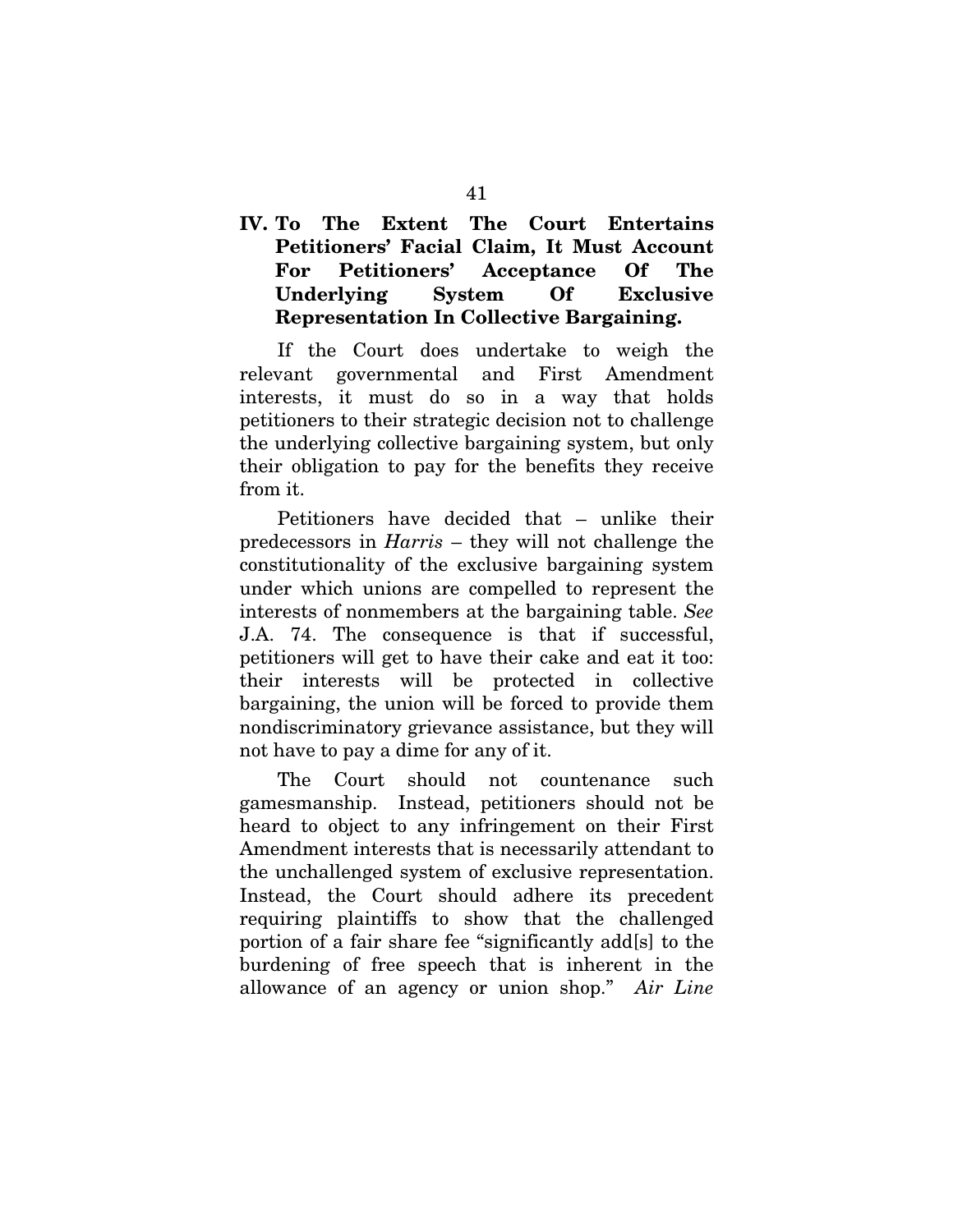Pilots Ass'n v. Miller, 523 U.S. 866, 874 (1998) (quoting Lehnert, 500 U.S. at 519); see also Glickman v. Wileman Bros. & Elliot, Inc, 521 U.S. 457, 485 (1997) (Souter, J., dissenting, joined by Rehnquist, C.J., and Scalia & Thomas, JJ.). Because petitioners have not attempted to make that showing, their claims should be rejected.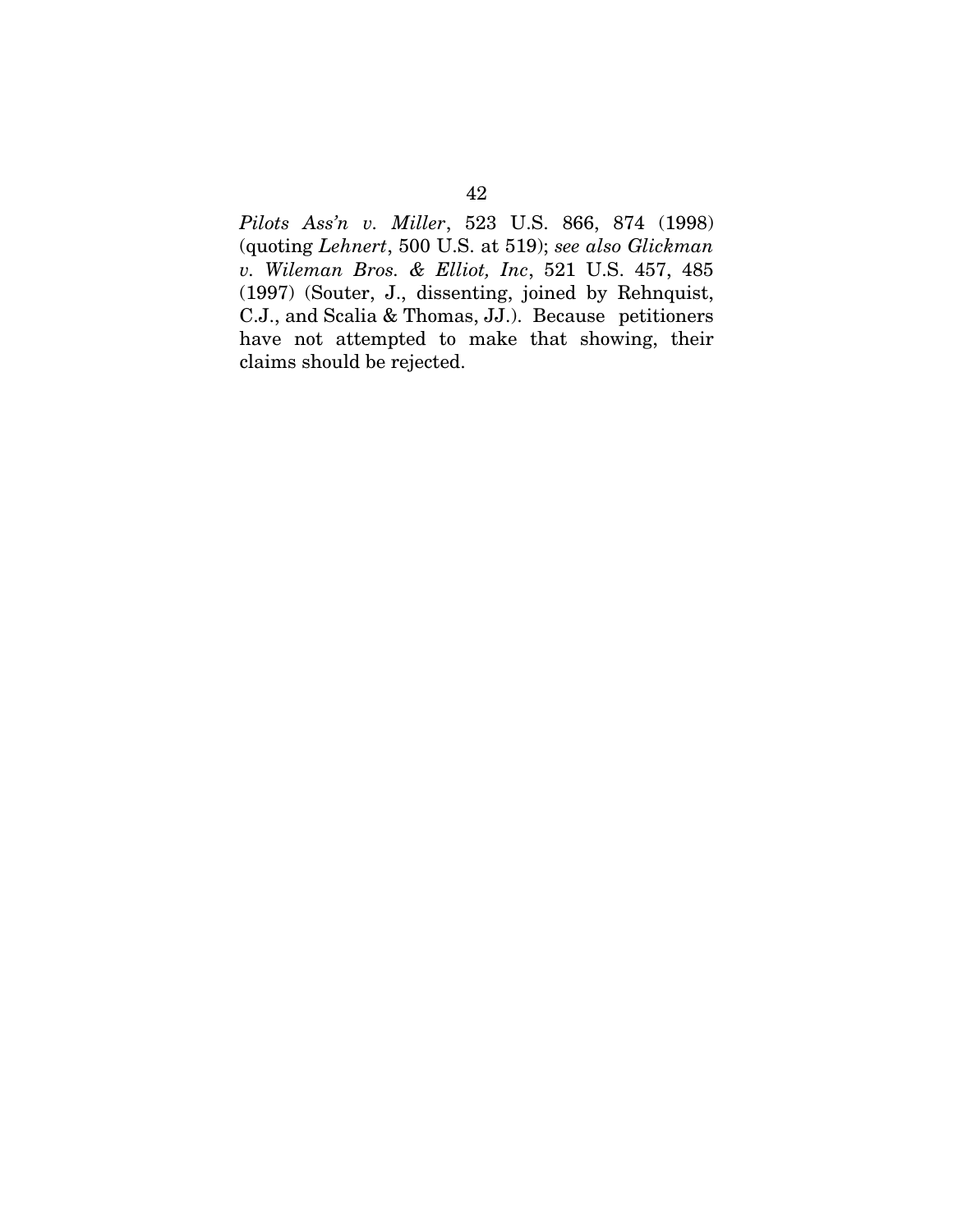#### **CONCLUSION**

For the foregoing reasons, the judgment of the court of appeals should be affirmed.

Respectfully submitted,

Rhonda Weingarten David J. Strom Mark Richard AMERICAN FEDERATION OF TEACHERS 555 New Jersey Ave. NW Washington, DC 20001 202-393-7472

Risa L. Lieberwitz, AMERICAN ASSOCIATION OF UNIVERSITY **PROFESSORS** Professor of Labor and Employment Law School of Industrial and Labor Relations Cornell University 361 Ives Hall Ithaca, NY 14853

Aaron Nisenson, Senior AMERICAN ASSOCIATION OF UNIVERSITY **PROFESSORS** 1133 19th Street, NW Suite 200 Washington, DC 20036

November 13, 2015

Kevin K. Russell Counsel of Record GOLDSTEIN & RUSSELL, P.C. 7475 Wisconsin Ave. Ste. 850 Bethesda, MD 20814 kr@goldsteinrussell.com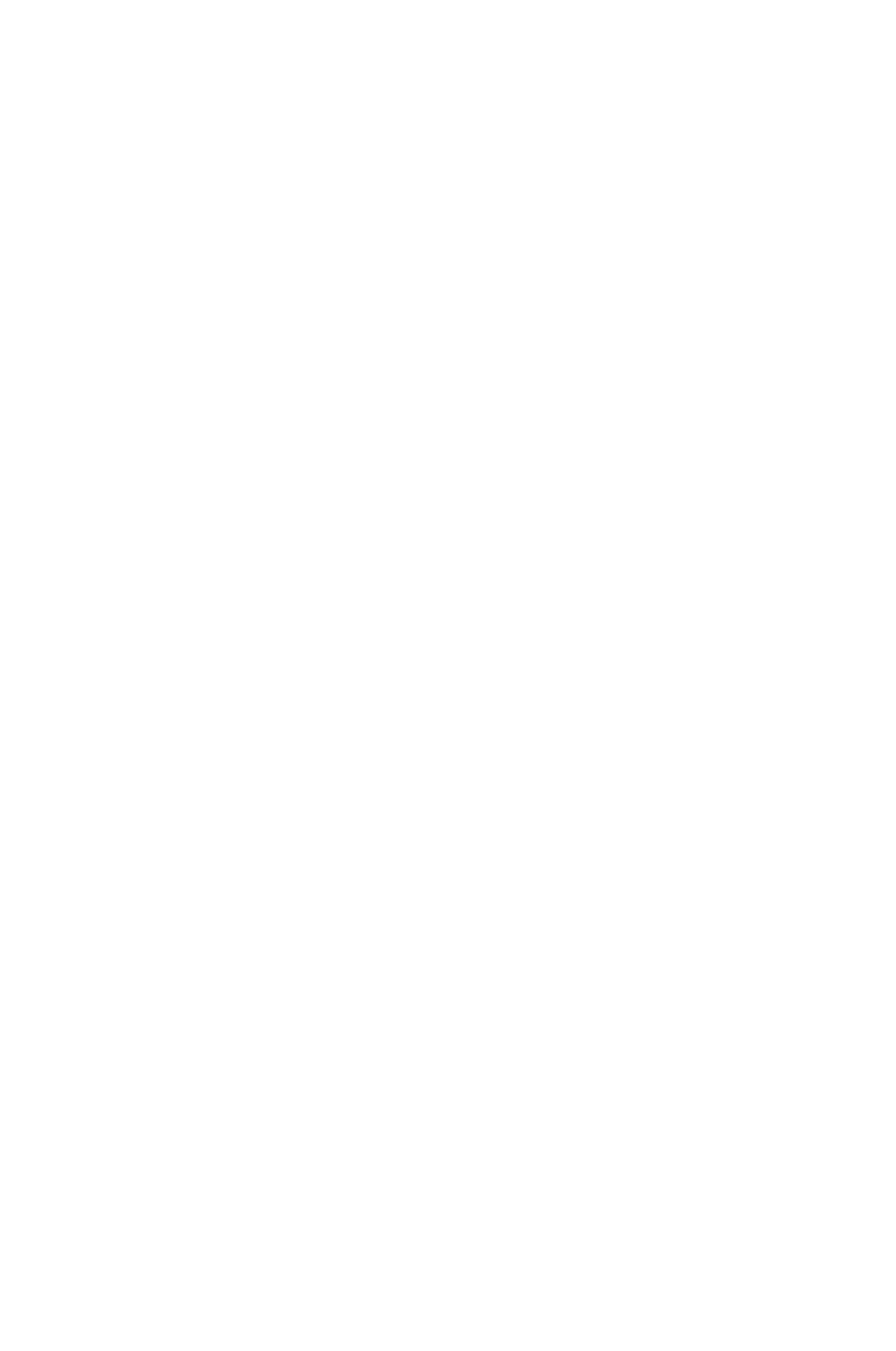#### **APPENDIX**

I. Right to Work States: Percent of Students Proficient in Math and Reading<sup>36</sup>

|           | 2013  | 2013  | 2013     | 2013     |
|-----------|-------|-------|----------|----------|
|           | Math  | Math  | Reading  | Reading  |
| State     | 4th   | 8th   | 4th      | 8th      |
|           | Grade | Grade | Grade    | Grade    |
| Ala.      | 29.8  | 19.7  | 30.7     | $25.1\,$ |
| Ariz.     | 39.6  | 30.6  | 27.6     | 27.8     |
| Ark.      | 39.3  | 27.7  | $31.6\,$ | 30.3     |
| Fla.      | 40.7  | 30.8  | 39.0     | $33.3\,$ |
| Ga.       | 39.4  | 29.4  | 33.9     | 31.5     |
| Idaho     | 39.7  | 36.5  | 33.0     | 38.3     |
| Ind.      | 51.8  | 38.1  | 37.8     | 34.7     |
| Iowa      | 47.7  | 35.8  | 38.0     | 36.7     |
| Kansas    | 47.6  | 40.5  | 37.6     | 35.8     |
| La.       | 26.3  | 20.8  | 23.0     | 23.9     |
| Mich.     | 36.9  | 30.5  | 30.5     | 32.8     |
| Miss.     | 26.1  | 21.3  | 21.3     | 20.2     |
| Neb.      | 44.7  | 35.6  | 37.1     | 36.7     |
| Nev.      | 34.0  | 28.3  | 27.3     | 30.3     |
| <b>NC</b> | 45.2  | 36.3  | 35.2     | 32.6     |
| <b>ND</b> | 48.0  | 40.6  | 34.0     | 34.2     |
| Okl.      | 36.4  | 25.0  | 29.7     | 28.7     |

<sup>36</sup> Data from National Assessment of Educational Progress database available at National Center for Education Statistics website: http://nces.ed.gov/nationsreportcard/naepdata/ dataset.aspx.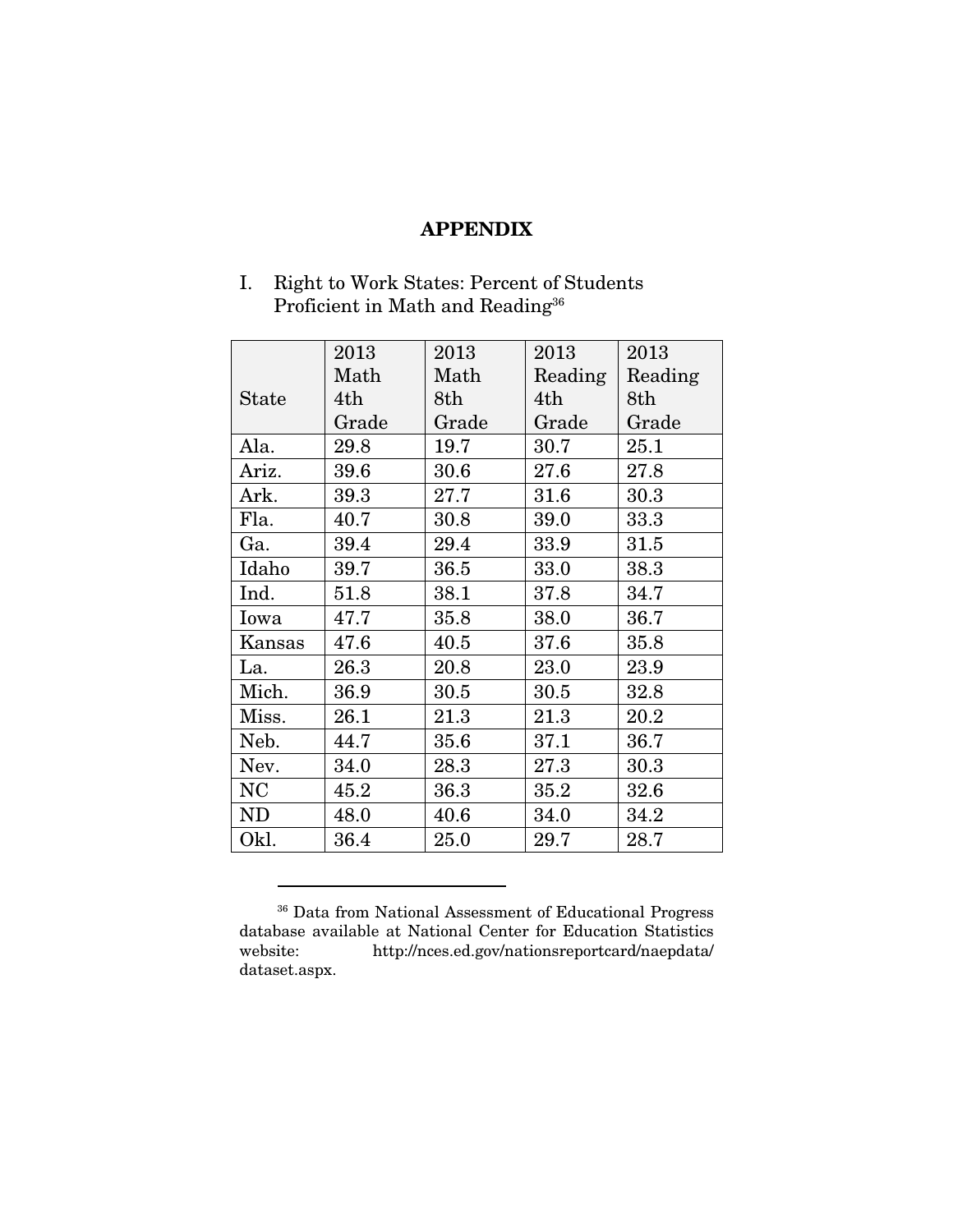|              |       | 2a    |         |         |
|--------------|-------|-------|---------|---------|
|              | 2013  | 2013  | 2013    | 2013    |
|              | Math  | Math  | Reading | Reading |
| <b>State</b> | 4th   | 8th   | 4th     | 8th     |
|              | Grade | Grade | Grade   | Grade   |
| SC           | 35.1  | 30.8  | 28.2    | 29.3    |
| SD           | 40.4  | 38.4  | 32.0    | 35.5    |
| Tenn.        | 40.2  | 27.5  | 33.6    | 33.1    |
| Tex.         | 41.1  | 37.9  | 28.5    | 30.8    |
| Utah         | 44.0  | 36.2  | 37.0    | 39.2    |
| Virg.        | 47.2  | 38.1  | 43.2    | 36.3    |
| Wis.         | 47.2  | 39.8  | 34.7    | 36.5    |
| Wyo.         | 47.8  | 37.8  | 37.1    | 37.6    |
| Ave.         | 40.6  | 32.6  | 32.9    | 32.4    |

II. Non-Right to Work States: Percent of Students Proficient in Math and Reading

| <b>State</b> | 2013  | 2013  | 2013    | 2013    |
|--------------|-------|-------|---------|---------|
|              | Math  | Math  | Reading | Reading |
|              | 4th   | 8th   | 4th     | 8th     |
|              | Grade | Grade | Grade   | Grade   |
| Alaska       | 36.7  | 33.0  | 27.5    | 31.1    |
| Cal.         | 32.6  | 41.9  | 40.6    | 39.8    |
| Colo.        | 49.9  | 41.9  | 40.6    | 39.8    |
| Conn.        | 45.1  | 37.1  | 42.6    | 45.1    |
| Del.         | 42.1  | 32.7  | 38.0    | 33.3    |
| D.C.         | 27.9  | 18.8  | 23.0    | 17.4    |
| Haw.         | 46.0  | 32.3  | 29.8    | 28.4    |
| Ill.         | 39.1  | 36.5  | 33.5    | 36.2    |
| Ky.          | 41.5  | 30.0  | 36.4    | 37.8    |
| Me.          | 47.5  | 39.5  | 36.9    | 38.2    |
| Md.          | 46.5  | 37.4  | 44.7    | 42.2    |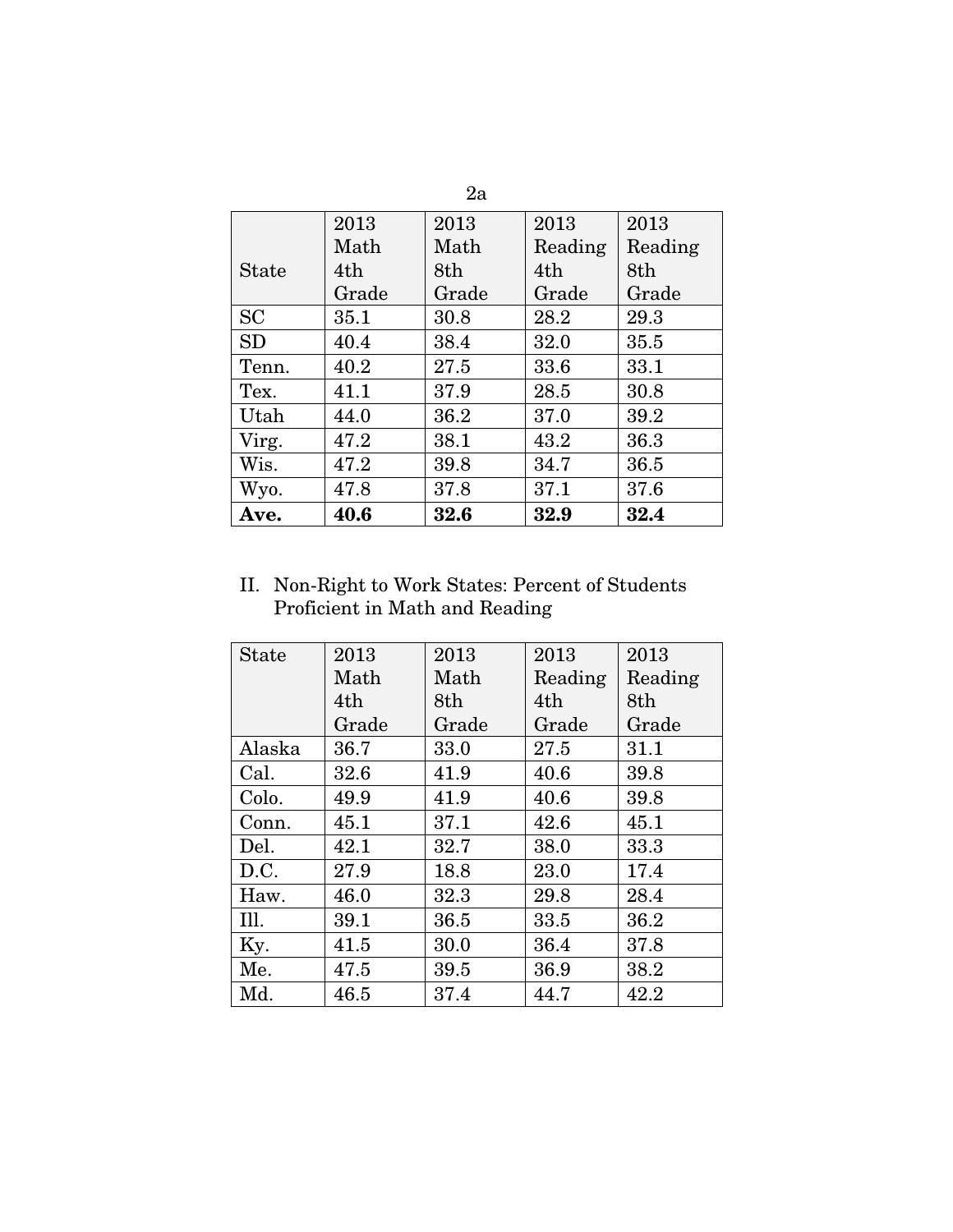|              |       | 3a    |         |         |
|--------------|-------|-------|---------|---------|
| <b>State</b> | 2013  | 2013  | 2013    | 2013    |
|              | Math  | Math  | Reading | Reading |
|              | 4th   | 8th   | 4th     | 8th     |
|              | Grade | Grade | Grade   | Grade   |
| Mass.        | 58.4  | 54.6  | 47.5    | 48.2    |
| Minn.        | 59.4  | 47.2  | 41.5    | 40.5    |
| Mo.          | 38.7  | 32.6  | 35.1    | 35.8    |
| Mont.        | 45.0  | 39.6  | 34.7    | 40.3    |
| <b>NH</b>    | 58.7  | 46.8  | 44.6    | 43.7    |
| NJ           | 49.4  | 48.9  | 41.9    | 46.3    |
| NM           | 30.6  | 22.7  | 21.5    | 22.2    |
| <b>NY</b>    | 39.7  | 32.3  | 37.0    | 35.0    |
| Ohio         | 48.0  | 40.2  | 37.4    | 38.6    |
| Or.          | 40.2  | 34.3  | 33.4    | 36.7    |
| Pa.          | 44.5  | 41.9  | 40.1    | 42.0    |
| $\rm RI$     | 42.5  | 36.0  | 37.6    | 36.0    |
| Vt.          | 51.5  | 46.9  | 42.1    | 44.8    |
| Wash.        | 48.4  | 41.9  | 39.7    | 41.7    |
| W. Va.       | 35.2  | 23.5  | 27.3    | 25.3    |
| <b>Ave.</b>  | 44.4  | 37.9  | 37.1    | 37.6    |